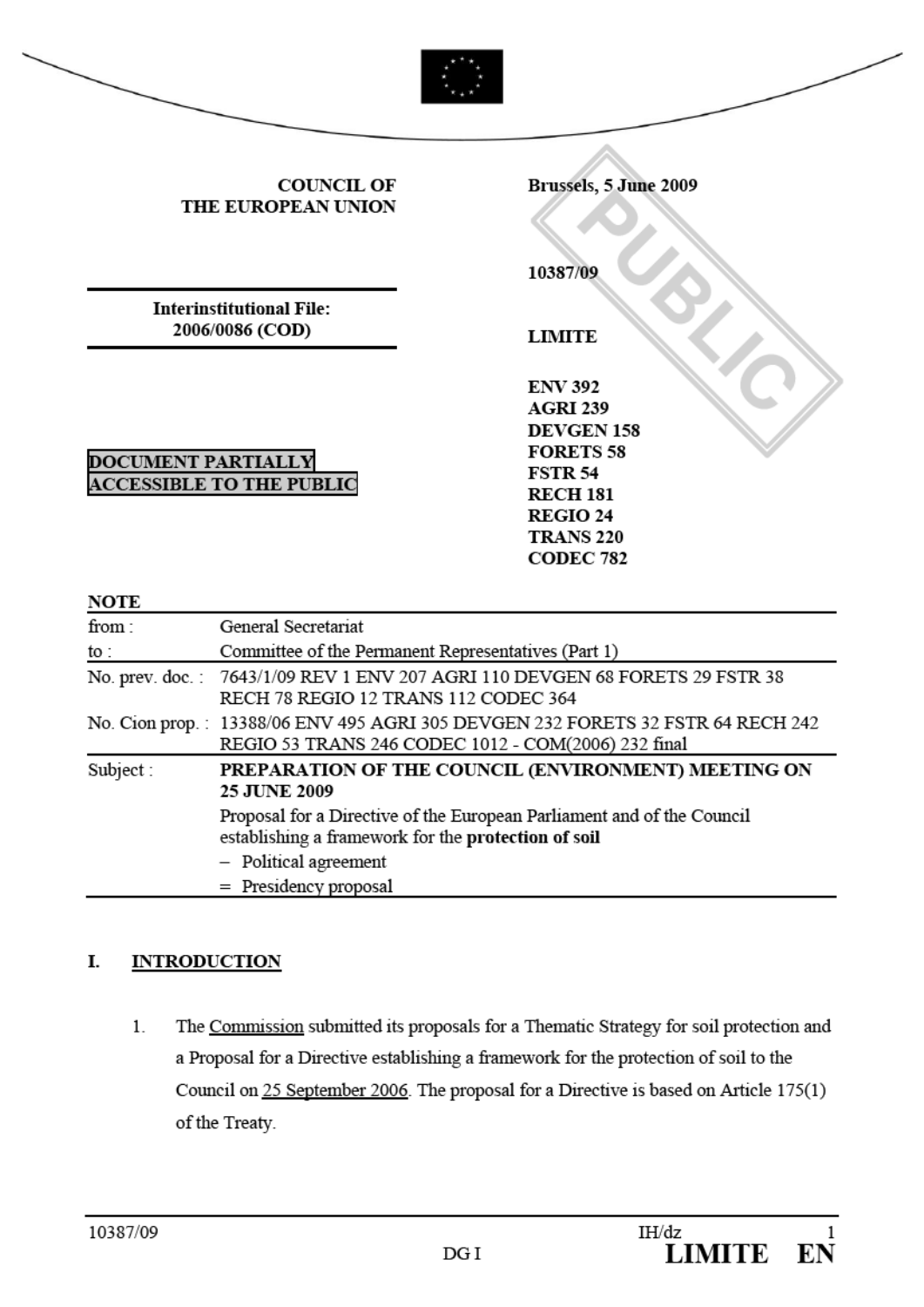- 2. The European Parliament adopted its first-reading opinion on 14 November 2007 (document 14979/07). The Committee of the Regions and the Economic and Social Committee delivered their Opinions on 13 February and on 25 April 2007 respectively*.*
- 3. Extensive discussions on the above-mentioned proposal took place in 2007 under the Portuguese Presidency as well as in 2008 during the French Presidency. In the course of these discussions, broad agreement was reached on many elements of the proposed Directive. However, on a number of key issues, important differences in positions remained.
- 4. Early in 2009, the Presidency presented delegations with a set of options with a view to finding sufficient common ground on those outstanding issues (document 5505/09). Subsequently, the Working Party on the Environment debated the proposed text intensively, which evolved significantly in order to meet concerns of a number of delegations. The overall **Presidency** compromise text, with footnotes illustrating the position of delegations, can be found in the Annex to this Note. An outline of main outstanding issues to be considered can be found in Part II below. In relation to these, no significant change in the positions of delegations and the Commission has been registered so far.
- 5. Denmark, Malta and the United Kingdom have Parliamentary reservations.
- 6. The Permanent Representatives Committee is invited to examine the outstanding issues with the aim of reaching convergence and clarification of delegations' positions.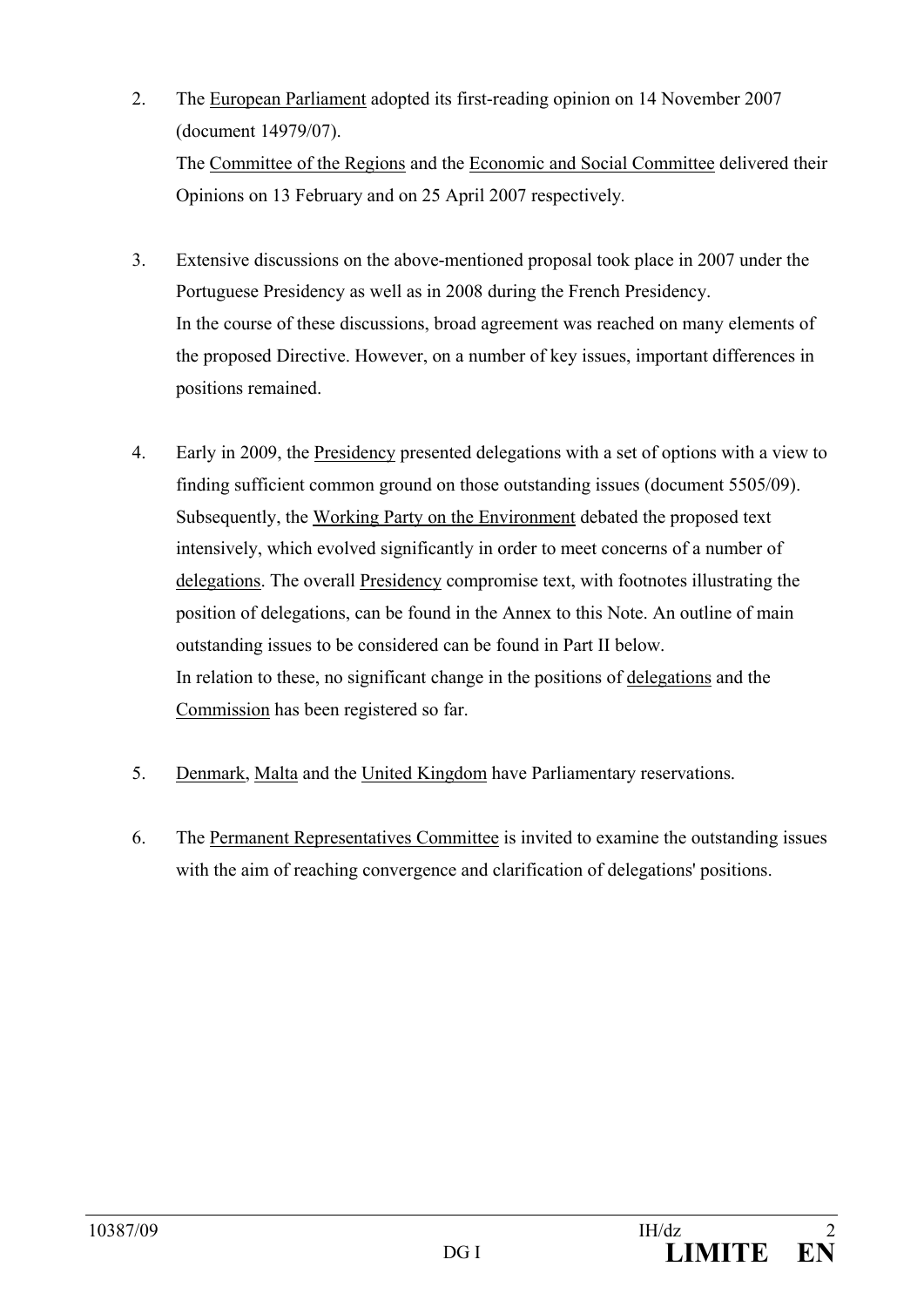# **II. DELETED**

*1.*

*2.*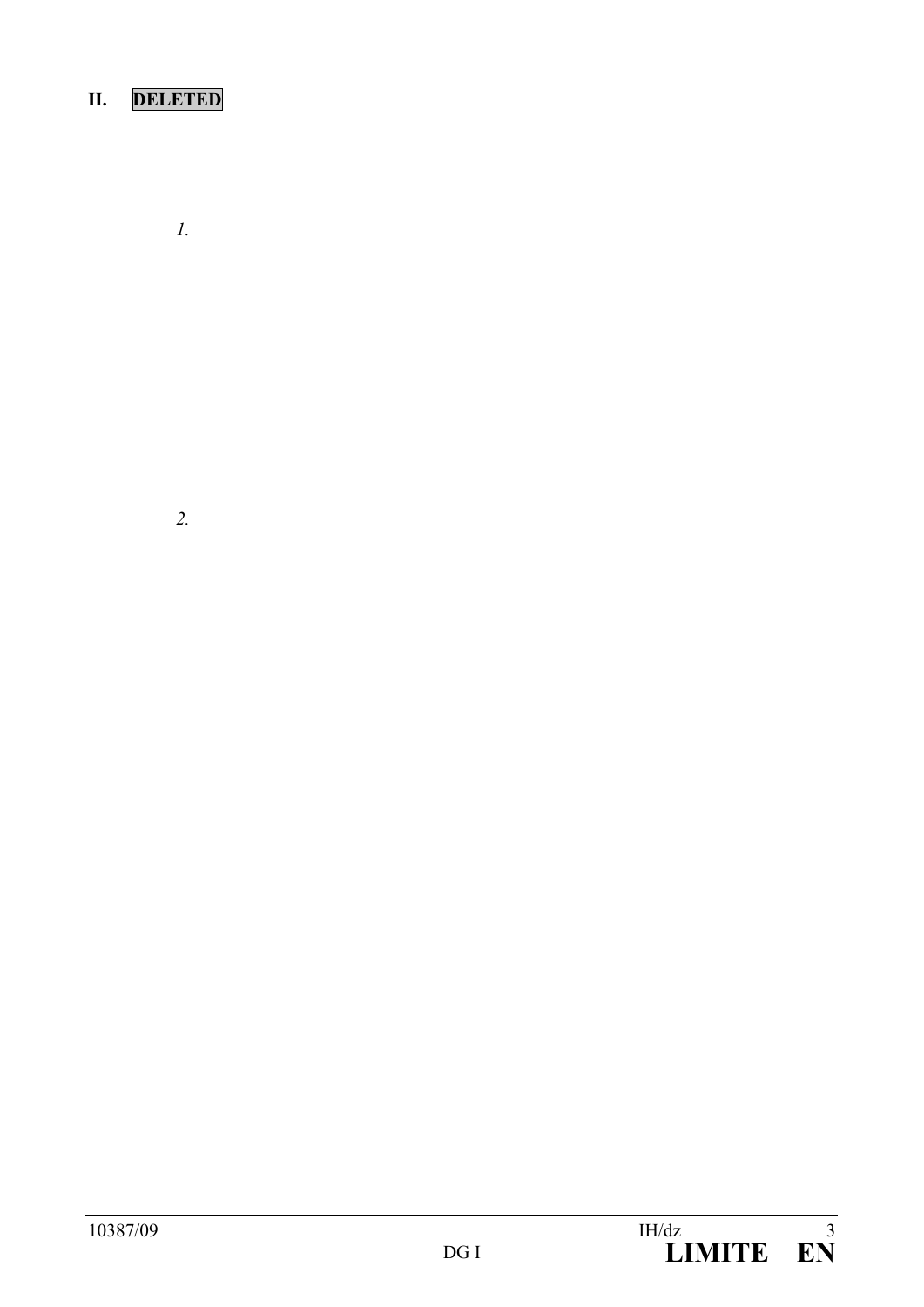*3. DELETED*

# *4.* **DELETED**

 $\overline{\phantom{a}}$  , which is a set of the set of the set of the set of the set of the set of the set of the set of the set of the set of the set of the set of the set of the set of the set of the set of the set of the set of th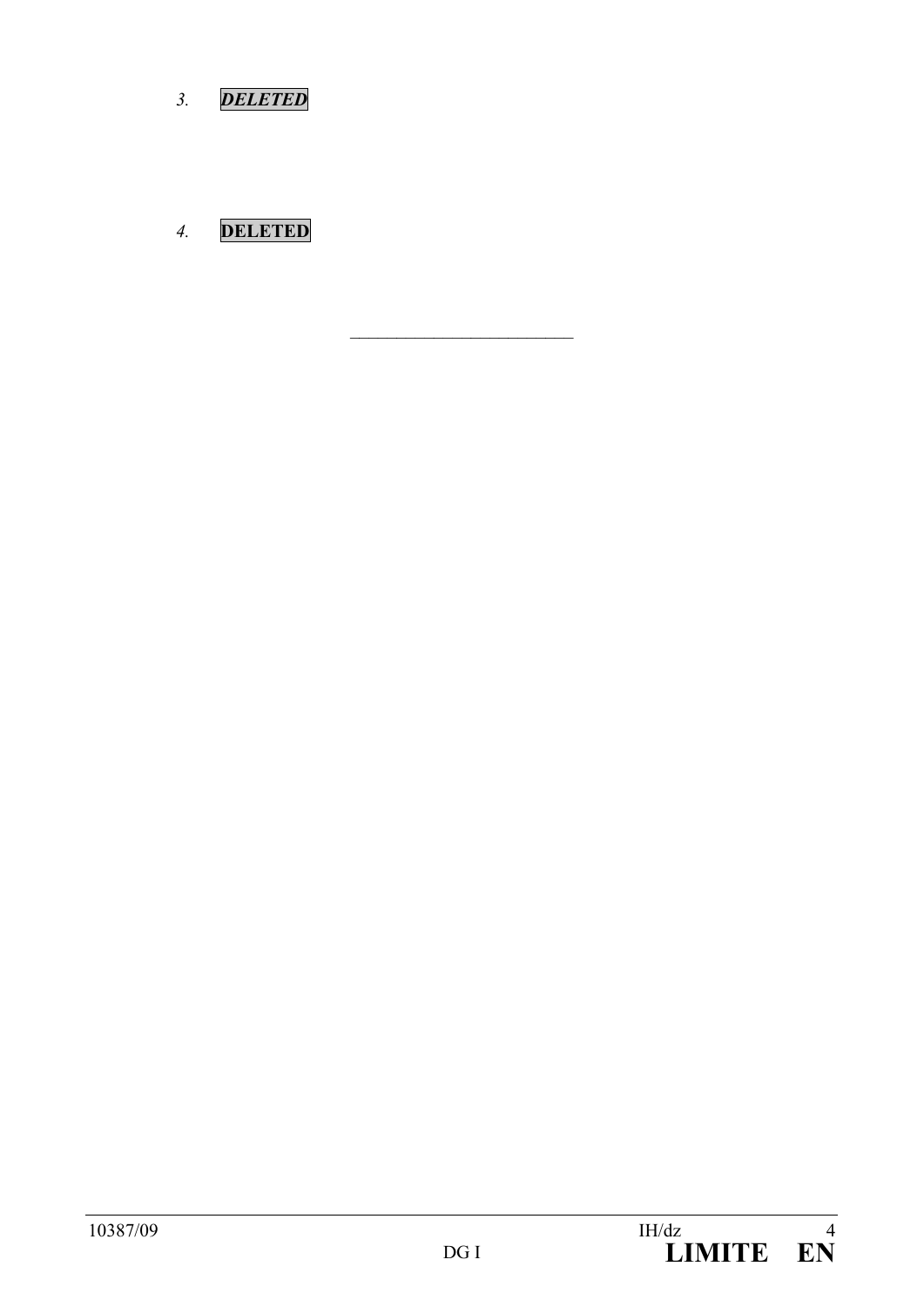### Proposal for a

# **DIRECTIVE OF THE EUROPEAN PARLIAMENT AND OF THE COUNCIL** establishing a framework for the protection of soil <sup>[1](#page-4-0)</sup>

(Text with EEA relevance)

### THE EUROPEAN PARLIAMENT AND THE COUNCIL OF THE EUROPEAN UNION,

Having regard to the Treaty establishing the European Community, and in particular Article 175(1) thereof,

Having regard to the proposal from the Commission,

Having regard to the opinion of the European Economic and Social Committee **[\\*](#page-4-1)** ,

Having regard to the opinion of the Committee of the Regions **[\\*\\*](#page-4-2)**,

Acting in accordance with the procedure laid down in Article 251 of the Treaty **[\\*\\*\\*](#page-4-3)**,

Whereas:

[*Recitals omitted.*]

<span id="page-4-0"></span><sup>&</sup>lt;sup>1</sup> **DELETED** opposes the proposal for a Framework Directive for reasons of subsidiarity, administrative burden, financial consequences as well as on grounds that immovable soil would hardly have transboundary effects. **DELETED** oppose the proposal for reasons of subsidiarity/proportionality, and **DELETED** requests maximum flexibility. **DELETED** has concerns in relation to subsidiarity, costs and consistency with existing EC legislation.

<span id="page-4-1"></span>

<span id="page-4-3"></span><span id="page-4-2"></span>

**DELETED** have Parliamentary reservations.<br>
<sup>\*\*</sup> OJ C …<br> **OD C …** Opinion of the European Parliament of … (OJ C ….), Council common position of … (OJ C ….) and position of the European Parliament of …. (not yet published in the Official Journal). Legislative resolution of the European Parliament of ... (not yet published in the Official Journal) and Council decision of ...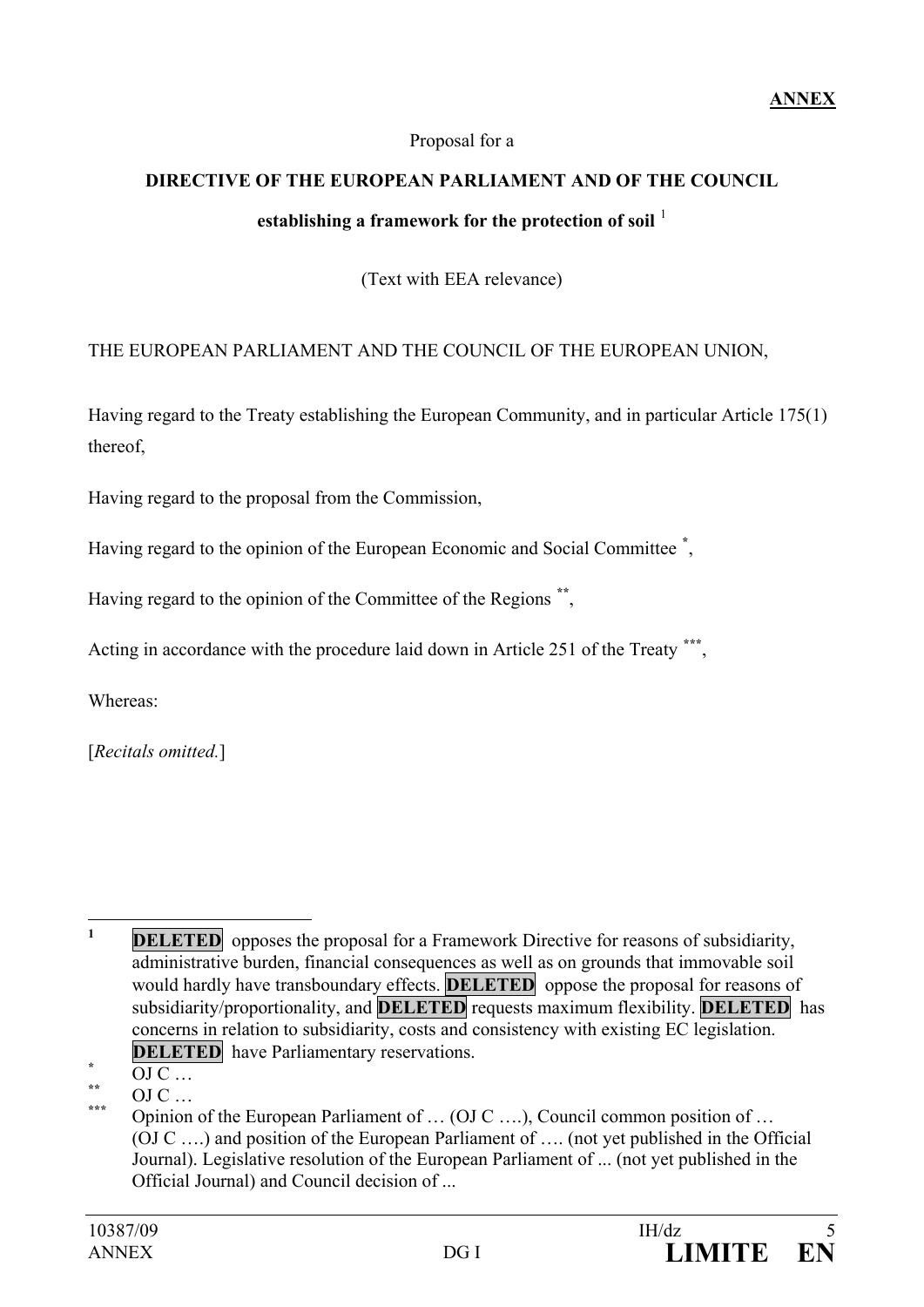### HAVE ADOPTED THIS DIRECTIVE:

# **Chapter I General provisions**

#### *Article 1*

### *Subject-matter and scope*

- 1. This Directive establishes a framework for the protection of soil, its sustainable use and the preservation and, where technically feasible and costs are proportionate to the expected environmental and social benefits <sup>[2](#page-5-0)</sup>, restoration of the capacity of soil to perform as many as possible of the following environmental, economic, social, scientific and cultural functions:
	- (a) food and other biomass production, including in agriculture and forestry;
	- (b) storing, filtering and transforming nutrients, substances and water, as well as replenishing bodies of groundwater;
	- (c) basis for life and biodiversity, such as habitats, species and genes;
	- (d) physical and cultural environment for humans and human activities;
	- (e) source of raw materials;
	- (f) acting as carbon reservoir;
	- (g) archive of geological, geomorphological and archaeological heritage.

<span id="page-5-0"></span><sup>2</sup> **DELETED** would prefer to move the aspects of costs/benefits to a recital and Cion is of the view that mention in Article 13 is sufficient. **DELETED**, supported by **DELETED**, suggests the following new recital (8a): "When assessing what may be technically feasible and whether costs would be proportionate to the expected environmental and social benefits of restoring the capacity of soil to perform as many as possible of its environmental, economic, social, scientific and cultural functions, due regard should be given to health and safety considerations."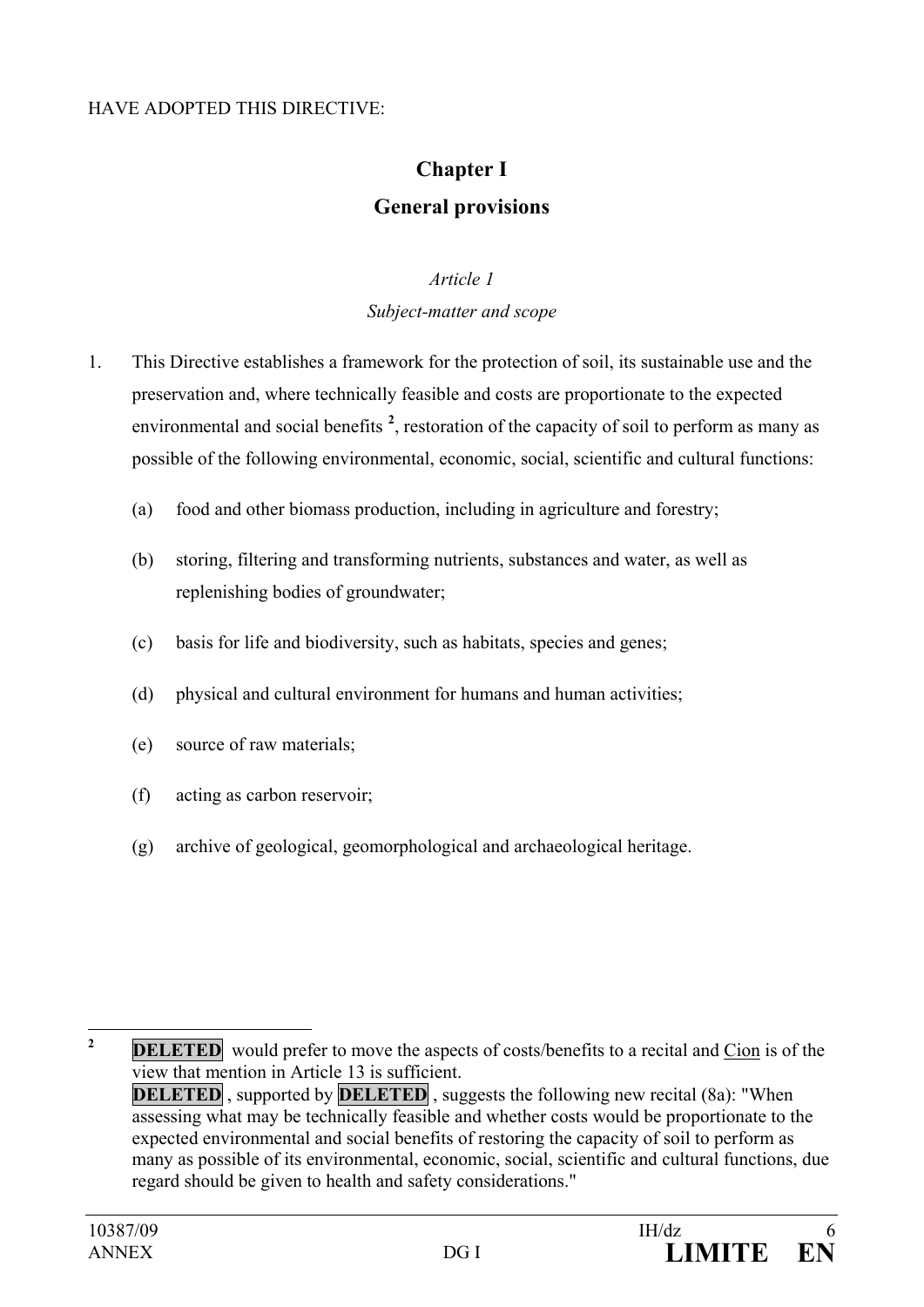To that end, it lays down measures for the prevention of soil degradation processes, caused by a wide range of human activities with due account also being taken of natural causes **[3](#page-6-0)** , which significantly adversely affect the capacity of a soil to perform those functions while taking into account that some functions are mutually exclusive. **[4](#page-6-1)** To address such soil degradation processes, it also lays down provisions for establishing measures for the restoration and remediation, including mitigation, of degraded soils to a level of functionality consistent at least with its current or**[5](#page-6-2)** approved future use. **[6](#page-6-3)**

**DELETED** prefers "it should do so taking into account future approved use" as last phrase of the recital.

<span id="page-6-0"></span>**<sup>3</sup>** The following recital will be added: "Soil degradation can have both natural origin and be caused by human activity. Some naturally occurring soil degradation processes cannot be avoided or mitigated and others can be acceptable to the extent that they do not exceed the level or risk acceptability established by Member States.".

<span id="page-6-1"></span><sup>&</sup>lt;sup>4</sup> The Presidency proposes amending recital (7) to read as follows: "Soil should be used in a sustainable manner which preserves its capacity to deliver ecological, economic and social services, while maintaining its functions so that future generations can meet their needs. While recognising that some soil functions may be mutually exclusive, as many as possible should be preserved.".

<span id="page-6-2"></span> $\overline{\text{DELETED}}$  */Cion* request to revert to "and".

<span id="page-6-3"></span>**<sup>6</sup>** The Presidency suggests amending recital (26) as follows: "Taking into account the polluter pays principle, Member States should ensure that action is taken to remediate the contaminated sites identified within their national territory. When carrying out the identification and remediation of contaminated sites, Member States have to take into account the current and approved future use of the land. If there is no approved future use of the land at the time of the assessment of the risk of the site, only the current use should be taken into account. If the Member State intends to change the approved use of the land to a less sensitive use, in order to reduce the risk to human health or the environment, it should do so to ensure that the approved use of the land is always compatible with a level of risk that is not significant for human health and the environment."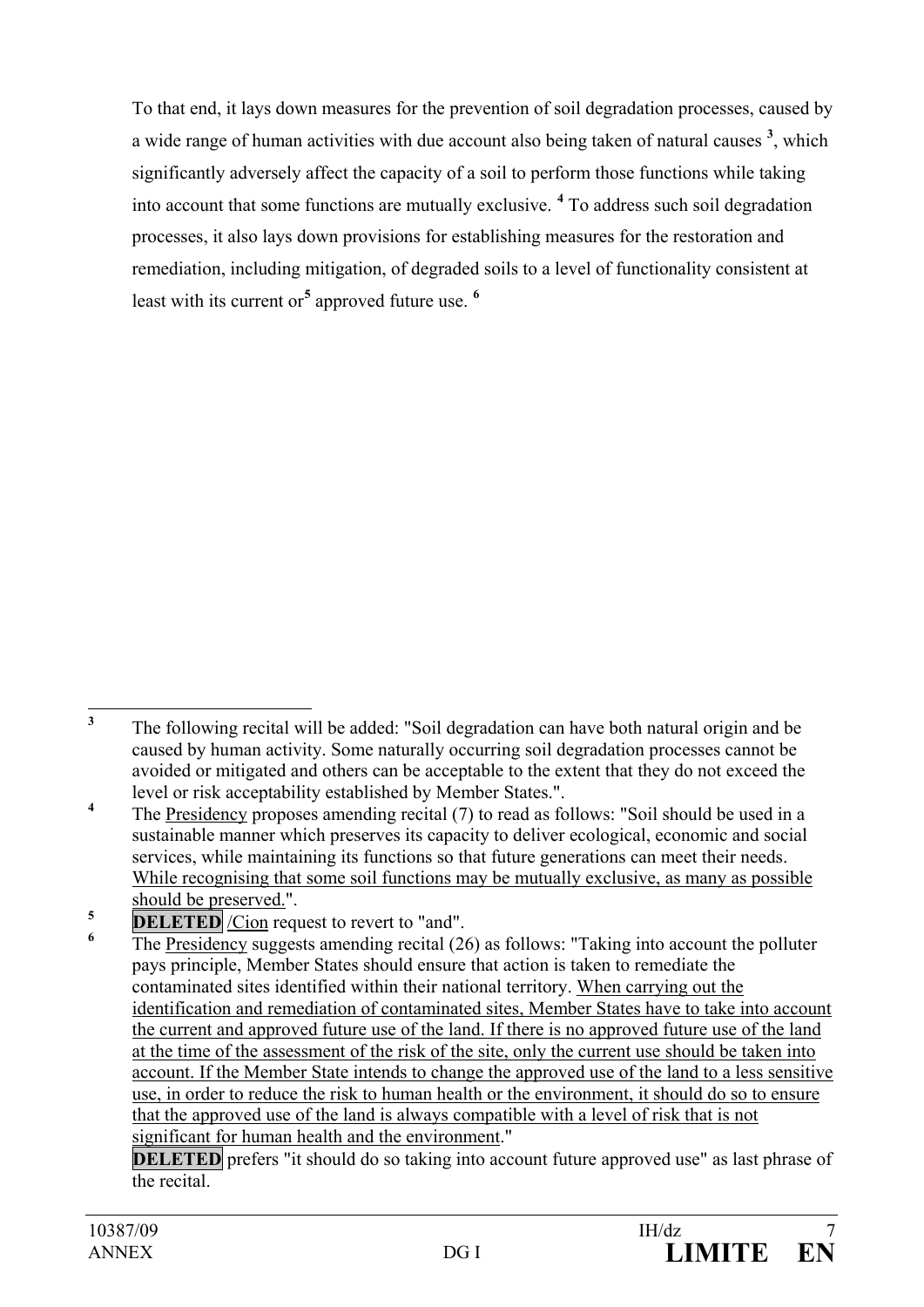- 2. This Directive shall apply to soil as defined in Article 2(1), excluding
	- (i) groundwater **[7](#page-7-0)** as defined in Article 2(2) of Directive 2000/60/EC of the European Parliament and of the Council **[\\*](#page-7-1)** and as covered by Directive 2006/118/EC of the European Parliament and of the Council **[\\*\\*](#page-7-2)**,
	- (ii) the seabed, **[8](#page-7-3)** and
	- (iii) soil that forms part of bodies of surface water under Article 2(10) of Directive 2000/60/EC.
- 3. Member States may decide, if so provided under national law, not to apply this Directive to soil where ongoing activities serving national defence purposes are taking place, if they deem that such application would have an adverse effect on those purposes. Member States shall, however, endeavour to ensure that such activities are conducted in a manner that is compatible, so far as reasonable and practicable, with the objectives of this Directive.

**[9](#page-7-4)**

<span id="page-7-4"></span>**<sup>9</sup> DELETED** do not see a real need for such an exemption.

<span id="page-7-0"></span>**<sup>7</sup>** The following new recital (8a) will be added: "Specific provisions concerning the protection of groundwater are laid down in Directive 2006/118/EC and Directive 2000/60/EC. In order to avoid legal uncertainty, it is therefore opportune to exclude groundwater from the definition of soil, while ensuring that groundwater is considered as a possible receptor of soil contamination in the context of the identification and remediation of contaminated sites and related provisions in this Directive.".<br>
<sup>\*\*</sup> OJ L 327, 22.12.2000, p. 1.<br> **8** The following proposalized will be ad-

<span id="page-7-1"></span>

<span id="page-7-2"></span>

<span id="page-7-3"></span>**<sup>8</sup>** The following new recital will be added: "With respect to the scope of this Directive and the exclusion of seabed, it is important to respect Member States' existing national provisions in relation to the interface of maritime and terrestrial jurisdiction.".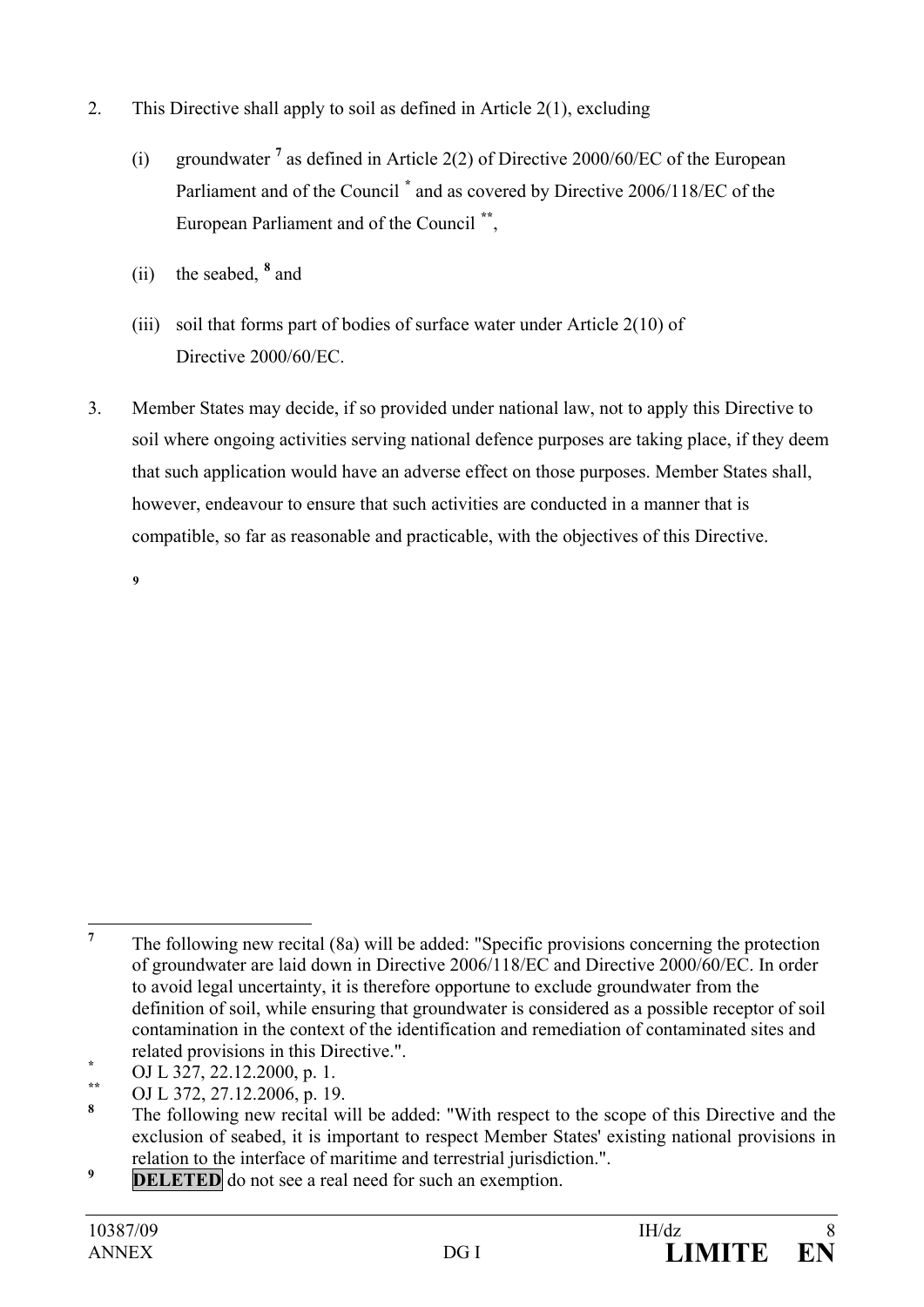### *Article 2*

### *Definitions*

For the purposes of this Directive, the following definitions shall apply:

- (1) "soil" means the top layer of the Earth's crust situated between the bedrock and the surface. The soil is composed of mineral particles, organic matter, water, air and living organisms **[10](#page-8-0)**;
- (2) "sealing" means the permanent covering of the soil surface with an impermeable material;
- (3) "hazardous substances" means substances or mixtures within the meaning of Regulation (EC) No 1272/2008 of the European Parliament and of the Council **[\\*](#page-8-1)** ;
- (4) "potentially soil-contaminating activities" means human activities which have the potential to damage soil significantly**[11](#page-8-2)** due to the use, handling or storage of hazardous substances and which could result in contaminated sites;
- (5) "contaminated sites" means sites where there is a confirmed presence, caused by human activities, of hazardous substances to such a degree **[12](#page-8-3)** that Member States consider that they pose a significant risk to human health or the environment, including groundwater. Such risk is to be assessed taking account of the current or**[13](#page-8-4)** approved future use of the land, all known relevant contaminant pathways**[14](#page-8-5)** and the extent of exposure;

<span id="page-8-0"></span>**<sup>10</sup>** The Presidency suggests amending recital (5) as follows: "Soil variability is very high in the Community and enormous differences exist in its structural, physical, chemical and biological state both within individual profiles and between soils, including factors such as the distance of the bedrock from the soil surface. These diverse conditions and needs in the Community should be taken into account as they require different specific solutions for the identification of priority areas […], definition of targets and execution of appropriate and proportionate measures to ensure protection of soil."<br>
<u><sup>\*</sup> OJ L 353, 31.12.2008</u>, p. 1.<br> **PEL ETER** "

<span id="page-8-1"></span>

<span id="page-8-2"></span> $\frac{11}{12}$  **DELETED** "contaminate".

<span id="page-8-3"></span><sup>12</sup> **DELETED** <u>/Cion</u>: "level", **DELETED** "degree".

<span id="page-8-4"></span> $\frac{13}{14}$  **DELETED** *C*ion: revert to "and".

<span id="page-8-5"></span>**DELETED** suggests "likely" instead of "all known", and **DELETED**, a recital stating that it would be for Member States to define "significant risk", which may not depend only on the concentration levels of certain substances.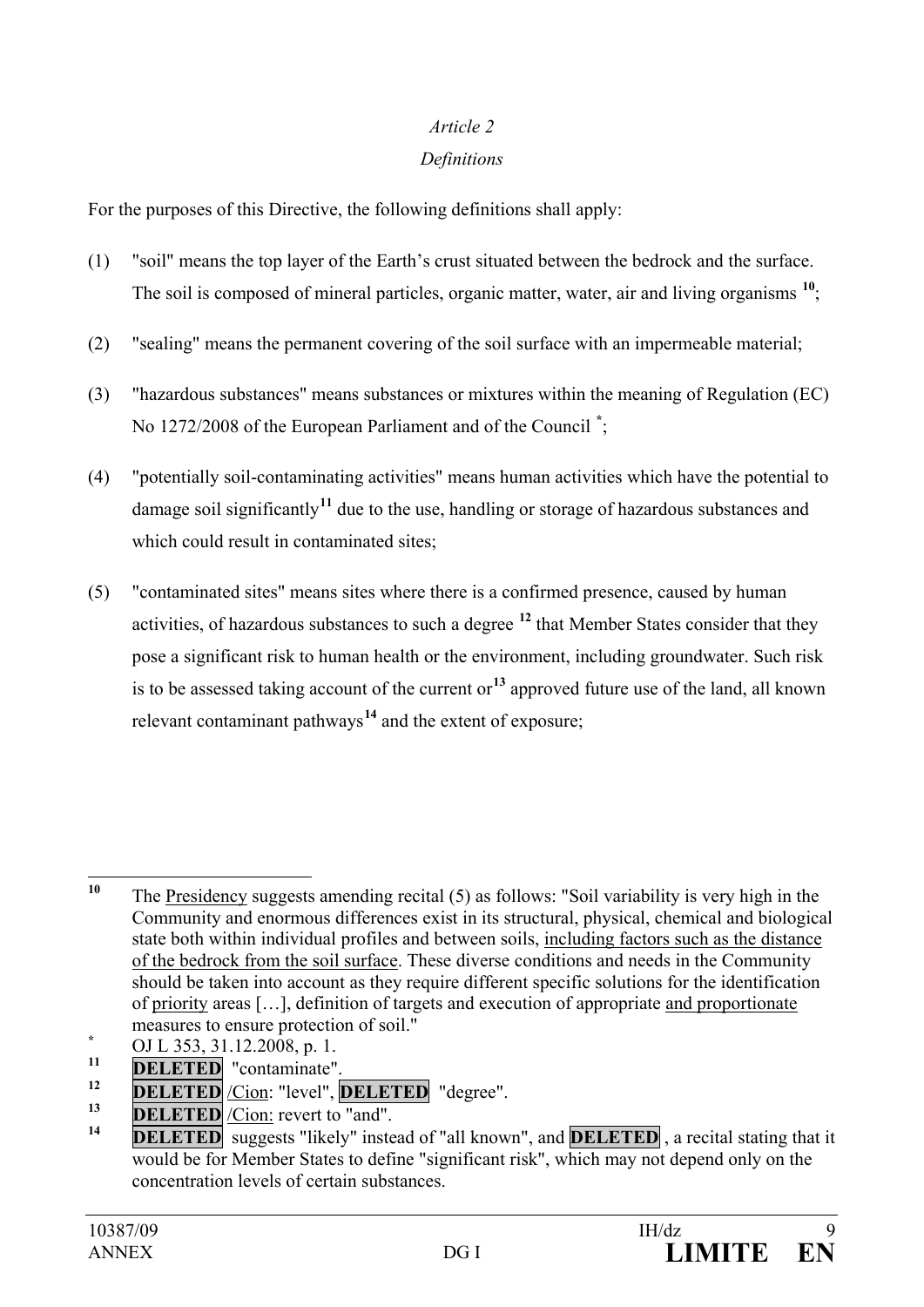- (6) "remediation" means actions on the soil aimed at the removal, control, containment or reduction of contaminants, so that the contaminated site, taking account of its current or**[15](#page-9-0)** approved future use, no longer poses any significant risk to human health or the environment;**[16](#page-9-1)**
- (7) "register" means the list of sites where a potentially soil-contaminating activity is taking place or has taken place in the past;
- (8) "inventory" means the inventory of contaminated sites as defined in point 5;
- (9) "priority areas" means areas where there is decisive evidence, or legitimate grounds for suspicion, that one or more soil degradation processes exceeding the level of risk acceptability is occurring or is likely to occur in the near future;**[17](#page-9-2)**
- (10) "soil degradation processes" means the following processes:
	- (i) erosion by water or wind;
	- (ii) organic matter decline brought about by a steady downward trend in the organic fraction of the soil including peat, but excluding non decayed plant and animal residues; **[18](#page-9-3)**
	- (iii) compaction through an increase in bulk density and a decrease in soil porosity; **[19](#page-9-4)**
	- (iv) salinisation through the accumulation in soil of soluble salts;

- <span id="page-9-3"></span>**<sup>18</sup>** The following new recital will be added: "Soil organic matter comprises, where it occurs, peat. The continued extraction of peat, which is permissible in principle as a source of raw material, may cause a decline in soil organic matter and therefore would have to be assessed against the levels of risk acceptability established by Member States pursuant to this Directive.".
- <span id="page-9-4"></span><sup>19</sup> The Presidency suggests the following amended new recital: "Soil compaction refers to the increase of bulk density and a decrease in soil porosity brought about by inappropriate land management practices and inappropriate use of heavy machinery. […]".

<span id="page-9-0"></span><sup>15</sup> **DELETED** <u>/Cion:</u> "and".

<span id="page-9-1"></span>**DELETED** opposes the addition of a definition on remediation. **DELETED** suggests to add a reference to natural recovery, as contained in Article 13.

<span id="page-9-2"></span>**<sup>17</sup> DELETED** are concerned that this provision may require a too onerous fine-scale assessment.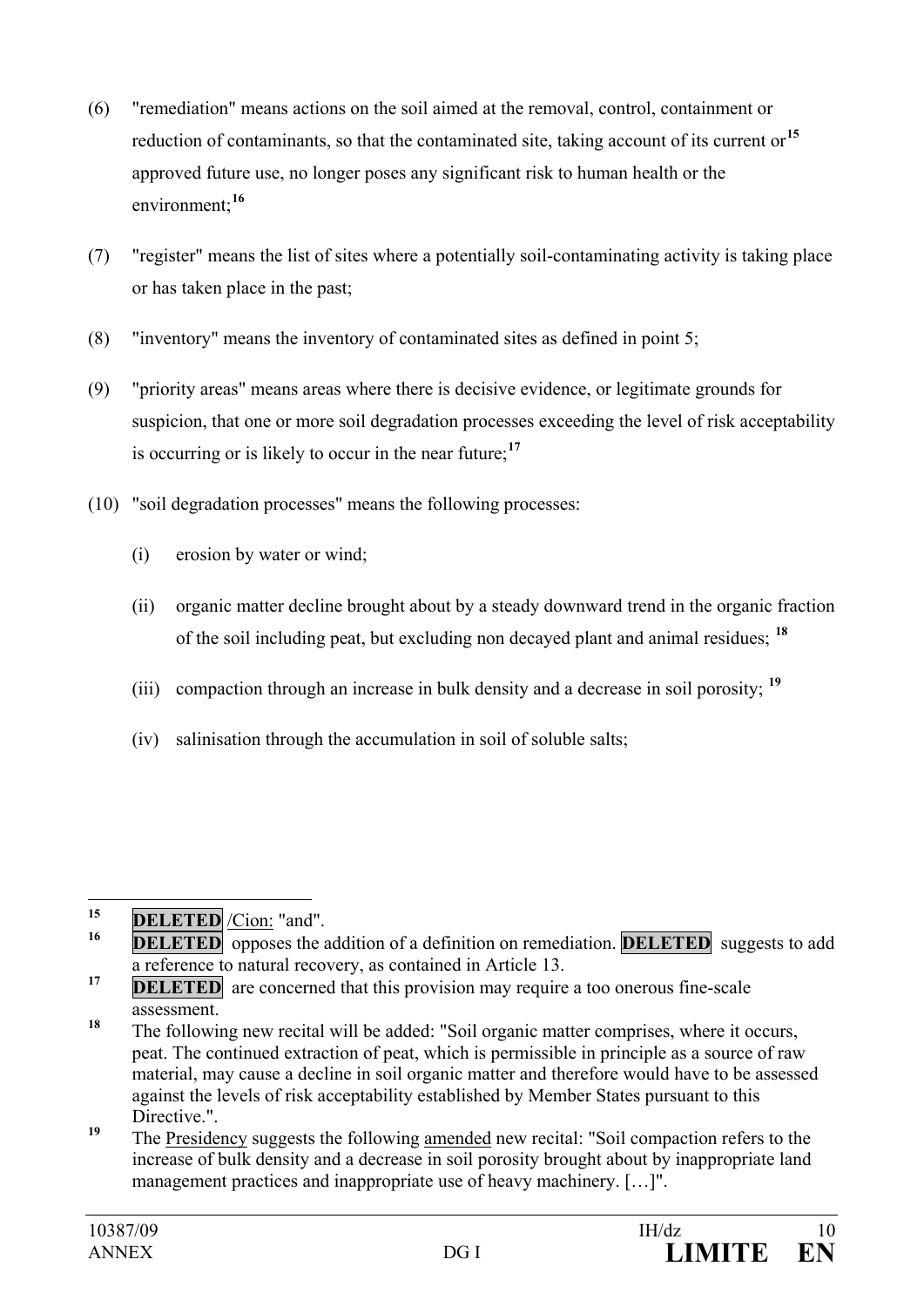- (v) landslides brought about by the down-slope, moderately rapid to rapid movement of masses of earth above the bedrock;**[20](#page-10-0)**
- (vi) acidification by significantly decreasing the soil pH value. **[21](#page-10-1)**

<span id="page-10-0"></span><sup>&</sup>lt;sup>20</sup> **DELETED** requests to delete landslides as a self-standing risk and argues that it is covered under "erosion".

<span id="page-10-1"></span><sup>&</sup>lt;sup>21</sup> The following new recital on acidification will be added: "Acidification is a soil degradation process, particularly of concern in relation to productive soils. However, it is recognised that certain naturally occurring acid soils would need to be maintained in this state in order to perform their soil functions.".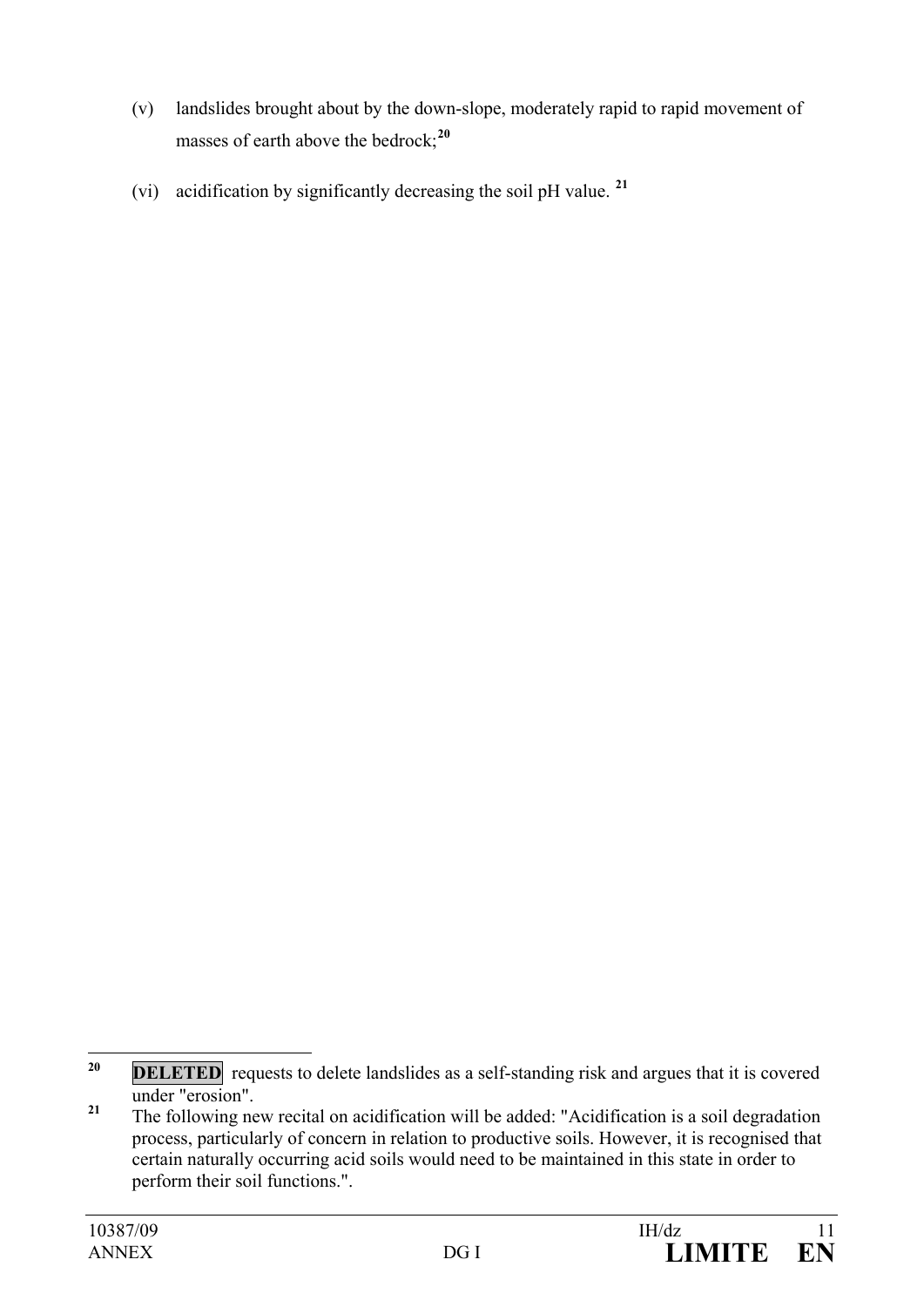## *Article 3 Integration [22](#page-11-0)*

Without prejudice to and where not required by Directive 2001/42/EC of the European Parliament and of the Council of 27 June 2001 on the assessment of the effects of certain plans and programmes on the environment, in the development of policies which can significantly exacerbate or reduce soil degradation processes, Member States shall take into account the impacts of such policies on those processes**[23](#page-11-1)**, in particular in areas such as regional and urban spatial planning, transport, energy, agriculture, rural development, forestry, raw material extraction, trade and industry, product policy, tourism, climate change, environment, nature and landscape.

<span id="page-11-1"></span>**<sup>23</sup> DELETED** prefers "soil-related concerns".

<span id="page-11-0"></span><sup>&</sup>lt;sup>22</sup> The Presidency suggests the following changes to recital 11 to clarify the aim of Article 3: "(11) Article 6 of the Treaty provides that environmental protection requirements are to be integrated into the definition of Community policies and activities, in particular with a view to promoting sustainable development. Given that numerous economic, environmental and social activities depend or have an impact on soil, there is a need to ensure that soil protection aspects are integrated into [...] policies which may [...] significantly exacerbate [...] soil degradation processes [...]. Directive 2001/42/EC of the European Parliament and of the Council of 27 June 2001 on the assessment of the effects of certain plans and programmes on the environment makes provision for this for certain plans and programmes. This Directive complements this duty by making it clear that [...] Member States need to [...] take into account the possible impact [...] on the prevention of soil degradation processes and the protection of soil functions in the concepts and principles which are the basis for decision-making in a wide range of [...] areas.[...] This requirement is of a procedural nature and can be implemented by [...] integration into existing procedures in Member States or incorporation into specifically established procedures. With a view to avoiding duplication of the assessment, Member States should take account, where appropriate, of the fact that assessments will be carried out at different policy making levels. **DELETED** raise concerns in relation to this Article and its scope, as well as to the related

expanded recital (which also poses difficulties to **DELETED**). **DELETED** notes the complexity of transposition of the provisions.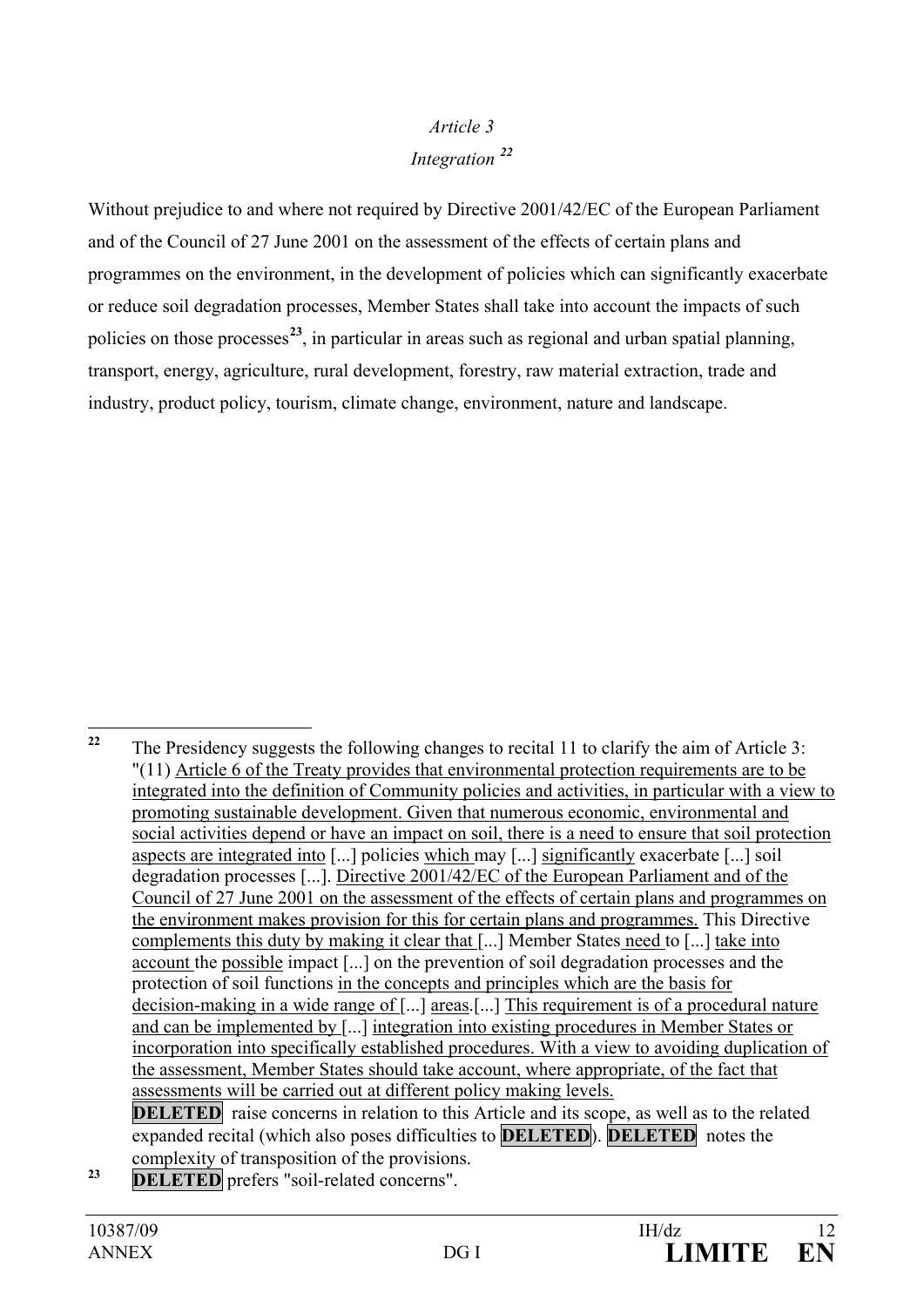### *Article 4*

#### *Precautionary and preventive measures*

For the purpose of preserving the soil functions and the sustainable use of soil referred to in Article 1(1), Member States shall ensure that appropriate and proportionate measures are taken<sup>[24](#page-12-0)</sup>, according to national or regional circumstances: **[25](#page-12-1)**

- (a) to prevent or minimise adverse effects from actions that Member States consider are likely to hamper significantly any of the soil functions referred to in Article 1(1);
- (b) to limit the intentional or unintentional introduction in order to avoid accumulation of those hazardous substances on or in the soil that would significantly hamper soil functions or give rise to significant risks to human health or the environment, excluding those due to long-range air deposition **[26](#page-12-2)** and those due to a natural phenomenon of exceptional, inevitable and irresistible character;
- (c) to prevent the intentional and unintentional introduction of relevant hazardous substances on or in the soil by dumping, leaking or spilling.

<span id="page-12-0"></span>**<sup>24</sup> DELETED** : "that Member States consider to be appropriate and proportionate...".

<span id="page-12-1"></span>**<sup>25</sup> DELETED** */Cion* question the added value of the reference to different circumstances.

<span id="page-12-2"></span>**DELETED** have a reservation on the exclusion of air pollution; **DELETED** have a difficulty with the notion of "long-range" in relation to a large Member State. The Presidency suggests the following new recital: "Soil functions may be hampered by air deposition. However, measures at source to prevent air pollution are dealt with in other EC legislation."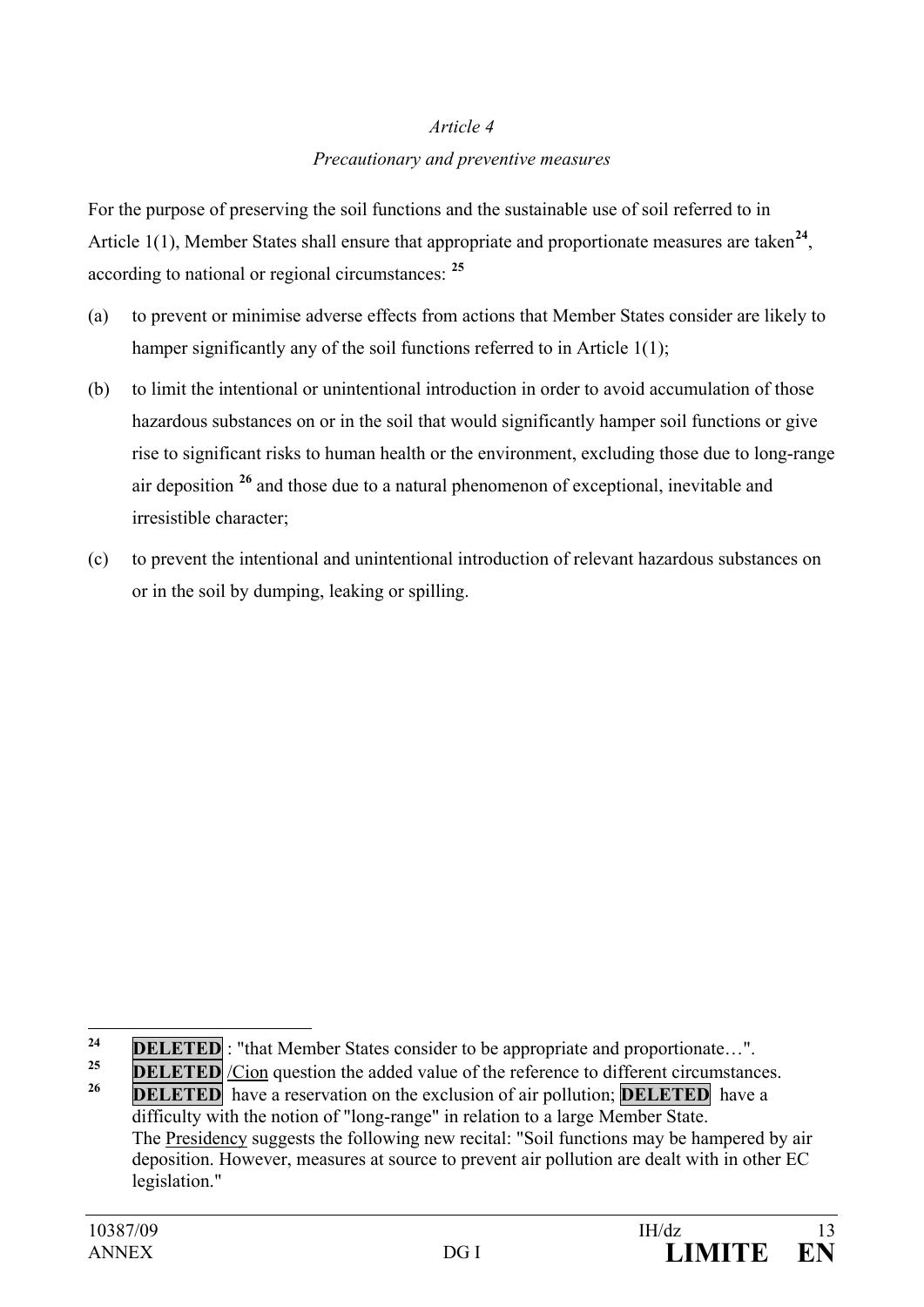For the purpose of this Article, Member States may use their **[27](#page-13-0)** existing national, regional and local measures and programmes already set up under national or Community legislation, including the CAP,**[28](#page-13-1)** or international agreements as well as voluntary measures.

**[29](#page-13-2)**

<span id="page-13-1"></span><span id="page-13-0"></span><sup>&</sup>lt;sup>27</sup> **DELETED** : "rely on", opposed by <u>Cion</u> who prefers to revert to "build upon".<br><sup>28</sup> The Presidency proposes to add a new recital: "Existing national, regional and local measures and programmes already set up under national or Community legislation, such as under inter alia Directive 2008/01/EC concerning Integrated Pollution Prevention and Control, Directive 2000/60/EC establishing a framework for Community action in the field of water policy and its daughter Directives, and Directive 2004/35/3C concerning Environmental Liability, can be used […] for precautionary and preventive measures."

<span id="page-13-2"></span><sup>&</sup>lt;sup>29</sup> **DELETED** request additional exclusions/clarification of links in relation to existing EC legislation.

**DELETED** requests the addition of a paragraph stipulating that Member States would not be expected to lay down more stringent measures where activities are already regulated under Community legislation with the aim of soil protection.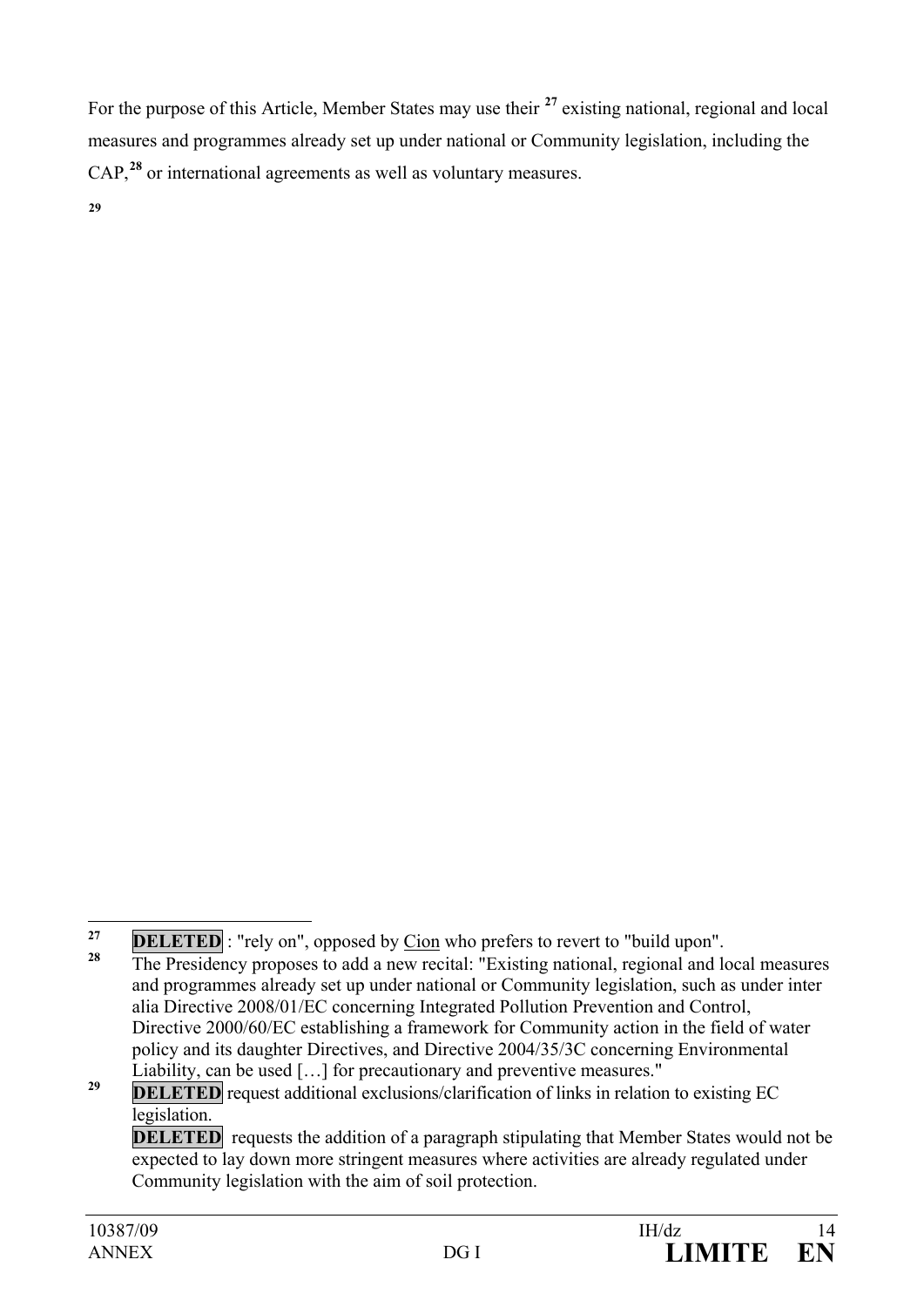### *Article 5*

### *Sealing*

For the purpose of preserving the soil functions and the sustainable use of soil referred to in Article 1(1), taking into account relevant environmental, social and economic benefits from sealing, Member States shall take appropriate and proportionate measures

to contain<sup>[30](#page-14-0)</sup> sealing, where necessary,

and

where sealing is to be carried out, to mitigate its effects.  $31$ 

<span id="page-14-0"></span><sup>30</sup> Cion: "limit".<br><sup>31</sup> **DELETED** and Cion request to revert to previous wording "which will allow as many of those functions as possible to be maintained".

**DELETED** requests measures "to reduce further sealing" and to "limit sealing to the extent that is necessary for technical or functional reasons".

**DELETED** request a reference to "high value soils".

The Presidency suggests to amend recital (13) as follows: "Sealing is becoming significantly more widespread in the Community as a result of urban development and construction of buildings and infrastructure and increasing demand for land from many sectors of the economy. This process has significant environmental, social and economic benefits but also result in the loss of soil quality and functionality which calls for a more sustainable use of soil as part of the environment. Recognising that it is not intended to prohibit urban development and that sustainable agriculture, forestry and nature conservation play a crucial role in maintaining soil quality and revitalising soil […], particular attention should be paid to the effects of sealing on the soil resource. Where sealing does occur, appropriate and proportionate measures should be taken to ensure its effects are mitigated, for example through the use of suitable soil management techniques during construction and the use of sustainable drainage systems. For the purpose of containing sealing and reducing the depletion of greenfield sites, the rehabilitation and re-use of brown field sites should be encouraged.".

Furthermore the Presidency suggests amending recital (20) as follows: "In compliance with the prevention principle as laid down in Article 174 of the EC Treaty, this Directive should contribute to the prevention and reduction of the introduction of hazardous substances into soil to avoid soil contamination and to preserve soil functions. However, certain practices for overriding safety reasons such as sustainable use of de-icing salt may be continued.".

<span id="page-14-1"></span>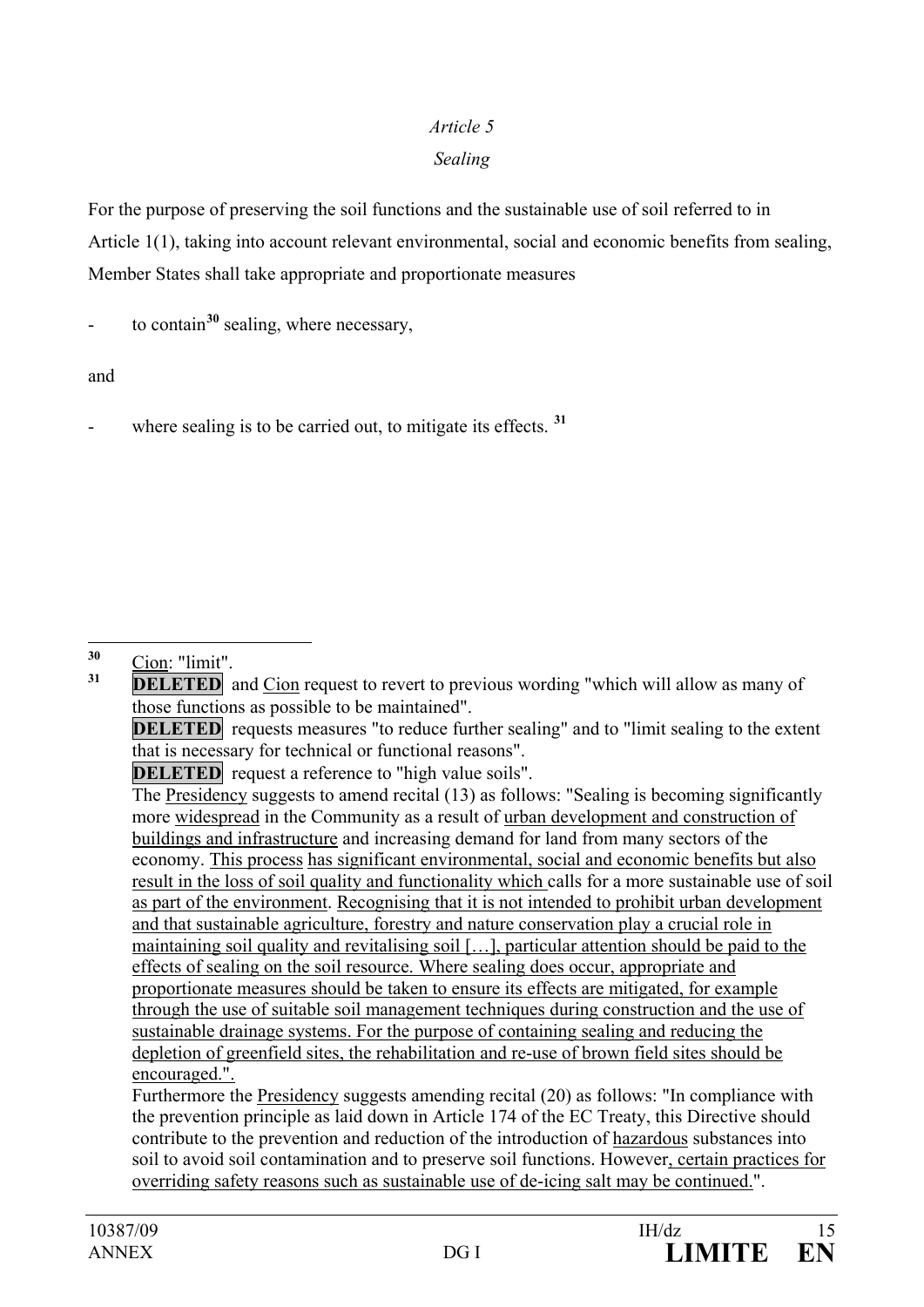# **Chapter II Soil Degradation Processes**

#### **SECTION ONE**

### **IDENTIFICATION OF PRIORITY AREAS** <sup>[32](#page-15-0)</sup>

### *Article 6*

*Identification of priority areas requiring special protection from soil degradation processes*

- 1. Member States shall identify priority areas, as defined in Article 2(9), on their national territory requiring special protection against soil degradation processes defined in Article  $2(10)$ .
- 2. By … **[\\*](#page-15-1)** , and for the soil degradation processes erosion, organic matter decline, compaction, salinisation, landslides and acidification, Member States shall identify, having regard to paragraph 6, the soil degradation processes which are of relevance for their territory or part of their territory. For such degradation processes, Member States shall, at the administrative level and geographical scale that they consider appropriate:**[33](#page-15-2)**
	- (a) evaluate, based on but not restricted to<sup>[34](#page-15-3)</sup> the elements set out in the indicative list<sup>[35](#page-15-4)</sup> in Annex I, the extent to which their national territory is subject or likely to be subject in the near future to, i.e. at risk of, such degradation processes;

.

<span id="page-15-0"></span>**<sup>32</sup> DELETED** have major concerns in relation to the "priority area" approach. **DELETED** suggests a different approach by which degradation processes and not priority areas would be

<span id="page-15-1"></span>identified.<br>
<sup>\*</sup> 7 years after entry into force. **DELETED** requests 3 years more.

<span id="page-15-2"></span>**<sup>33</sup>** The Presidency suggests to amend recital (14) as follows: "A targeted and efficient soil protection policy should be based on the knowledge of where degradation is occurring. It is recognised that certain degradation processes, such as erosion, organic matter decline, compaction, salinisation and landslides, occur only in specific areas which are more at risk of such processes. This requires the identification of such priority areas at the administrative level and geographical scale that Member States consider appropriate which could vary from area to area and from degradation process to degradation process.".

<span id="page-15-3"></span>**<sup>34</sup> DELETED** : delete "based on but not restricted to", opposed by **DELETED** 

<span id="page-15-4"></span>**<sup>&</sup>lt;u>DELETED</u>** and Cion are of the view that "indicative" is redundant, opposed by **DELETED**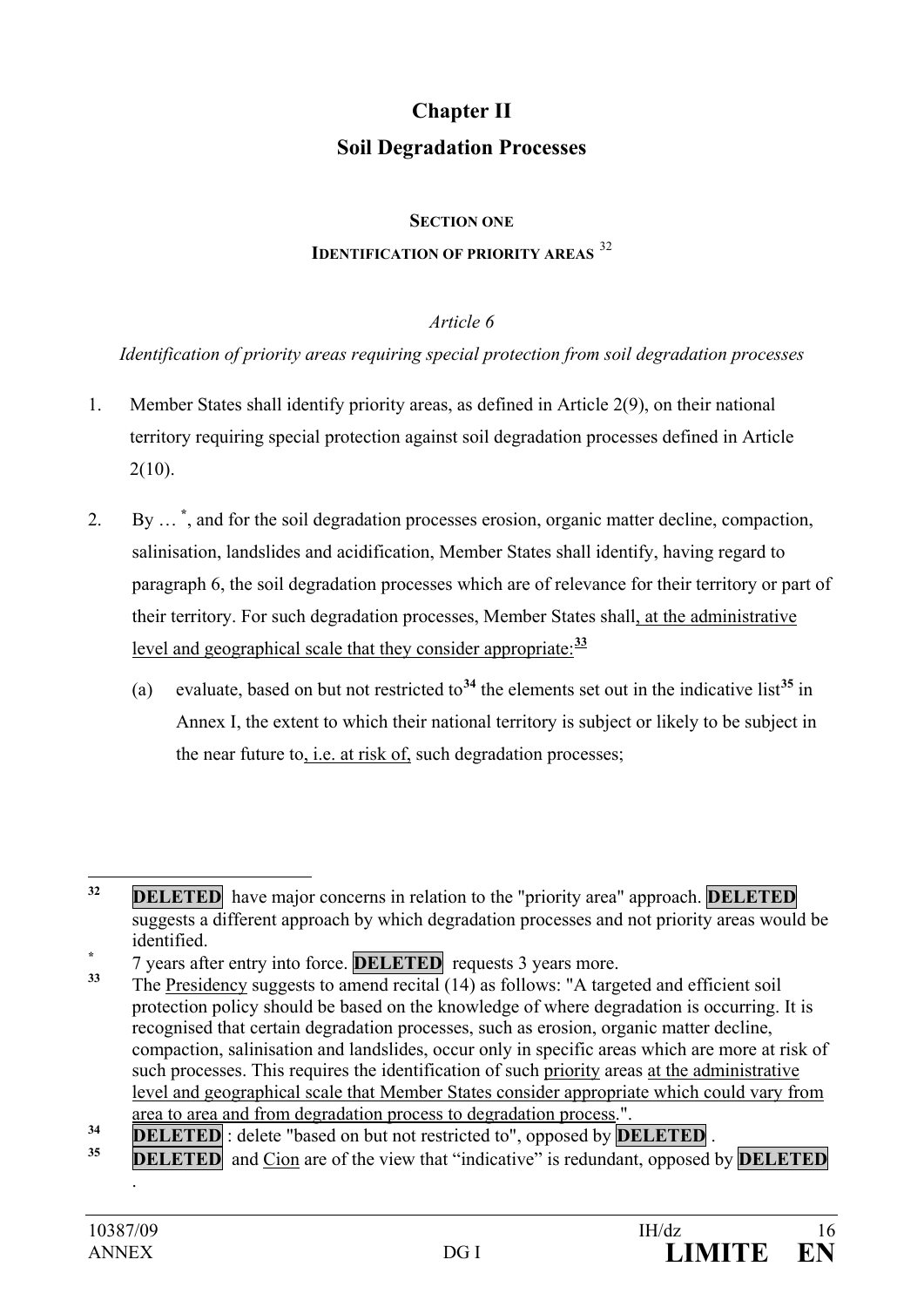- (b) establish the levels of risk acceptability**[36](#page-16-0)**, which can vary from area to area, of the soil degradation processes, having regard to the objective of preserving soil functions pursuant to Article 1(1) and the sustainable use of soil;
- (c) identify priority areas on their national territory […] that exceed the levels of acceptability established in point (b).**[37](#page-16-1)**
- 3. For the purpose of the evaluation carried out under paragraph 2(a), Member States may base the identification of areas on empirical evidence or validated models. Where appropriate existing data, including maps and research, may be used.
- 4. For the purpose of paragraphs 2(b) and 2(c) Member States shall take into account, as far as relevant and**[38](#page-16-2)** feasible, the effects of those processes on greenhouse gas emissions, desertification and soil biodiversity loss.
- 5. The priority areas identified pursuant to paragraph 2(c) shall be made public and updated at least every ten years.
- 6. Where, on the basis of the physical and climate characteristics of its territory, a Member State
	- (a) considers that one or more of the soil degradation processes referred to in paragraph 2 are not occurring or will not be likely to occur in the near future in its territory or part of its territory at a level considered relevant with regard to the preservation of the soil functions pursuant to Article 1(1) and the sustainable use of soil;

<span id="page-16-2"></span>**<sup>38</sup>** Cion does not support the deletion of "scientifically".

<span id="page-16-0"></span>**<sup>36</sup> DELETED**, supported by **DELETED**: "the management method for"; **DELETED**: "acceptable risk"; **DELETED** opposes a risk assessment methodology including numerical values.

<span id="page-16-1"></span><sup>&</sup>lt;sup>37</sup> **DELETED**: "within which the levels of acceptability established in point (b) are likely to be exceeded".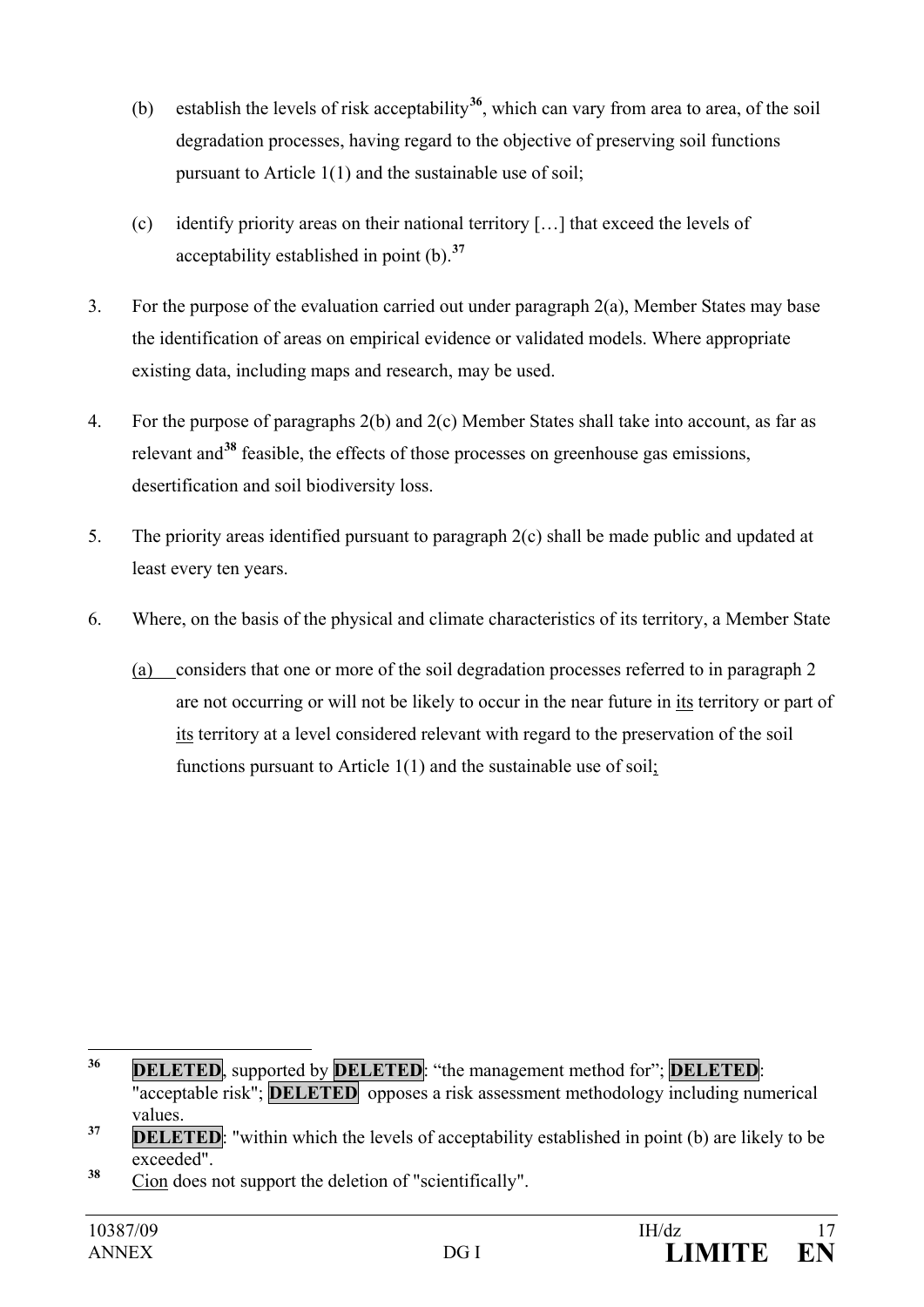(b) demonstrates that a priority area approach will not assist in addressing one or more of the degradation processes referred to in paragraph (2) which exceeds the levels of acceptability established under paragraph 2(b) because it is occurring across the whole of its territory or because it is so widely spread across its territory;

it shall notify the Commission thereof within four**[39](#page-17-0)** years after entry into force of this Directive<sup>[40](#page-17-1)</sup> and need not identify or establish an associated priority area or areas.

Where paragraph 6(b) is applied, the Member State shall put in place action programmes in accordance with Article 8 to address those degradation processes across its whole territory, for the purpose of preserving the soil functions pursuant to Article 1(1) and the sustainable use of soil.

7. Member States shall designate the competent authorities to be responsible for the identification of priority areas.

*(Article 7: deleted)*

<span id="page-17-0"></span><sup>&</sup>lt;sup>39</sup> **DELETED**: 7 years.

<span id="page-17-1"></span>**DELETED** requests clarification on what may follow after notification by a Member State that it does not consider to be concerned by a particular degradation process.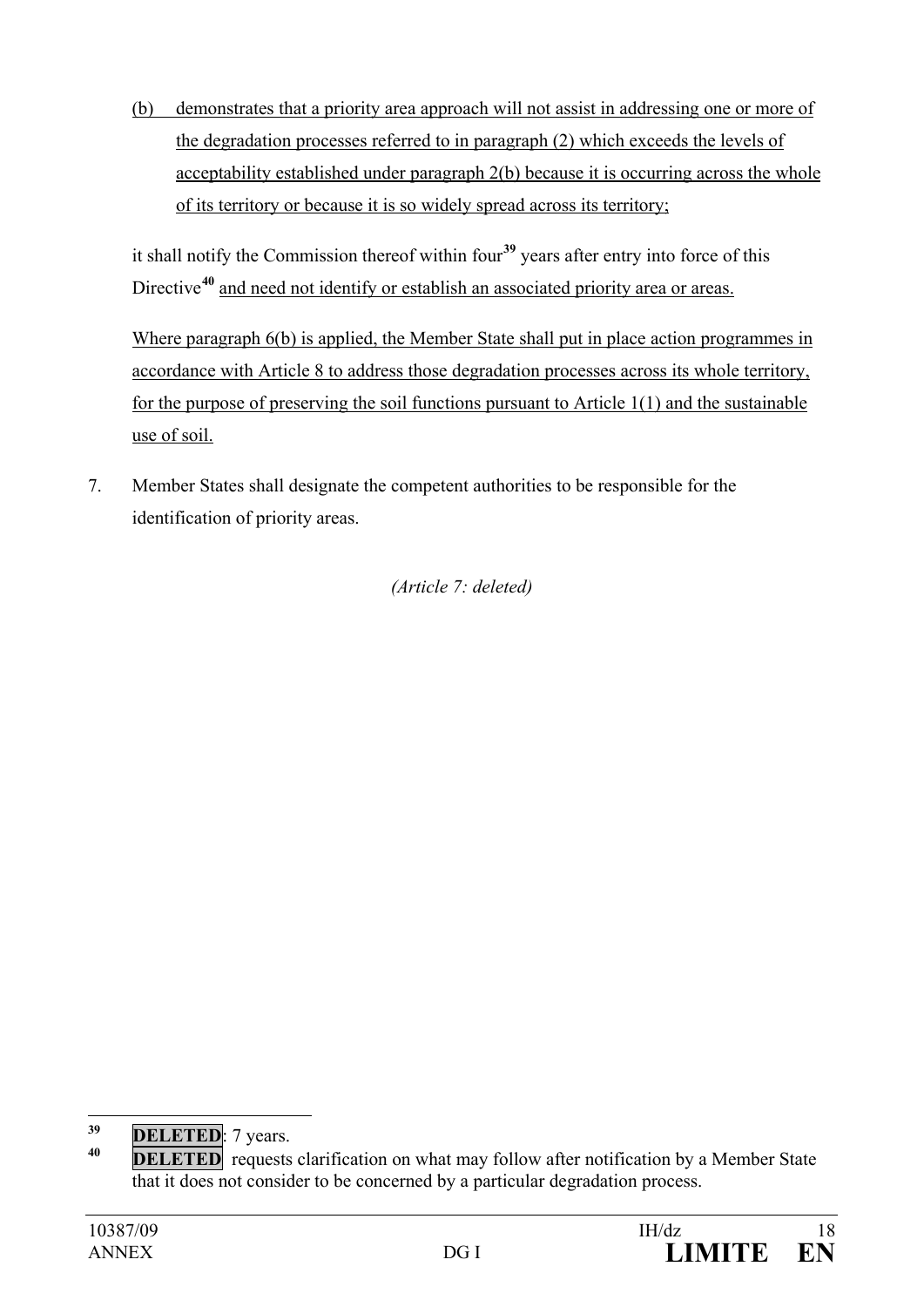#### **SECTION TWO**

#### **ESTABLISHMENT OF TARGETS AND ACTION PROGRAMMES**

*Article 8*

### *Action Programmes to combat soil degradation processes*

1. For the purpose of preserving or, where technically feasible and costs are proportionate to the expected environmental and social benefits **[41](#page-18-0)**, restoring the soil functions and ensuring the sustainable use of soil referred to in Article 1(1), Member States shall, in respect of the priority areas identified in accordance with Article 6 and the degradation processes referred to in Article 6(6)(b), draw up, at the administrative level and geographical scale that they consider appropriate, an action programme including at least risk reduction targets **[42](#page-18-1)**, measures to reach those targets, a timetable for the implementation of those measures and an estimate**[43](#page-18-2)** of the allocation of financial resources for their implementation. Such programmes may use**[44](#page-18-3)** existing national, regional and local measures and programmes already set up under national or Community legislation or international agreements. The action programmes may include statutory, administrative or contractual measures, including cross-compliance and rural development measures within the CAP.**[45](#page-18-4)**

<span id="page-18-1"></span>**<sup>42</sup> DELETED**: "relevant targets"; **DELETED**: "or other relevant targets"; **DELETED**: "risk management approach"; **DELETED**: wording as in document 16157/07 ADD 1; Cion opposes "relevant targets".

The Presidency suggests amending recital (17) as follows: "Action is to be taken under the responsibility of Member States, at the most appropriate level, based on the establishment of risk reduction targets and programmes of measures to reach those targets. Such targets may refer to the intensity of the soil degradation process considered, to its frequency, to its extension or its risk of occurrence, as appropriate." **DELETED** requests a broader range of factors.

<span id="page-18-3"></span>**<sup>44</sup>** Cion requests to revert to "build upon".

<span id="page-18-0"></span>**<sup>41</sup>** See footnote on the same wording in Article 1(1), whereby **DELETED** could accept this wording in this Article.

<span id="page-18-2"></span>**EXAMPLE 19 DELETED** request a reference that no new public money would be made available.

<span id="page-18-4"></span>**<sup>45</sup>** The Presidency suggests amending recital (18) as follows: "Such action programmes […] should take into account the social and economic impact of the measures envisaged; they should be reviewed periodically and may build on obligations, plans and programmes, including voluntary agreements, already set up under national or Community legislation (such as inter alia CAP cross-compliance and rural development measures) or international agreements. Existing voluntary agreements, voluntary Codes of Practice, covenants and other administrative and contractual measures may be included within the measures under the action programmes pursuant to this Directive insofar as they are appropriate to achieve the risk reduction targets set by Member States therein.".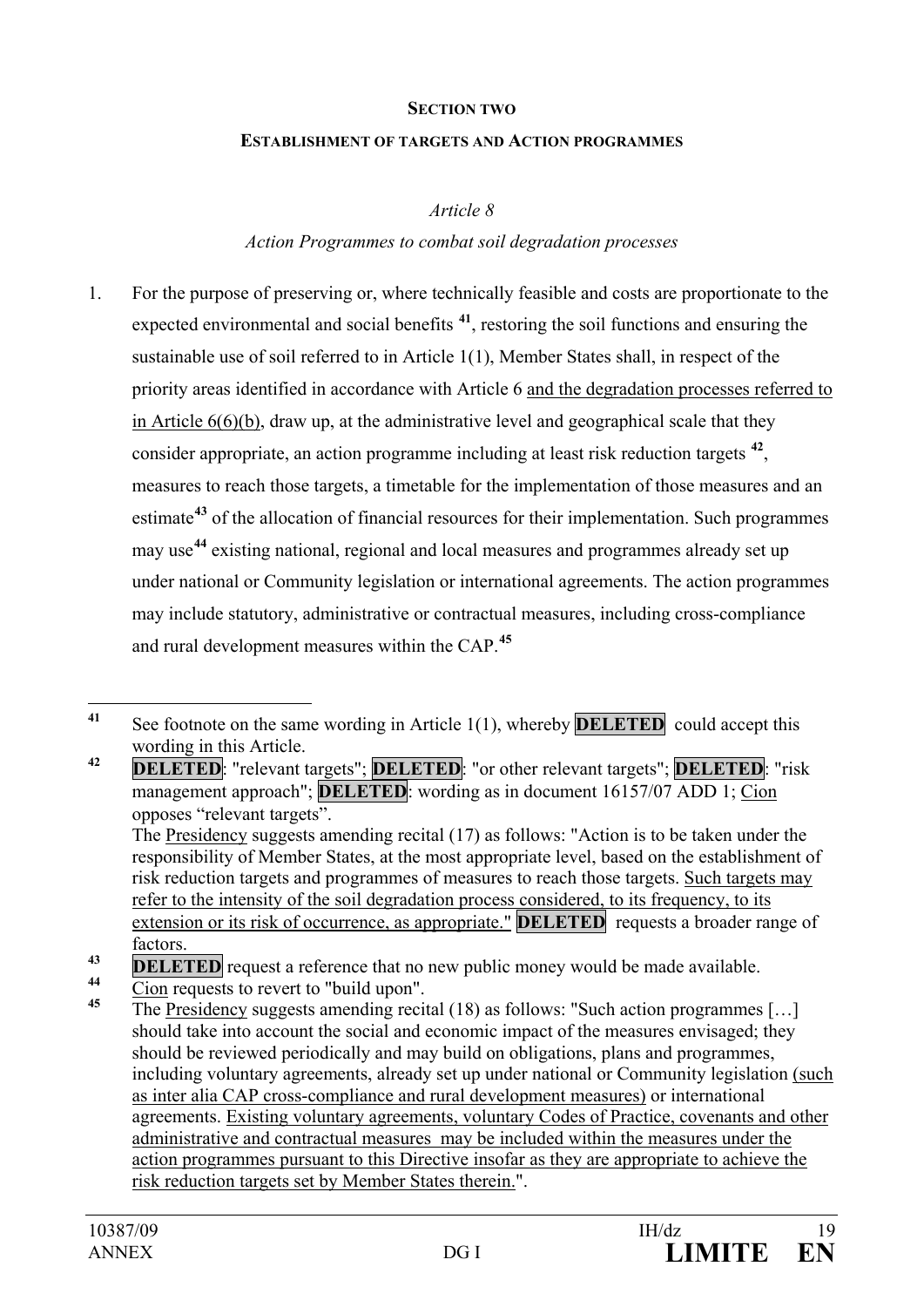- 2. When drawing up and revising the various elements of the action programmes pursuant to paragraph 1, Member States shall give due consideration to the social and economic impacts, cost-effectiveness and technical feasibility of the measures envisaged as well as enhance coherence with existing national, regional and local measures and programmes, in particular those taken in the context of cross-compliance and rural development within the CAP. **[46](#page-19-0)** Member States shall indicate in their action programmes how the measures are to be implemented and how they will contribute to the achievement of the targets established in application of Article 8(1).
- 3. Where an area is identified as requiring special protection from different concurrent soil degradation processes, Member States may adopt a single programme in which appropriate risk reduction targets are to be set for all the degradation processes identified together with the appropriate measures for reaching those targets.
- 4. The action programme shall be drawn up by … **[\\*](#page-19-1)** and shall be in application no later than by … **[\\*\\*](#page-19-2)**.

The action programme shall be made public and shall be updated at least every five years and reviewed at least every ten years.

*(Article 9: deleted)*

<span id="page-19-0"></span>**<sup>46</sup> DELETED** requests to delete the last phrase, opposed by **DELETED** .

**<sup>\*</sup>** 9 years after entry into force. **DELETED** requests 3 more years. **DELETED** : 10 years.

<span id="page-19-2"></span><span id="page-19-1"></span>**<sup>\*\*</sup>** 10 years after entry into force. **DELETED** requests 3 more years. **DELETED** : 12 years.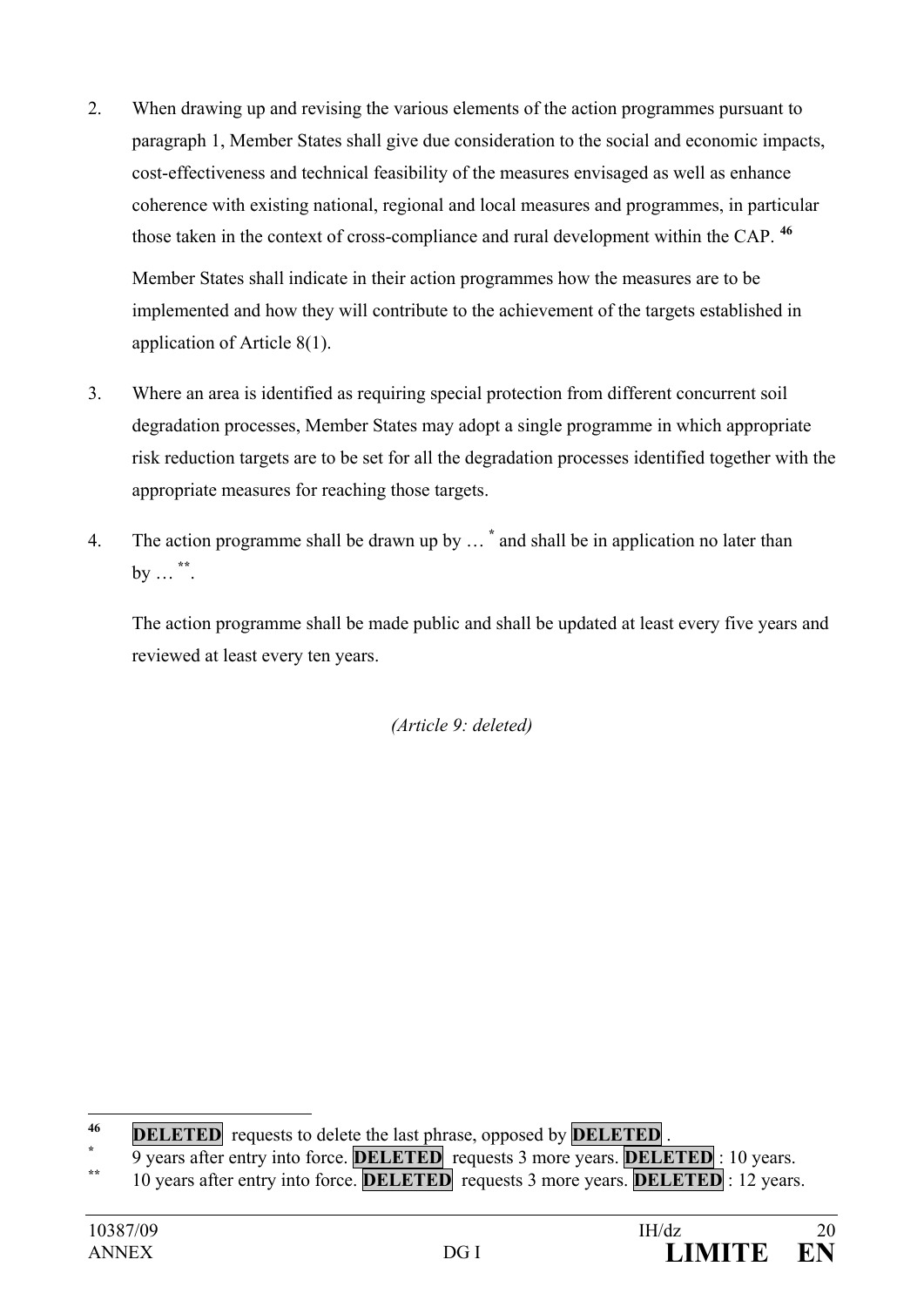# **Chapter III Soil contamination**

#### **SECTION ONE**

#### **IDENTIFICATION AND INVENTORY**

#### *Article 10*

### *Identification and inventory of contaminated sites*

- 1. In order to ensure that soil contamination is addressed systematically, it is necessary for Member States to define and apply a general policy for contaminated sites, which shall rely on the obligations for identification of sites linked to potentially soil-contaminating activities, identification of contaminated sites, […] soil status reports, and remediation of contaminated sites.
- 2. For the purposes of paragraph 1, Member States shall:
	- (a) within one year from [transposition date], adopt and make public**[47](#page-20-0)**, a list, covering the whole territory of the Member State and at the administrative level that the Member State considers appropriate, of potentially soil-contaminating activities based on the activities set out in the indicative list in Annex II; **[48](#page-20-1)**

within seven years<sup>[49](#page-20-2)</sup> from [transposition date], have identified, if they have not yet done so, the location of at least the sites where the potentially soil-contaminating activities as indicated in the list defined pursuant to the preceding subparagraph, are taking place or have taken place in the past.

<span id="page-20-0"></span>**<sup>47</sup> DELETED** is not in favour of making this list public; **DELETED** requests clarification in relation to obligations under Directive 2003/4/EC on public access to environmental information. **<sup>48</sup> DELETED** /Cion oppose making the list in Annex II indicative; **DELETED** suggests a

<span id="page-20-1"></span>recital stressing further the indicative character.

<span id="page-20-2"></span>**<sup>49</sup> DELETED**: 15 years.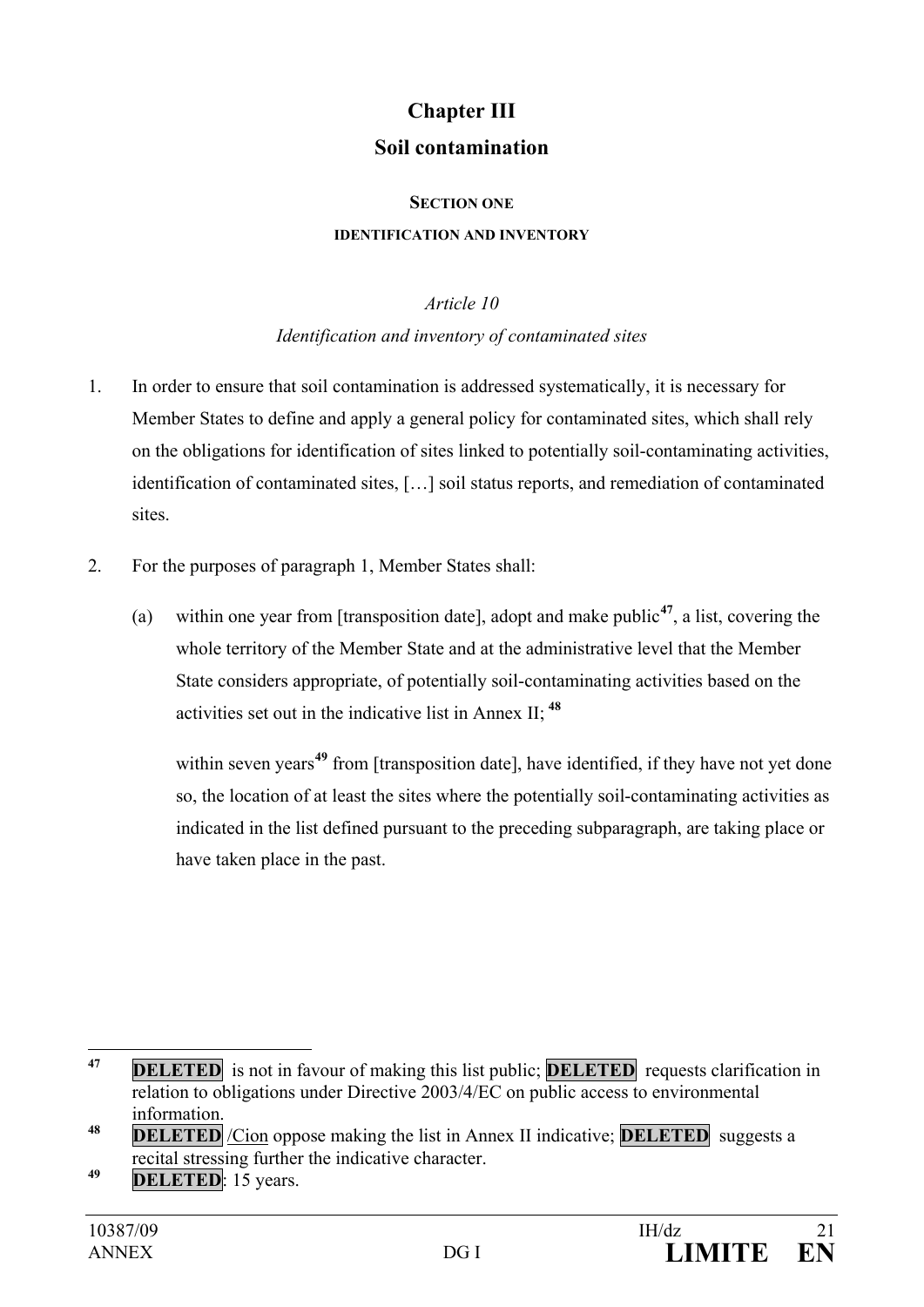The results of this identification shall be compiled in a register of sites linked to potentially soil-contaminating activities as defined in Article 2(7) which shall be updated at least every five years. Sites, where potentially contaminating activities are taking or have taken place, identified after this deadline shall continue to be assessed as provided for in paragraph 2(b), and identified as contaminated in accordance with paragraph 4 and be made subject to the prioritisation process provided for in paragraph 5, as appropriate. This register shall be taken into account for land use planning and development.**[50](#page-21-0)**

(b)**[51](#page-21-1)** for the sites identified in accordance with point (a), ensure that the competent authorities designated in paragraph 6 make sure that the specific identification procedure defined below to determine whether the site is a contaminated site is applied.

For the purpose of accelerating the identification of contaminated sites, Member States may take into account changes of land use on these sites as one of the triggers to apply this specific identification procedure.

This specific identification procedure shall include:

- (i) an analysis of the existing information on present and past activities on the site, in particular as regards the handling, the use and storage of relevant hazardous substances over time, and any evidence of accidents involving the emission of relevant hazardous substances; **[52](#page-21-2)**
- (ii) an analysis of the presence of human or environmental receptors that could suffer from any contamination, taking into account all known relevant contaminant pathways;

<span id="page-21-0"></span> **<sup>50</sup> DELETED** suggests to move the last sentence before the preceding sentence; **DELETED** opposes this provision.

<span id="page-21-2"></span><span id="page-21-1"></span>**<sup>51</sup> DELETED** oppose what they consider to be a non-targeted and too systematic approach.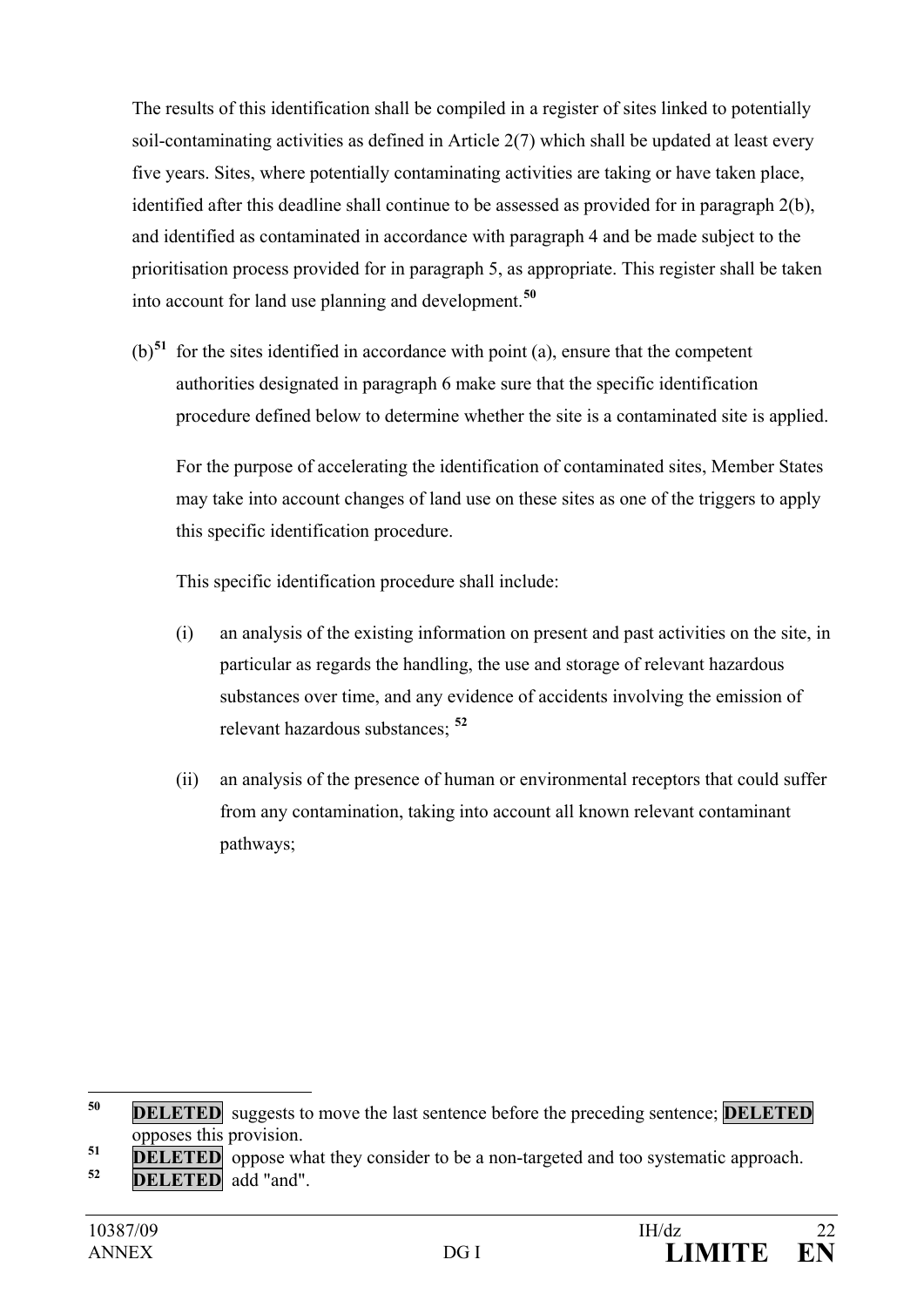(iii) if the analysis carried out under points (i) or (ii) indicate a significant probability**[53](#page-22-0)** of a site being a contaminated site, Member States shall apply one of the following alternatives:

### either

**-** ensure that the concentration levels of relevant hazardous substances linked to the activities carried out on the site are measured, and for that purpose, Member States shall establish the methodology necessary for determining those concentration levels. **[54](#page-22-1)** For those sites where the concentration levels of relevant hazardous substances are such that there are sufficient reasons to believe that they may pose a significant risk to human health or the environment, Member States shall ensure that a site-specific risk assessment is carried out, which also takes into account the risk to groundwater;

or

ensure that a site-specific risk assessment is carried out which also takes into account the risk to groundwater, and for that purpose, Member States shall establish the risk assessment methodology. **[55](#page-22-2)**

If the assessments carried out pursuant to either point  $(i)$ <sup>[56](#page-22-3)</sup>, (ii) or (iii) have concluded that there is no significant probability**[57](#page-22-4)** that a site is contaminated, Member States are not required to investigate further that site. Where additional information is obtained which has the potential to result in a material change in the contamination status of a site, a revised site-specific risk assessment<sup>[58](#page-22-5)</sup> shall be carried out in accordance with the specific investigation procedure described above.

<span id="page-22-0"></span>**<sup>&</sup>lt;u>DELETED** /Cion</u> oppose the addition of "significant" and request to revert to "possibility".

<span id="page-22-1"></span>**<sup>&</sup>lt;u>ELETED</u>** request moving provisions on chemical analysis into a recital.

<span id="page-22-2"></span>**<sup>55</sup> DELETED** oppose the degree of flexibility foreseen and prefer greater harmonisation.

<span id="page-22-3"></span><sup>&</sup>lt;sup>56</sup> **DELETED** <u>/Cion</u> oppose deletion of "and".

<span id="page-22-4"></span>**<sup>57</sup> DELETED** revert to "possibility".

<span id="page-22-5"></span>**DELETED** "the specific procedure as described above".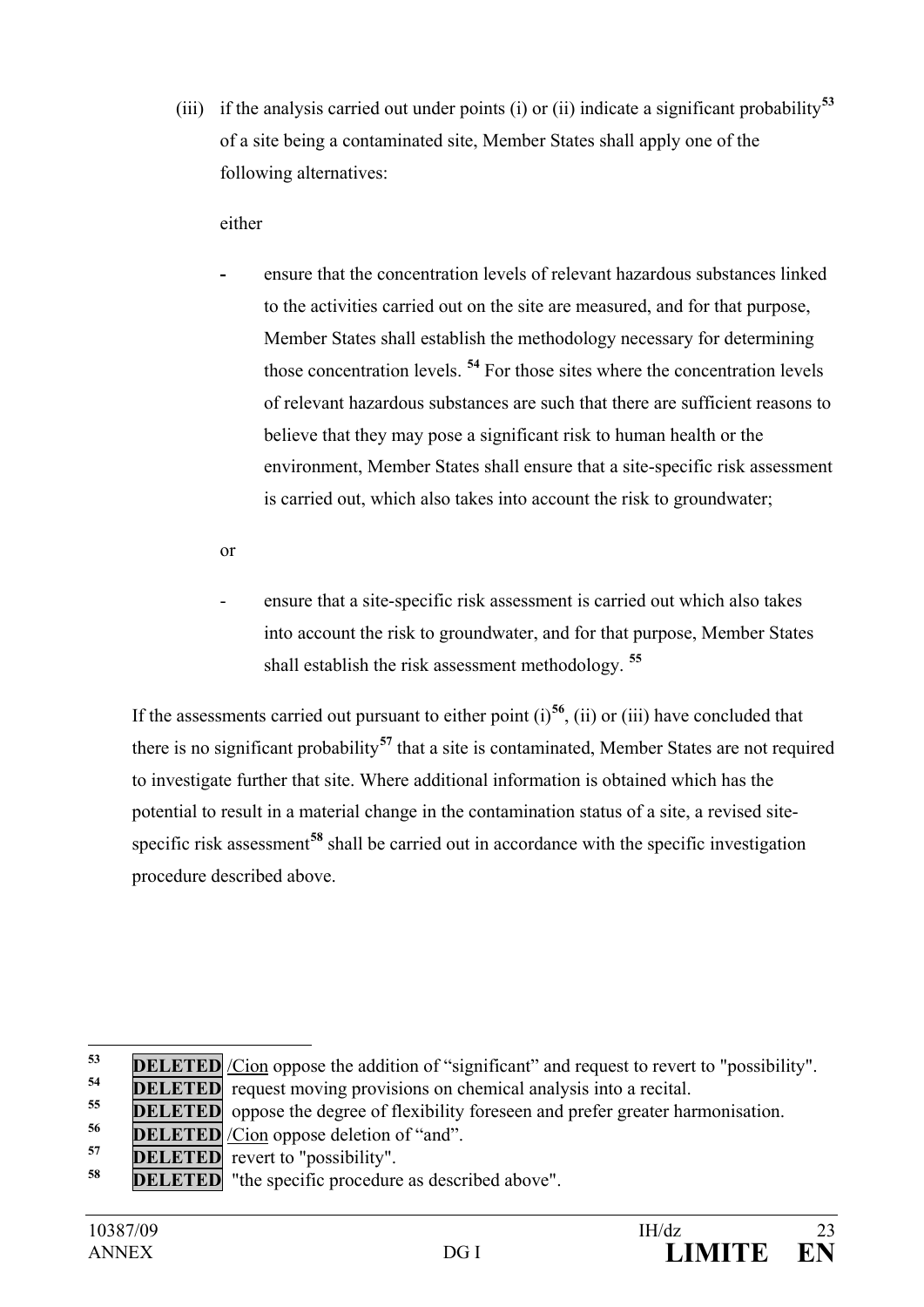Member States may determine that a site is a contaminated site on the basis of the outcomes of either point (i), (ii) or (iii). Member States may proceed directly to the identification steps set out in point (iii) to determine whether a site is contaminated.

- 3. Member States may exempt from the identification procedures set out in paragraph 2(b):
	- operating installations [as defined in Article 3(3) of the Directive of the European Parliament and of the Council on industrial emissions (integrated pollution prevention and control) (Recast)] **[\\*](#page-23-0)** which have been granted a permit to operate that includes obligations to prevent soil contamination and to monitor the state of the soil.**[59](#page-23-1)** The outcome of the monitoring shall be made available to the competent authorities for the purpose of Article 10(2)(b);
	- sites which they have already identified as contaminated sites prior to [transposition] date];
	- sites which they have already identified as non contaminated sites prior to [transposition] date], if the information on which the identification was based provided the same level of certainty as the provisions in paragraph 2(b) and if there have not been other changes which could influence the state of the soil.

<span id="page-23-0"></span>**\*** [OJ L … (act not yet adopted)]

<span id="page-23-1"></span>**<sup>&</sup>lt;u>DELETED</u>** prefer previous wording on operating installations which have been granted a permit and include monitoring obligations, without reference to IPPC Recast; **DELETED** requests to delete the last phrase on monitoring the state of the soil.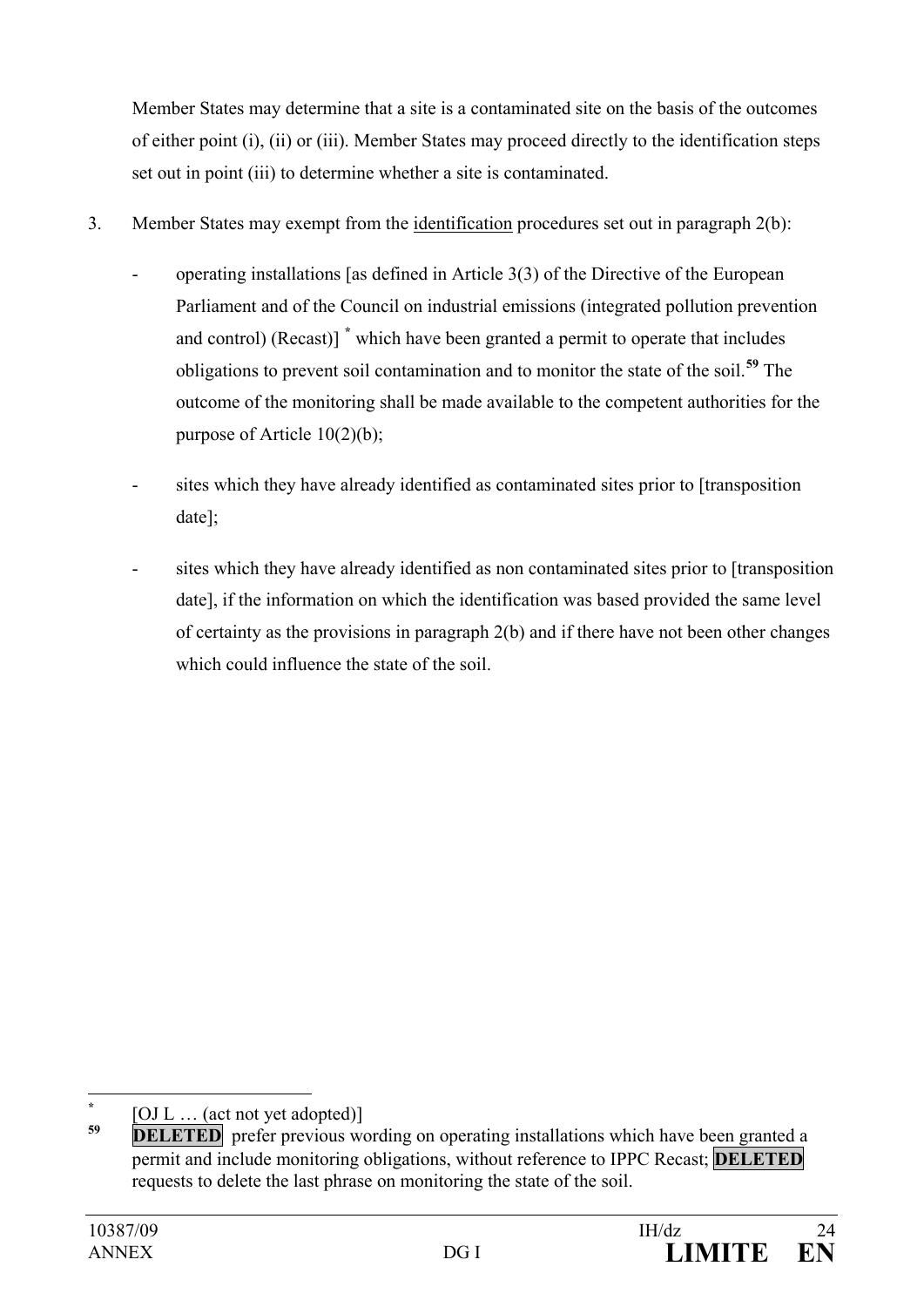4. Member States shall, in accordance with the identification procedure laid down in paragraph 2(b), identify contaminated sites on their national territory. Member States shall establish an inventory or inventories of contaminated sites, covering the whole of their national territory, which shall be finalised within 25 years of [transposition date]<sup>[60](#page-24-0)</sup>, having regard to continuous update requirements. **[61](#page-24-1)** The inventory or inventories shall be made public and updated at least every five years in particular to include new contaminated sites that have been identified. When updating the inventory or inventories, Member States may exclude the sites which have undergone remediation.

<span id="page-24-0"></span>**<sup>60</sup> DELETED** oppose a timeline; **DELETED** suggests to add "in principle" and a review after <sup>15</sup> years, supported by **DELETED**. **<sup>61</sup>** The Presidency suggests adding the following new recital (22a) "To monitor progress on the

<span id="page-24-1"></span>identification of the contaminated sites a timetable is needed. In enforcing this Directive, account should be taken of the fact that the identification of contaminated sites is a dynamic and continuous process as new contaminated sites may be identified or generated. Therefore by the deadline set in this Directive the identification exercise should be almost completed and only residual sites left to be included at a later stage in accordance with the requirements for update of the inventory. It is also for this reason that the present Directive provides for such requirement."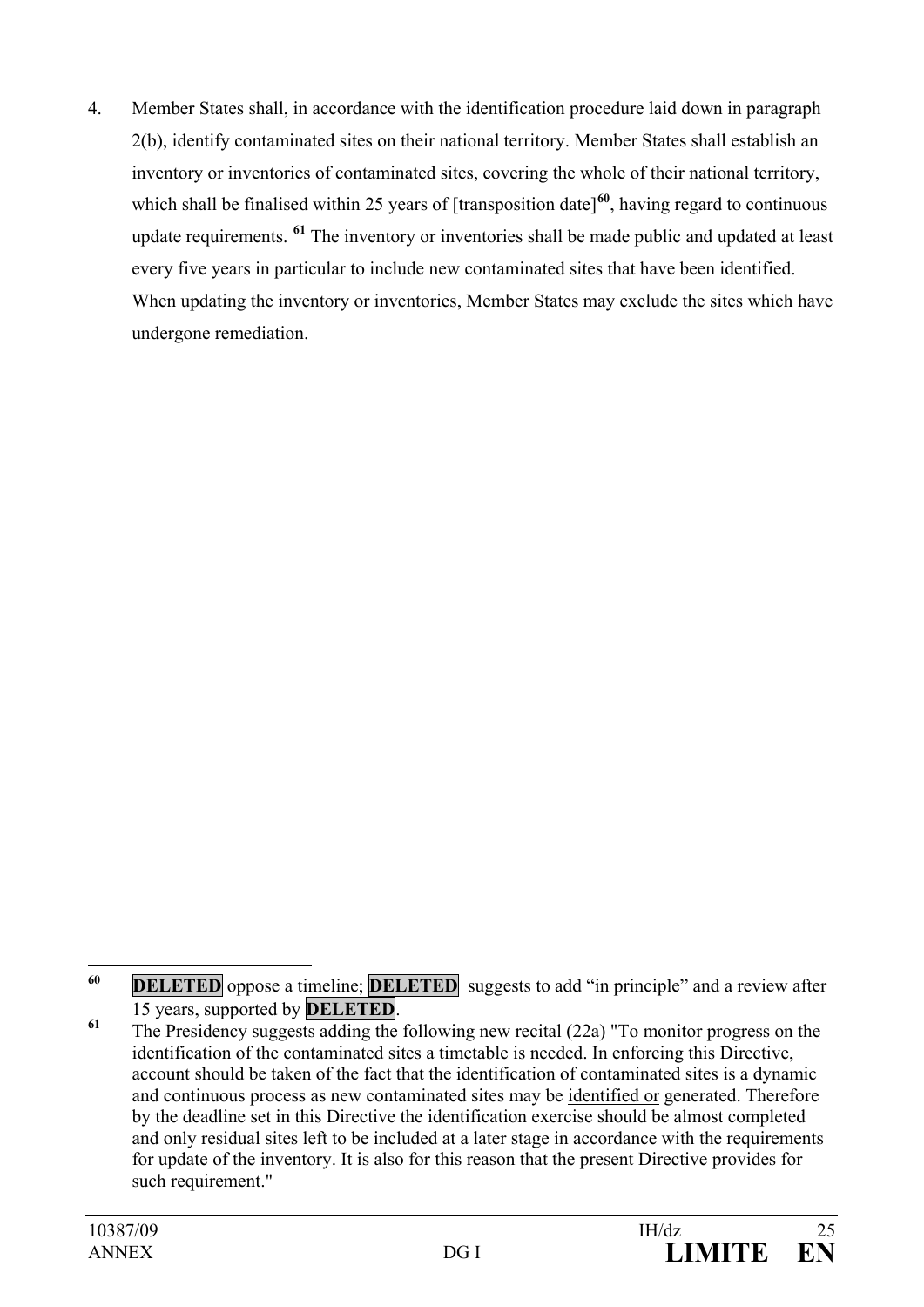5. In order to have proactive and preventive actions and to maximise efficiency of the identification of contaminated sites, the identification procedure provided for in paragraph 2(b) shall be performed, if not already performed, on the basis of prioritisation to be established by the Member State within five years from [transposition date]**[62](#page-25-0)**, at the administrative level and geographical scale that Member States consider appropriate. Such prioritisation shall give precedent to the investigation of those sites where hazardous substances as referred to in Article 57 of Regulation (EC) No 1907/2006 of the European Parliament and of the Council of 18 December 2006 **[\\*](#page-25-1)** can be found, or to sensitive uses on sites according to the relevant receptors and to any other criteria that a Member State considers relevant on its territory**[63](#page-25-2)**.

Furthermore, Member States should perform the identification procedure according to the following indicative timetable: **[64](#page-25-3)**

- (i) within seven years from [transposition date], for at least 10 % of the sites **[65](#page-25-4)** identified in accordance with paragraph 2(a);
- (ii) within 15 years from [transposition date], for at least 60 % of the sites identified in accordance with paragraph 2(a).

<span id="page-25-1"></span>timeline is needed.<br> **b** OJ L 396, 30.12.2006, p. 1.<br> **PLL ETEP** success delation

<span id="page-25-2"></span>**<u>DELETED</u>** suggest deletion of the elements which specify the prioritisation approach; Cion opposes the reference to "any other criteria". The Presidency suggests amending recital (22) as follows: "In order to successfully prevent and limit risk to human health and the environment stemming from soil contamination, Member States should identify the sites which according to their assessment are posing a significant risk in this regard. Given the number of sites which are likely to be contaminated, their identification requires a systematic step-by-step approach and should be based on a prioritisation linked to the possible presence of substances that are carcinogenic, mutagenic, toxic for reproduction, persistent, bioaccumulative and toxic, or to sensitive land uses, for instance those involving the presence of young children, pregnant women, elderly people, protected habitats or species."

- **DELETED** are not in favour of the proposed addition to the recital.
- <span id="page-25-3"></span>**64 DELETED** */Cion* oppose having an indicative timetable.
- <span id="page-25-4"></span>**<u><b>DELETED**</u> question what 10 % of an unfinished list would be and prefer to delete the timetable.

<span id="page-25-0"></span>**<sup>62</sup> DELETED** requests 9 years, **DELETED** 8 years; **DELETED** are not convinced that a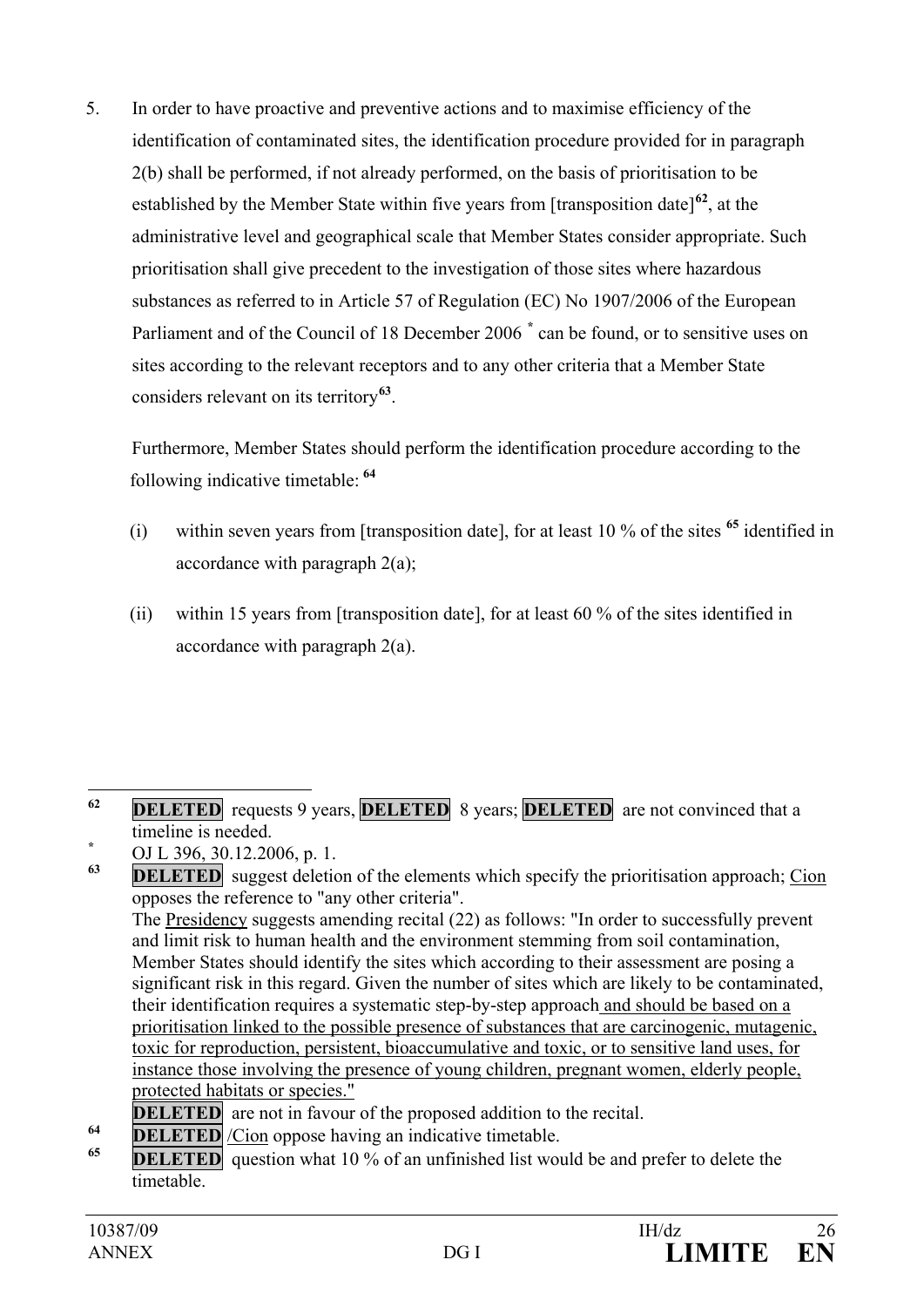6. The European Parliament and the Council shall, on the basis of a report by the Commission to be presented two years from the date referred to in paragraph 5(i), examine the practical experience gained in the Member States and progress made in the pursuance of the deadline and the targets established under paragraphs 4 and 5 respectively.

If appropriate, no later than one year after the adoption of the Commission report established pursuant to the preceding subparagraph, the European Parliament and the Council shall, in accordance with Article 251 of the Treaty, review the deadline established pursuant to paragraph (4).

7. Member States shall designate the competent authorities to be responsible for the identification of sites linked to potentially soil-contaminating activities and contaminated sites.

### *(Article 11: deleted)*

## *Article 12 Soil status report[66](#page-26-0)*

- 1. Within one year from [transposition date], on a site on which an activity included in the list established pursuant to Article 10(2)(a) is taking place, on a site included in the national register of sites established pursuant to Article  $10(2)(a)$ , and on a site for which the official records, such as databases and cadastres, show such an activity has taken place in the past, Member States shall ensure that a soil status report is made available to the competent authorities as referred to in Article 10(7):
	- by the owner of that site or the prospective buyer when the site is sold, making it also available to the other party in the transaction, and

<span id="page-26-0"></span>**<sup>&</sup>lt;u>IDELETED</u>** are concerned about the costs and impacts on the housing market and requests to exclude small sites and private citizens from the requirements of producing soil status reports; **DELETED** is in favour of maximum flexibility for Member States in relation to the provisions for soil status reports.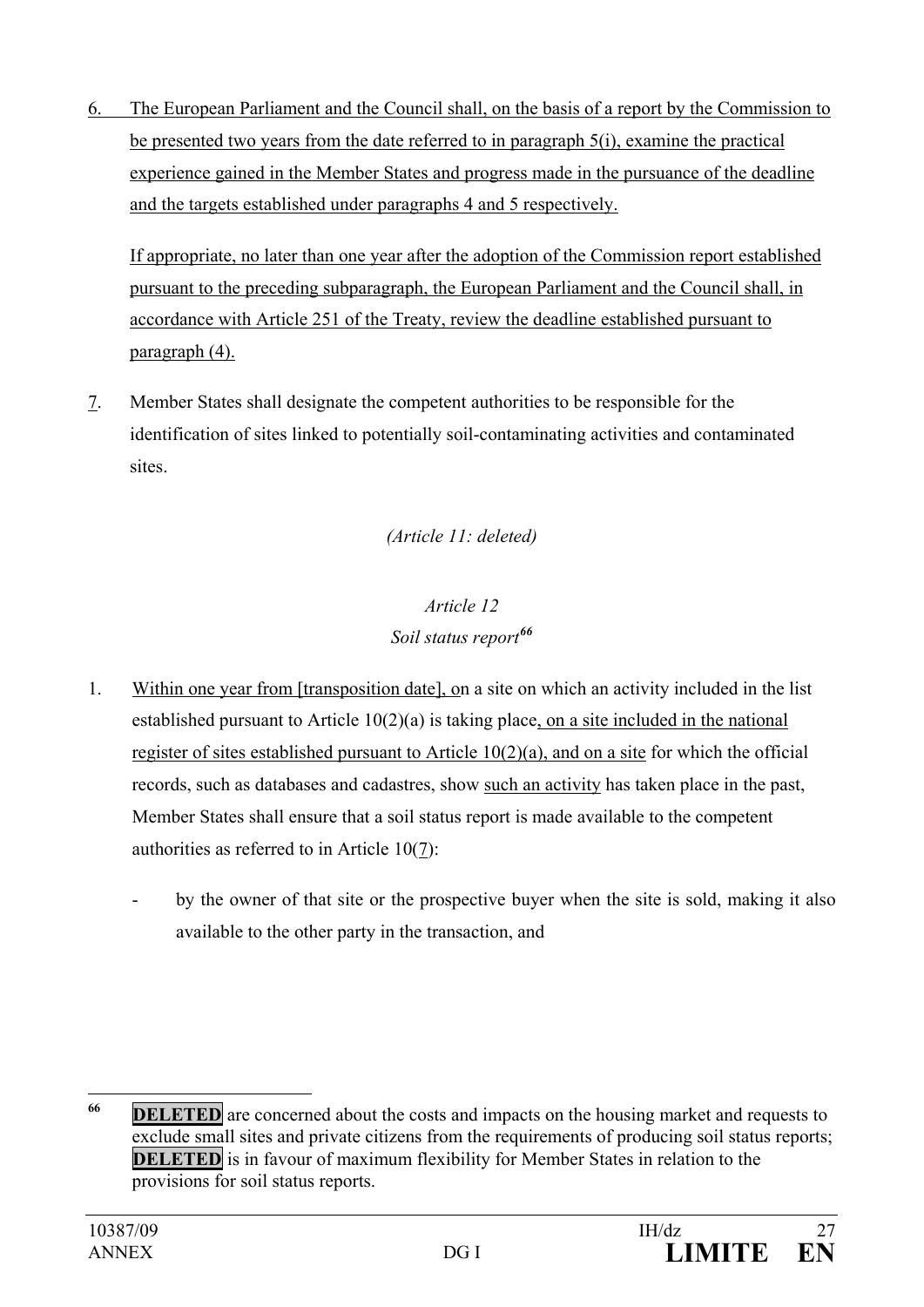- by the owner of that site or a relevant third party, when there are land use changes, including development, which the Member State considers relevant.
- 2. Without prejudice to Community and national liability regimes, the soil status report shall be issued by a body or person authorised by the Member State.
- 3. Member States shall decide on the information that must be included in the soil status report which may vary according to the use of the land, the size of a proposed development or any other relevant factors.
- **[67](#page-27-0)**

The soil status report shall, at least, contain information, including, if available, historical data, on the present and past activities on the site, and, if readily available, information on the handling, the use and storage of relevant hazardous substances over time and [...] any evidence of accidents involving the emission of relevant hazardous substances.

As part of the soil status report, Member States may require information on the presence of human and environmental receptors that could suffer from any contamination and a chemical analysis for all the sites referred to in paragraph 1, determining the concentration levels of the relevant hazardous substances in the soil, limited to those substances that are linked to the activities carried out on the site. For that purpose, Member States shall establish the methodology necessary for determining those concentration levels.**[68](#page-27-1)**

- 4. Competent authorities may use the information contained in soil status reports for the purpose of identifying contaminated sites in accordance with Article 10.
- 5. Already existing and readily available information, such as official records, on the sites referred to in paragraph 1 shall be made available upon request to the owner of the site or to the prospective buyer or to a relevant third party for the purpose of producing the soil status report.

<span id="page-27-1"></span>**<sup>68</sup> DELETED** does not support this sub-paragraph.

<span id="page-27-0"></span>**<sup>67</sup> DELETED**, supported by **DELETED**, suggests an additional sub-paragraph stipulating that Member States may establish thresholds or criteria below which no status reports would be required, such as for small sites.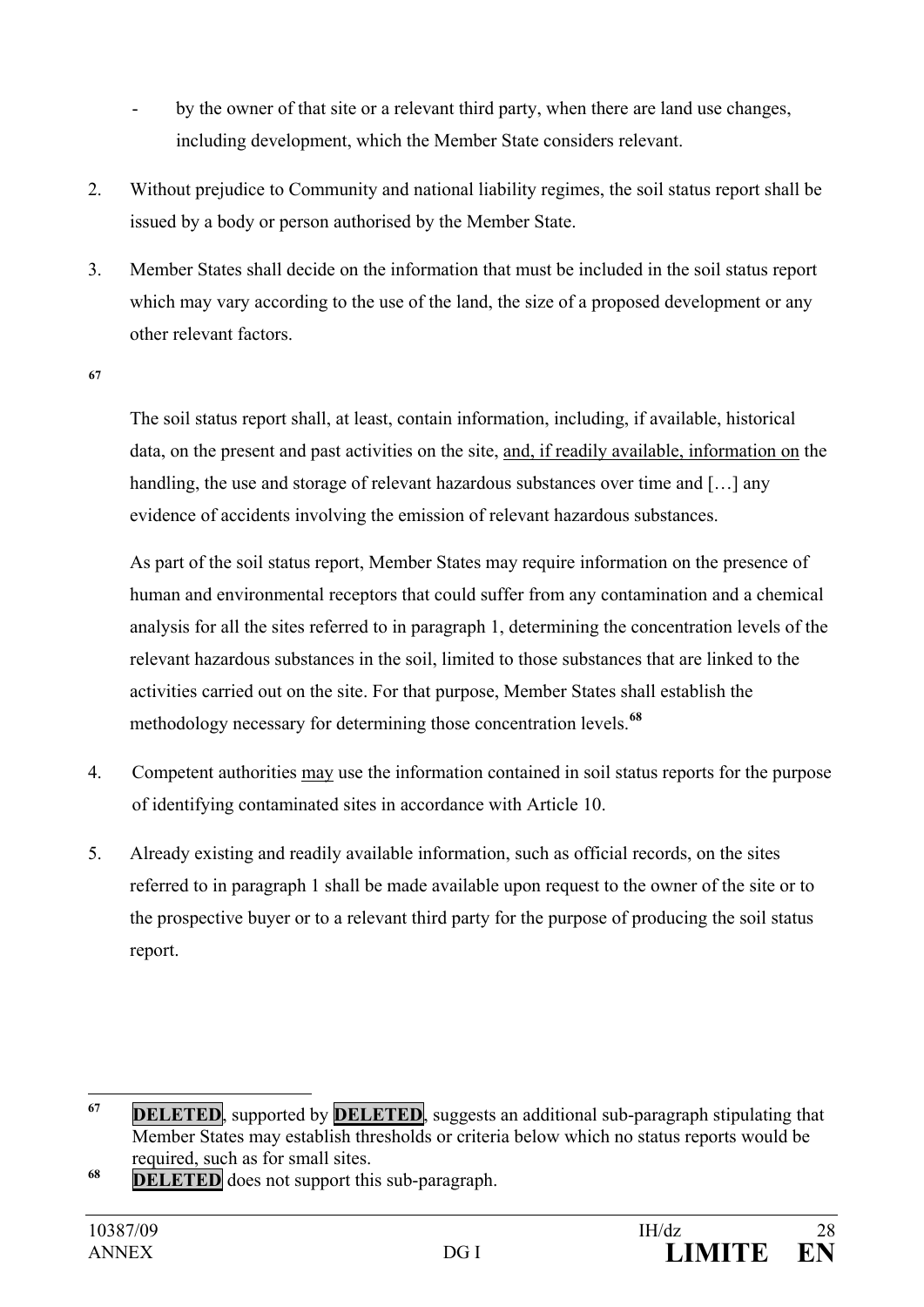6. Member States shall establish a period of validity for the soil status report that they consider appropriate, but not longer than 10 years. During such period, the same report can be made available for successive transactions, provided that there have not been other changes which could influence the state of the soil, taking into account the intended land use.

In case that on a specific site an activity included in the list established pursuant to Article 10(2)(a) has ceased, the most recent soil status report drawn up for this site after cessation of the activity shall be valid until an activity included in the list takes place again.**[69](#page-28-0)**

<span id="page-28-0"></span>**<sup>69</sup> DELETED**/Cion have reservations on this sub-paragraph; **DELETED** suggests an additional reference "unless there have been significant changes".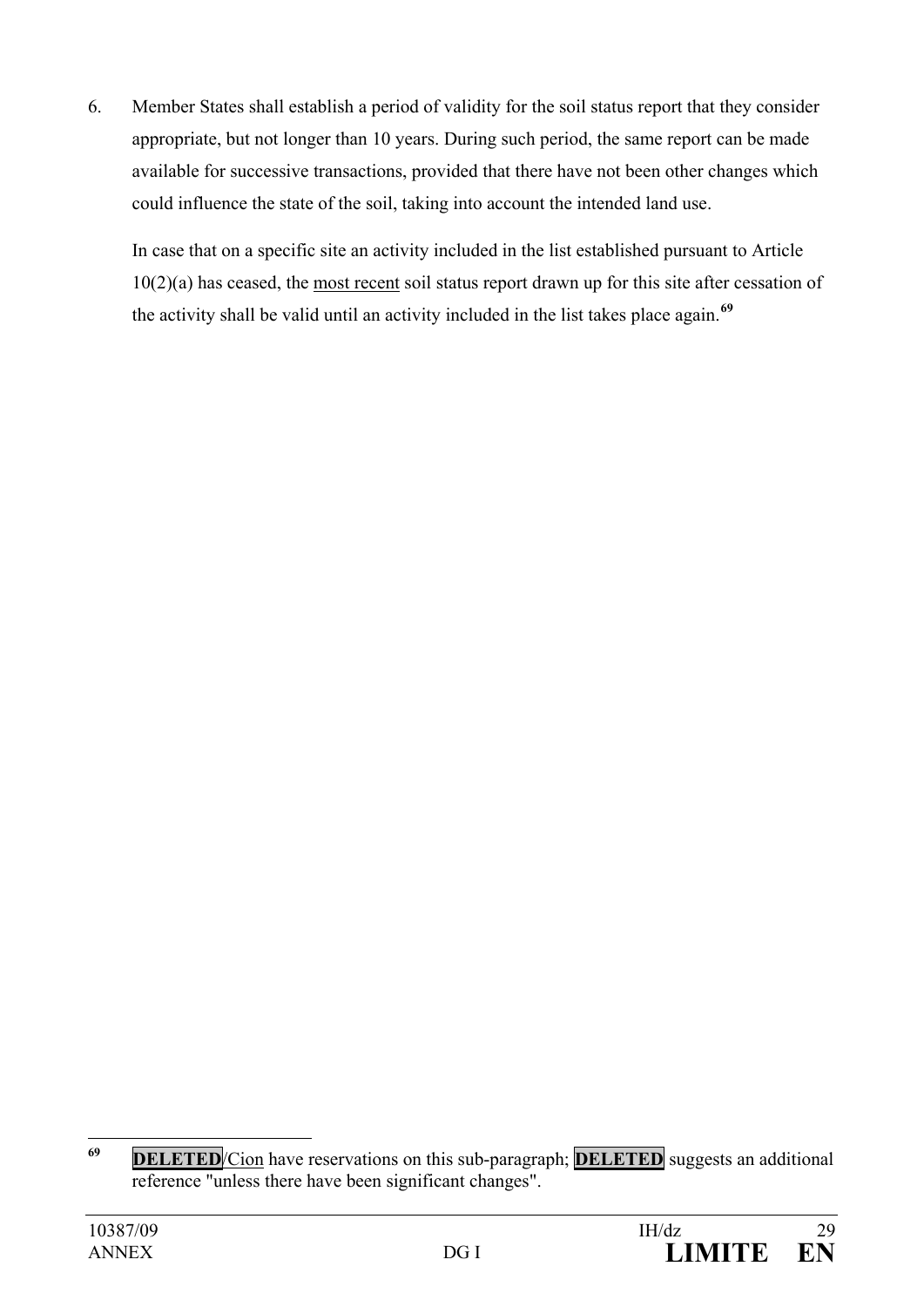### **SECTION TWO REMEDIATION**

### *Article 13 Remediation*

1. Member States shall ensure that the contaminated sites listed in their inventories of contaminated sites, pursuant to Article 10(4), are remediated**[70](#page-29-0)** according to paragraph 2. **[71](#page-29-1)** For that purpose, Member States shall have regard to the strategy drawn up pursuant to Article 14.

Without prejudice to the strategy drawn up pursuant to Article 14, Member States may require immediate remediation for any contaminated site and shall also ensure that, where imminent threats to human health or the environment exist, temporary and urgent measures are taken to limit or to prevent further adverse effects.

- 2. When deciding on the appropriate remediation actions, Member States shall give due consideration to social, economic and environmental impacts, cost-effectiveness and technical feasibility of the actions envisaged. In case of proven significant risks to water resources, remediation objectives shall be established taking into consideration relevant Community water legislation. Remediation action may consist of monitored natural recovery.
- 3. If the means required for remediation are not technically available or only available at a disproportionate cost with respect to expected environmental benefits, sites may be conditioned in such a way that they do not pose any significant risk to human health or the environment, including by restricting access to and use of them. For the same reason Member States may change the approved land use of a site to a less sensitive use, provided it will not pose any significant risk to human health or the environment.
- 4. Where containment, monitored natural recovery, restriction of access or land use change are applied, the evolution of the risk to human health or the environment shall be monitored.

<span id="page-29-0"></span>**<sup>70</sup> DELETED**: "or managed".

<span id="page-29-1"></span>**<sup>71</sup> DELETED**: "and 3".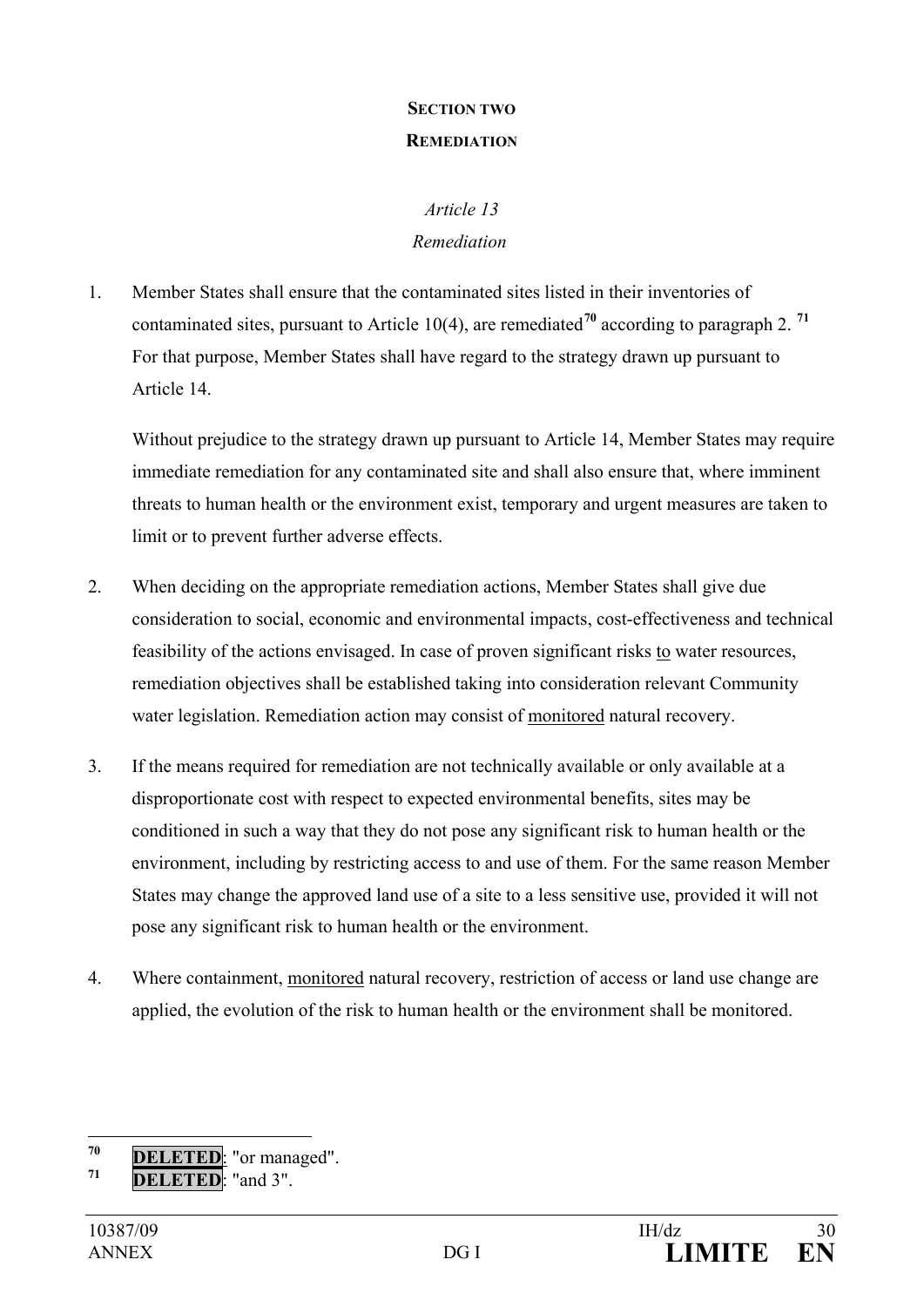- 5. If not already established, and having regard to paragraph 2, Member States shall set up appropriate economic mechanisms to provide for the investigation and remediation of the contaminated sites for which, subject to the polluter pays principle, the natural or legal person responsible for the contamination cannot be identified or cannot be held liable under Community or national legislation**[72](#page-30-0)** or may not be made to bear the costs of the investigation and remediation. **[73](#page-30-1)**
- 6. Where, in the cases referred to above, Member States fund the investigation and remediation, they shall, where Member States consider appropriate, endeavour to recover the costs they have incurred in relation to the investigation and remedial measures taken pursuant to this Directive.

# *Article 14 Remediation strategy [74](#page-30-2)*

- 1. Member States shall, on the basis of the inventory of contaminated sites and by … **[\\*](#page-30-3)** , draw up a remediation strategy or strategies covering the whole of their national territory, including at least remediation targets, a prioritisation, taking particular account of significant risks to human health or the environment, a timetable and financial resources for implementation.
- 2. The remediation strategy shall be in application and made public by … **[\\*\\*](#page-30-4)**. It shall be reviewed at least every five years.

**\*\*** 10 years after entry into force. **DELETED** : 3 more years; **DELETED** : 12 years.

<span id="page-30-0"></span>*DELETED* requests to add "except where a Member State considers that this would represent disproportionate costs".

<span id="page-30-1"></span>*PELETED* prefer a simple provision allowing Member States to decide to fund remediation, in order to be able to avoid lengthy legal disputes; **DELETED** requests deletion of this paragraph.

<span id="page-30-2"></span>**THE TED** does not see added value in this provision, as priorities are already defined in

<span id="page-30-4"></span><span id="page-30-3"></span>Article 10.<br>**9** years after entry into force. **DELETED** : 3 more years; **DELETED** : 10 years.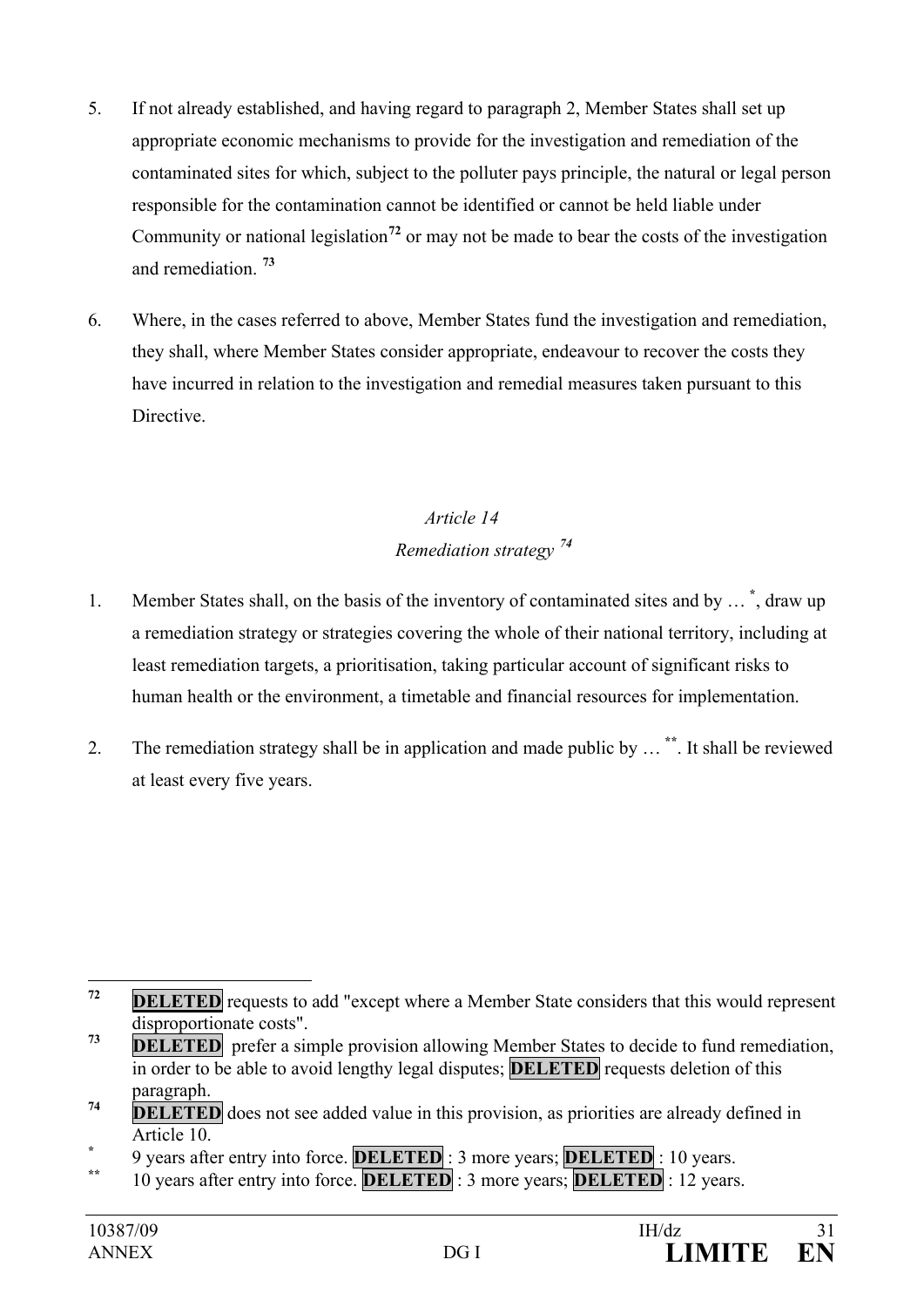### **Chapter IV**

### **Awareness raising, reporting and exchange of information**

### *Article 15*

### *Awareness raising*

Member States shall take appropriate measures to raise awareness about the importance of soil for human, biodiversity and ecosystem survival, of preventive measures for preserving soil functions, to promote the transfer of knowledge and experience for a sustainable use of soil.

# *Article 15a*

### *Public participation*

- 1. For the purposes of this Article, "the public" shall mean one or more natural or legal persons and, in accordance with national legislation or practice, their associations, organisations or groups.
- 2. Member States shall ensure that the public is given early and effective opportunities to participate in the preparation, modification and review of the action programmes referred to in Article 8, of the national list of activities referred to in Article 10(2)(a), of the prioritisation referred to in Article 10(5) and the remediation strategies referred to in Article 14.

To that end, Member States shall ensure that:

- (a) the public is informed, whether by public notices or other appropriate means such as electronic media where available, about any proposals for these action programmes and remediation strategies or for their modification or review and that relevant information about such proposals is made available to the public including inter alia information about the right to participate in decision-making and about the competent authority to which comments or questions may be submitted;
- (b) the public is entitled to express comments and opinions when all options are open before decisions on the action programmes and remediation strategies are made;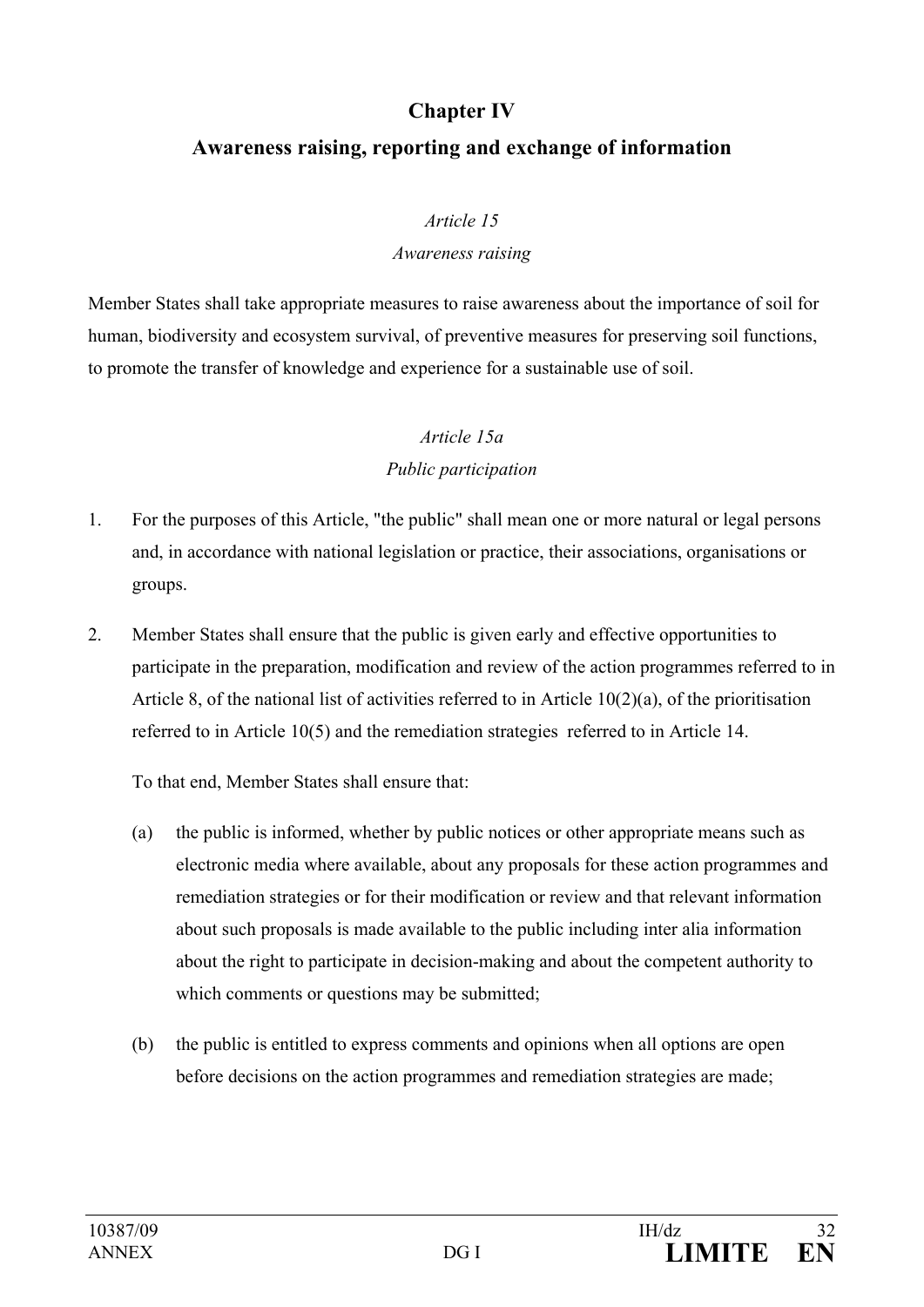- (c) in making those decisions, due account shall be taken of the results of public participation;
- (d) having examined the comments and opinions expressed by the public, the competent authority makes reasonable efforts to inform the public about the decisions taken and the reasons and considerations upon which those decisions are based, including information about the public participation process.
- 3. Member States shall identify the public entitled to participate for the purposes of paragraph 2, including relevant non-governmental organisations meeting any requirements imposed under national law, such as those promoting environmental protection.

The detailed arrangements for public participation under this Article shall be determined by the Member States so as to enable the public to prepare and participate effectively.

Reasonable time-frames shall be provided allowing sufficient time for each of the different stages of public participation required by this Article.

4. This Article shall not apply to action programmes and remediation strategies for which a public participation procedure is carried out under Directive 2001/42/EC of the European Parliament and of the Council of 27 June 2001 on the assessment of the effects of certain plans and programmes on the environment. **[\\*](#page-32-0)**

## *Article 16 Reporting*

- 1. Member States shall indicate to the Commission by … [\\*\\*](#page-32-1), and every five years thereafter**[75](#page-32-2)**, how the following information to be made publicly available pursuant to this Directive can be accessed:
	- (a) the priority areas identified pursuant to Article  $6(2)(c)$ ;

<span id="page-32-1"></span><span id="page-32-0"></span><sup>\*</sup> **OJ L 197, 21.7.2001, p. 30. \*** 10 years after entry into force. **DELETED** : 3 years more.

<span id="page-32-2"></span>**DELETED** requests deletion of five-year requirement in paragraphs (1) and (2).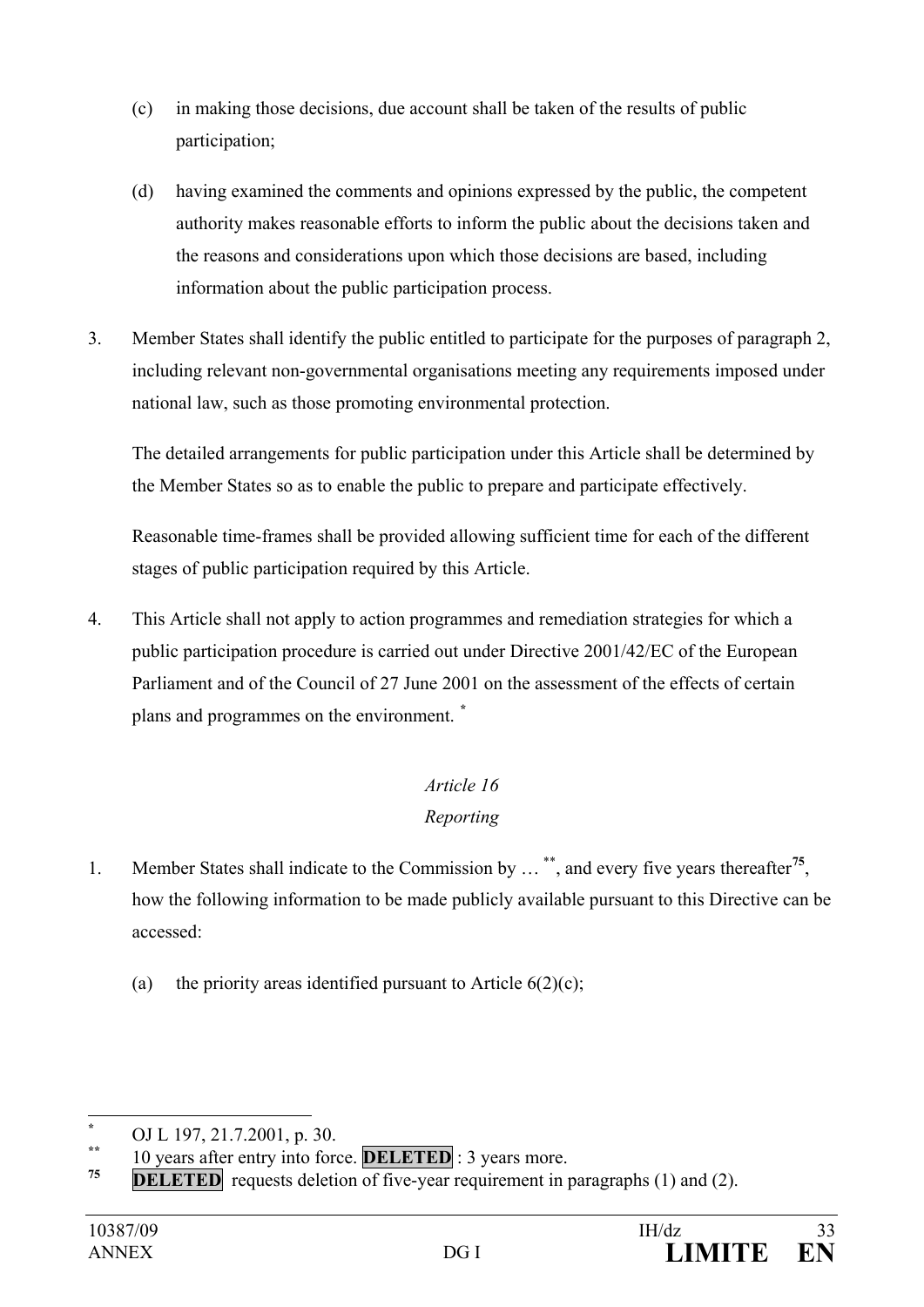- (b) the action programmes drawn up pursuant to Article  $8(1)$ ;
- (c) a national list of activities which have a significant potential to cause soil contamination drawn up pursuant to Article  $10(2)(a)$ ;
- (d) prioritisation pursuant to Article  $10(5)$ ;
- (e) the inventory of contaminated sites established pursuant to Article 10(4);
- (f) the remediation strategy or strategies adopted pursuant to Article  $14(1)$ ;
- 2. Furthermore, Member States shall make the following information available to the Commission in an electronic format by … [\\*](#page-33-0) , and every five years thereafter:
	- (a) a summary of the measures taken pursuant to Article 5;
	- (b) the methodology used for identifying priority areas pursuant to Article 6(3);
	- (c) a summary containing the number of sites referred to in Article 10(2)(a) at the appropriate administrative level and specified by type of activity as well as the number of the sites fully investigated pursuant to Article 10(2) during the reporting period;
	- (d) metadata on priority areas identified pursuant to Article 6(2)(c) as documented digital georeferenced data in a format that can be read by a geographic information system (GIS) in accordance with Directive 2007/2/EC of the European Parliament and of the Council of 14 March 2007 establishing an Infrastructure for Spatial Information in the European Community (INSPIRE) **[\\*\\*](#page-33-1)**;
	- (e) a summary of the measures taken pursuant to Article 15.

<span id="page-33-0"></span><sup>\* 10</sup> years after entry into force. **DELETED** : 3 years more.<br> **OJ** L 108, 25.4.2007, p. 1.

<span id="page-33-1"></span>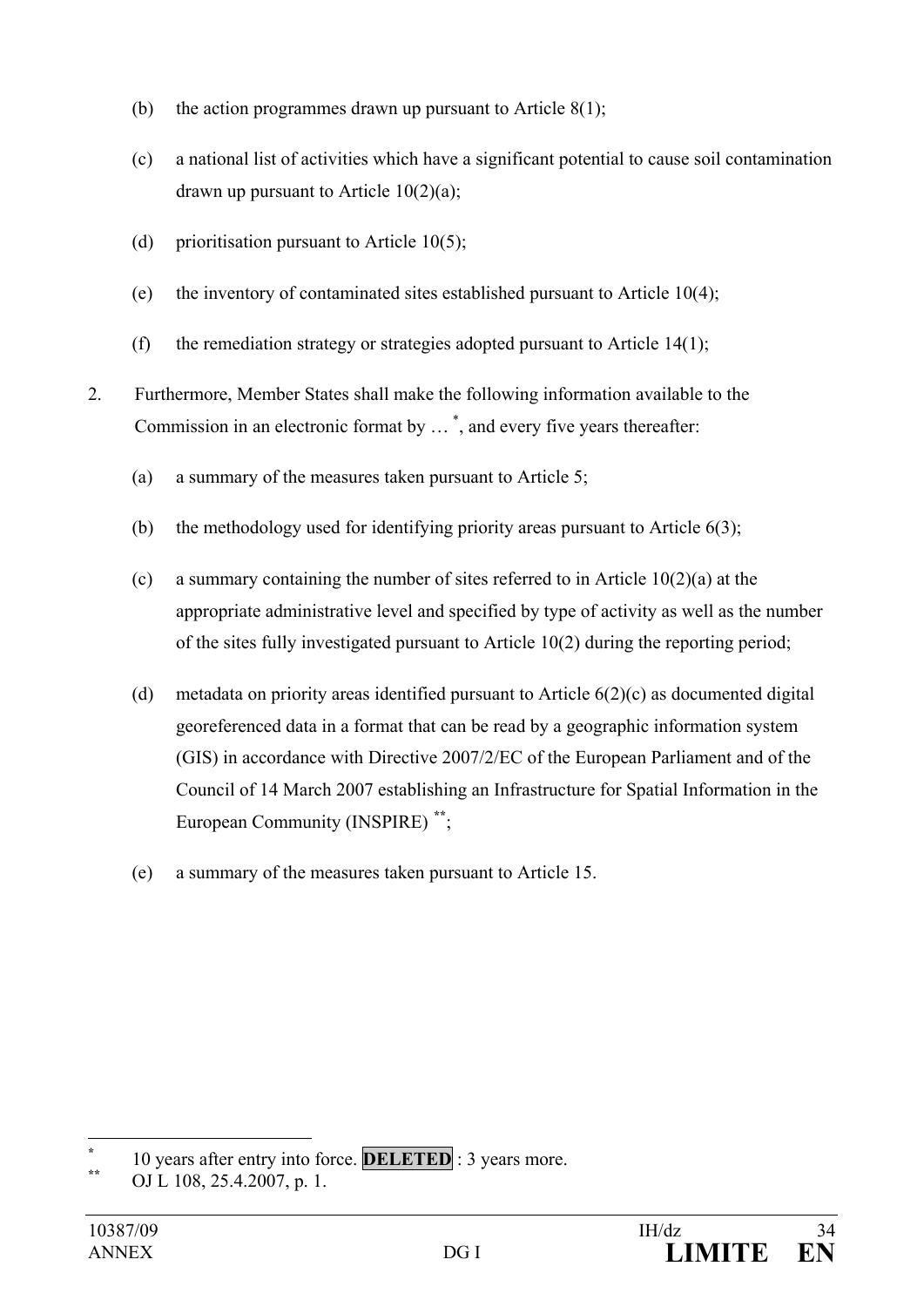# *Article 17 Exchange of information*

By ...<sup>[\\*](#page-34-0)</sup>, the Commission shall set up a platform for the exchange of information between Member States and with stakeholders on the implementation of this Directive, particularly best practice for soil protection and remediation, the priority area identification pursuant to Article 6, on risk assessment methodologies for contaminated sites currently in use or under development, and on economic mechanisms.**[76](#page-34-1)**

<span id="page-34-0"></span> $\frac{1}{76}$  1 year after entry into force.

<span id="page-34-1"></span>**<sup>76</sup>** The Presidency suggests adding the following new recital: "To achieve the highest possible comparability of methods and data, it is recommended that Member States preferably apply methods developed by CEN (European Committee for Standardisation) or ISO (International Committee for Standardization) or other validated or verified methods developed in accordance with scientific protocols and that are appropriate for the intended purpose." **DELETED** requests to delete the mention of economic mechanisms; **DELETED** requests to delete the suggested recital.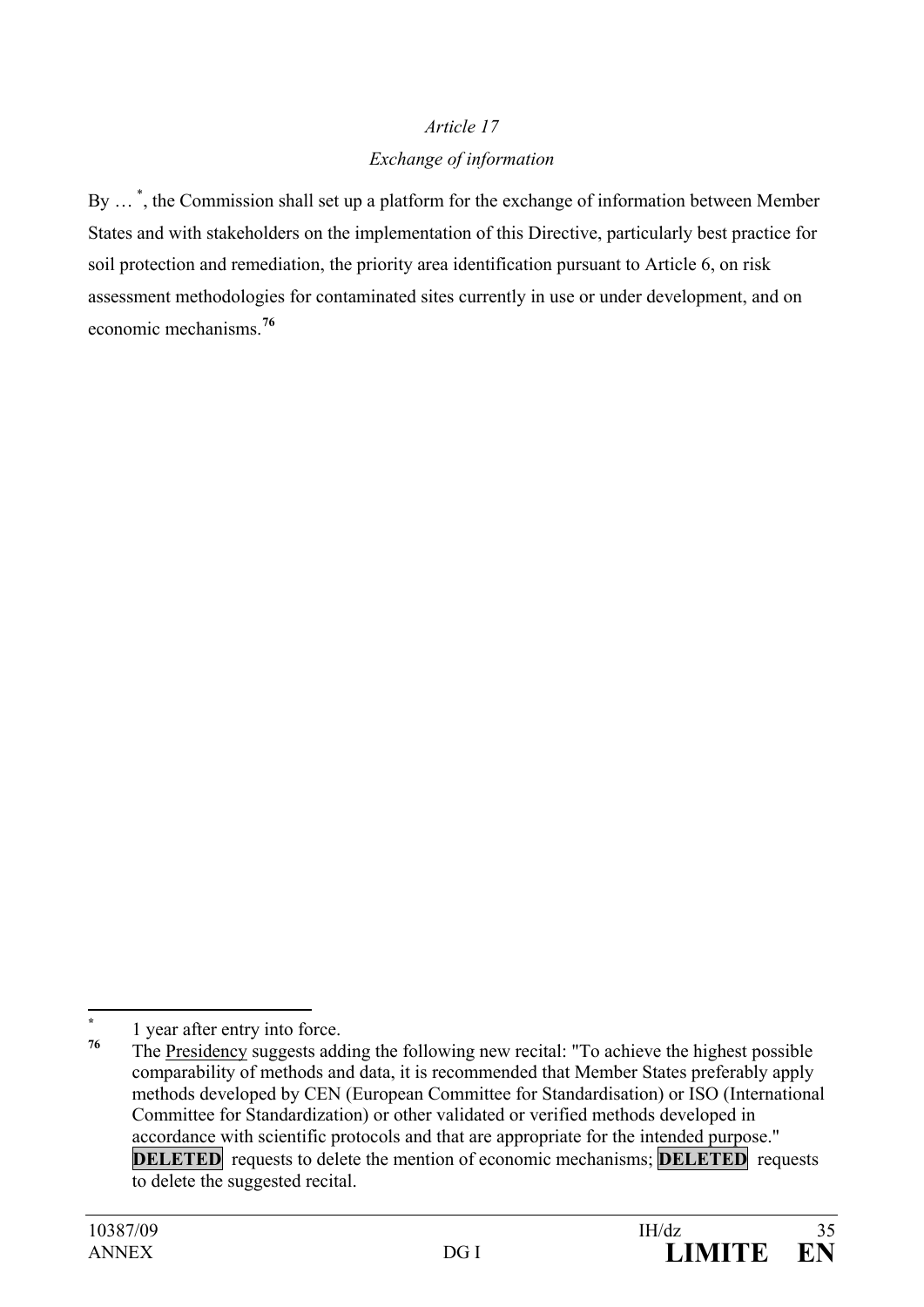# **Chapter V Final provisions**

*Article 18*

### *Implementation and adaptation to technical progress*

- 1. Indicative**[77](#page-35-0)** Annexes I and II may be adapted to technical and scientific progress. That measure, designed to amend non-essential elements of this Directive, shall be adopted in accordance with the regulatory procedure with scrutiny referred to in Article 19(3).**[78](#page-35-1)**
- 2. Without prejudice to Article 10(2)(b), where, on the basis of the exchange of information referred to in Article 17, a need for increased coherence is identified, guidelines on common technical elements for soil contamination risk assessment, not having any bearing on the risk acceptability and designed to amend non-essential elements of this Directive, shall be adopted in accordance with the regulatory procedure referred to in Article 19(2).**[79](#page-35-2)**
- 3. By … [\\*](#page-35-3) , the necessary provisions on data and metadata quality, utilisation of historical data, methods, access, and data-exchange formats for the implementation of the provisions of Article 16 shall be adopted in accordance with the procedure referred to in Article 19(2).

**[80](#page-35-4)**

- <span id="page-35-2"></span><sup>79</sup> **DELETED**: delete this paragraph.<br>
<sup>\*</sup> 7 years after entry into force.
- <span id="page-35-3"></span>

<span id="page-35-0"></span>**<sup>77</sup> DELETED** /Cion request the deletion of "indicative"; **DELETED** suggests adding a recital on the indicative nature of the annex under Article 10.

<span id="page-35-1"></span>**<sup>78</sup> DELETED**: delete this paragraph. The Presidency suggests to add the following text for a recital: "The adaptation of the indicative Annexes I and II to technical and scientific progress is aimed at assisting Member States in refining their lists of potentially soil-contaminating activities, as appropriate".

<span id="page-35-4"></span>**DELETED** oppose a legally binding risk assessment procedure.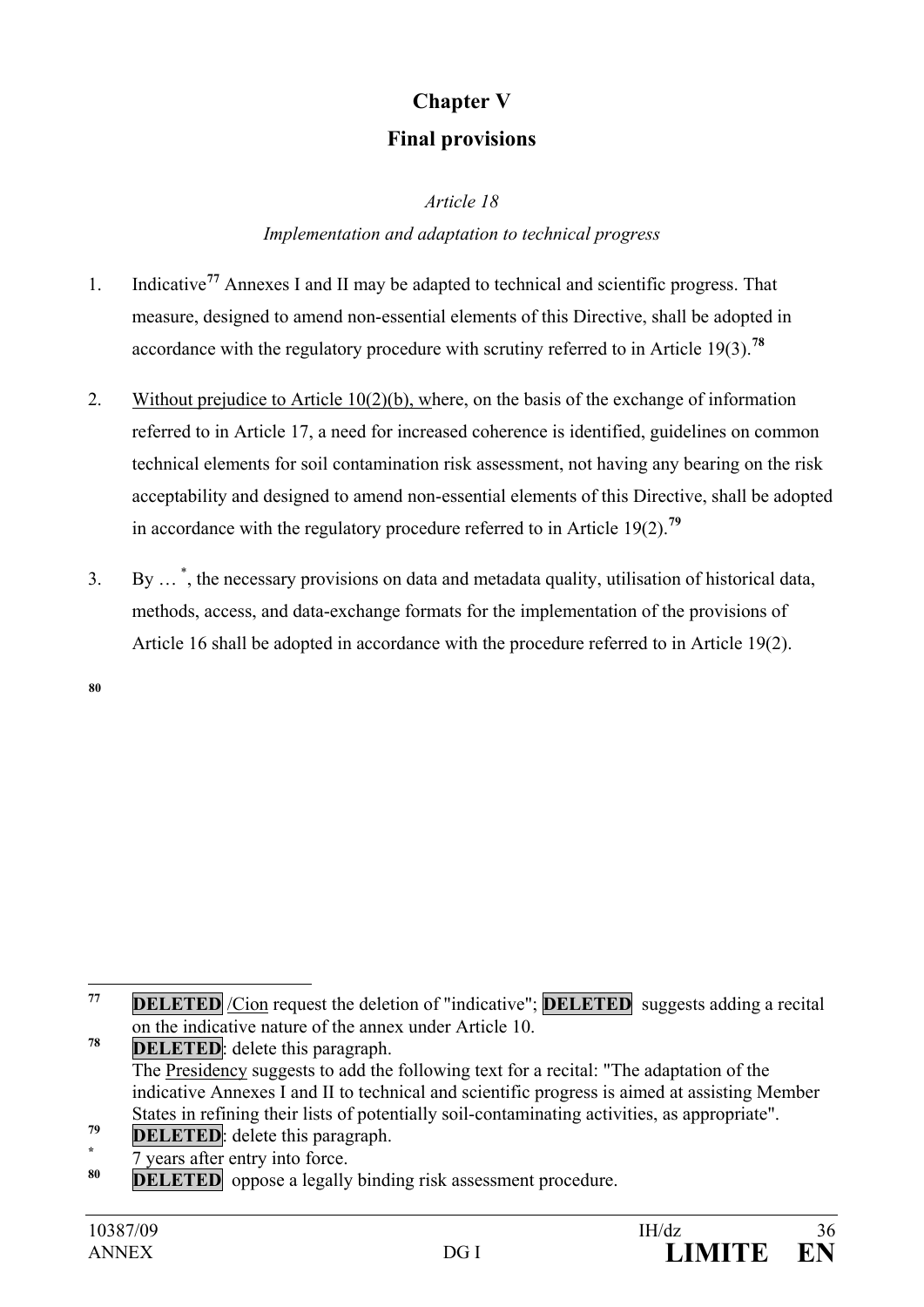# *Article 19 [81](#page-36-0)*

### *Committee*

- 1. The Commission shall be assisted by a committee, hereinafter "the Committee".
- 2. Where reference is made to this paragraph, Articles 5 and 7 of Decision 1999/468/EC shall apply, having regard to the provisions of Article 8 thereof.

The period laid down in Article 5(6) of Decision 1999/468/EC shall be set at three months.

3. Where reference is made to this paragraph, Article 5a(1) to (4), and Article 7 of Decision 1999/468/EC shall apply, having regard to the provisions of Article 8 thereof.

# *Article 20*

### *Commission report*

1. The Commission shall publish the first evaluation report on the implementation of this Directive within two years of receiving the action programmes and remediation strategies.

The Commission shall publish further reports every five years thereafter.

It shall submit the reports to the European Parliament and to the Council.

2. The reports provided for in paragraph 1 shall include a review of progress in the implementation of this Directive based on an assessment by the Commission based on information provided in accordance with Article 16.

### *Article 21*

### *Review*

The Commission shall review this Directive at the latest by …**[\\*](#page-36-1)** and shall, where appropriate, propose any necessary amendments.

<span id="page-36-1"></span><span id="page-36-0"></span>**<sup>81</sup> DELETED** : delete this Article. **\*** 15 years after entry into force.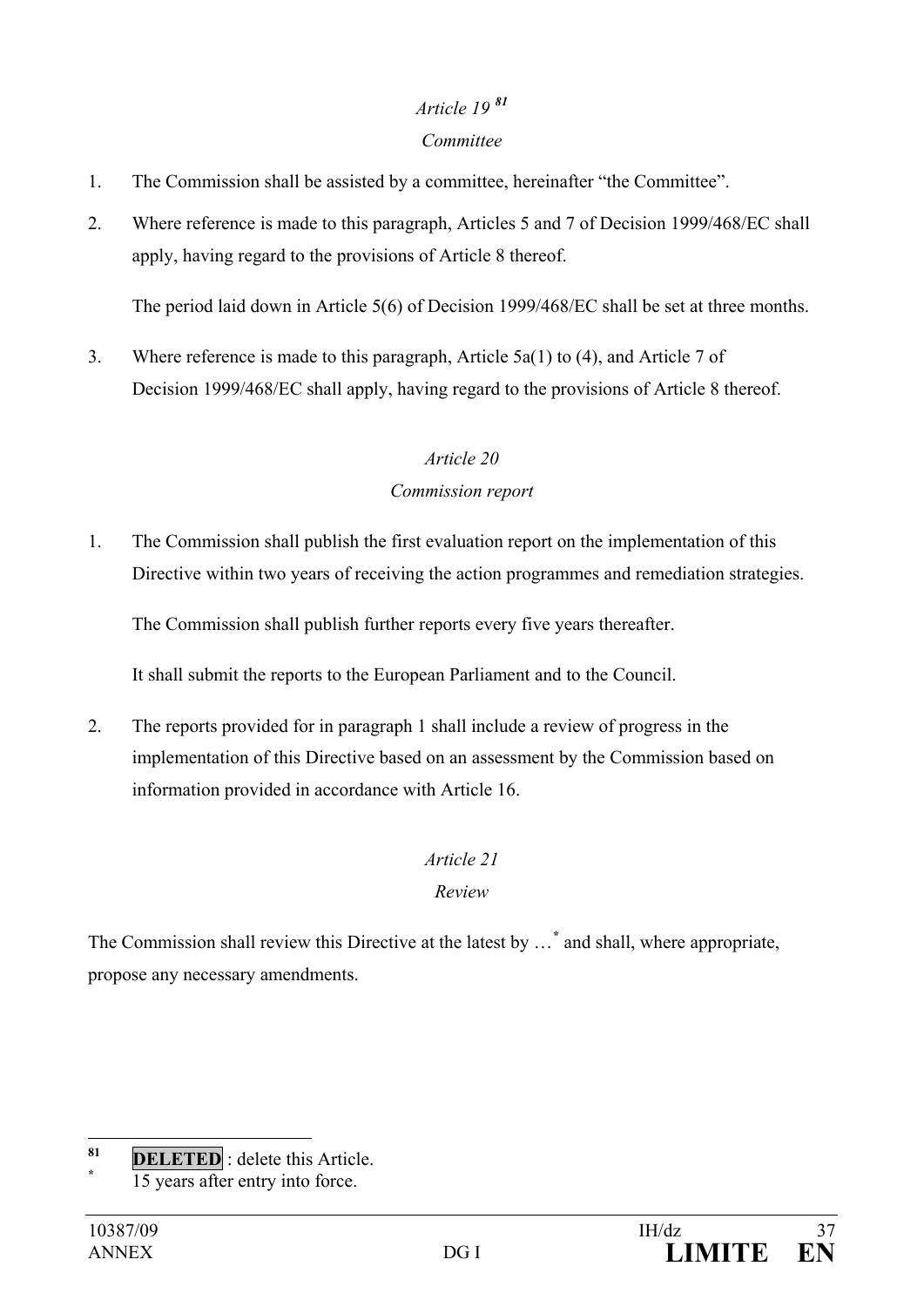## *Article 22*

### *Penalties*

Member States shall lay down the rules on penalties applicable to infringements of the national provisions adopted pursuant to this Directive and shall take all measures necessary to ensure that they are implemented. The penalties provided for must be effective, proportionate and dissuasive. Member States shall notify those provisions to the Commission by the date specified in Article 24 at the latest and shall notify it without delay of any subsequent amendment affecting them.

*[Article 23 : deleted] [82](#page-37-0)*

### *Article 24*

### *Transposition*

1. Member States shall bring into force the laws, regulations and administrative provisions necessary to comply with this Directive by … **[\\*](#page-37-1)** at the latest. **[\\*\\*](#page-37-2)**

When Member States adopt those provisions, they shall contain a reference to this Directive or be accompanied by such a reference on the occasion of their official publication. Member States shall determine how such reference is to be made.

2. Member States shall communicate to the Commission the text of the main provisions of national law which they adopt in the field covered by this Directive.

<span id="page-37-0"></span>**<sup>82</sup>** The Presidency suggests the following text for a recital: "Directive 2004/35/EC of the European Parliament and of the Council of 21 April 2004 on environmental liability with regard to the prevention and remedying of environmental damage establishes that, for orphan sites, remedial action may be taken by the competent authority as a last resort. That provision is without prejudice to the general obligation laid down in this Directive to ensure that the

<span id="page-37-1"></span>contaminated sites identified are remediated.".<br>
<sup>24</sup> months after entry into force of this Directive. **DELETED** request 36 months.<br>
<sup>\*\*</sup> Recital: "In accordance with paragraph 34 of the Interinstitutional agreement on bet

<span id="page-37-2"></span>making, Member States are encouraged to draw up, for themselves and in the interests of the Community, their own tables, which will, as far as possible, illustrate the correlation between this Directive and the transposition measures and to make them public.".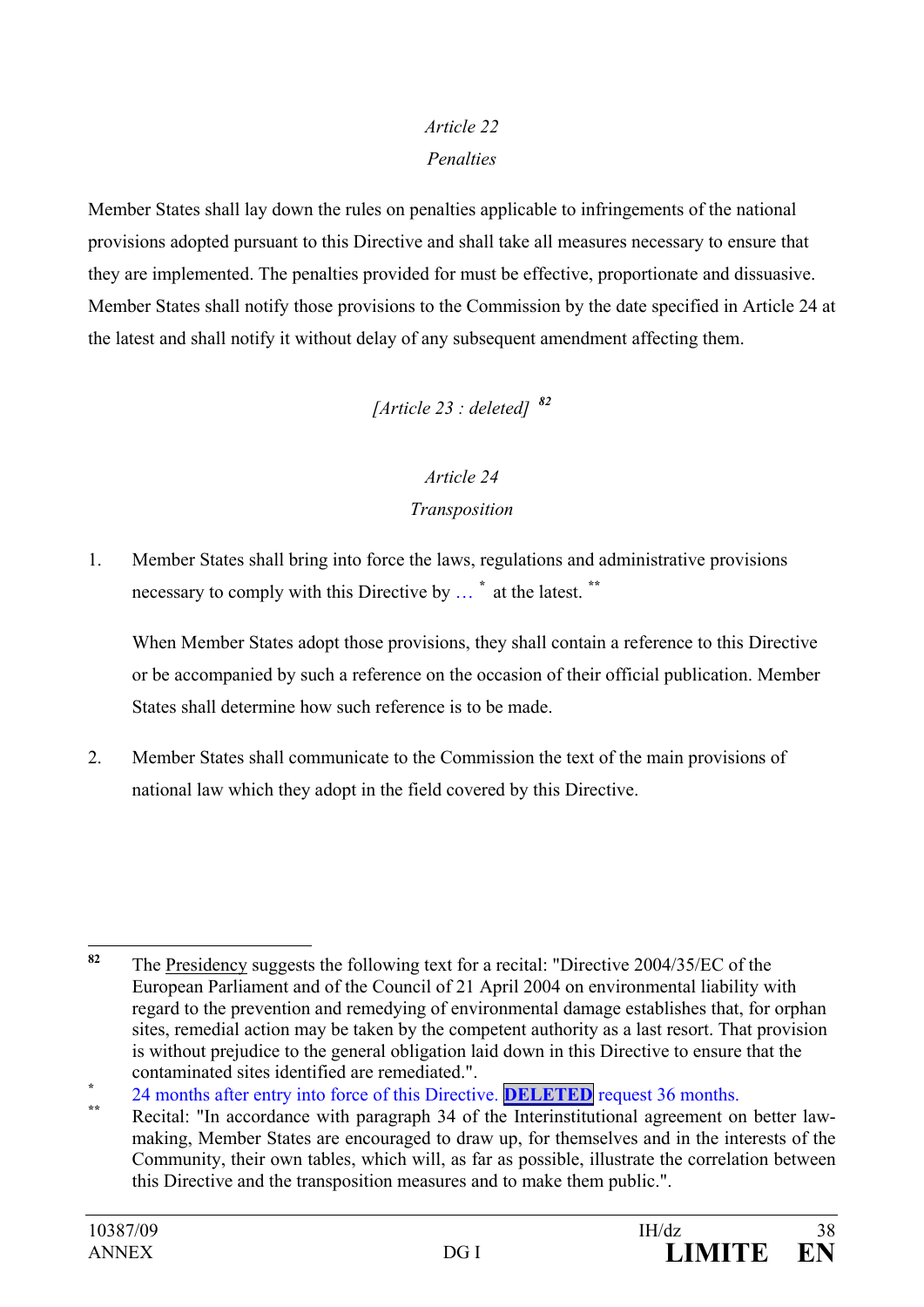# *Article 25*

### *Entry into force*

This Directive shall enter into force on the twentieth day following that of its publication in the *Official Journal of the European Union.*

# *Article 26 Addressees*

This Directive is addressed to the Member States.

Done at Brussels,

*For the European Parliament For the Council The President The President*

 $\mathcal{L}$  , we have the set of the set of the set of the set of the set of the set of the set of the set of the set of the set of the set of the set of the set of the set of the set of the set of the set of the set of the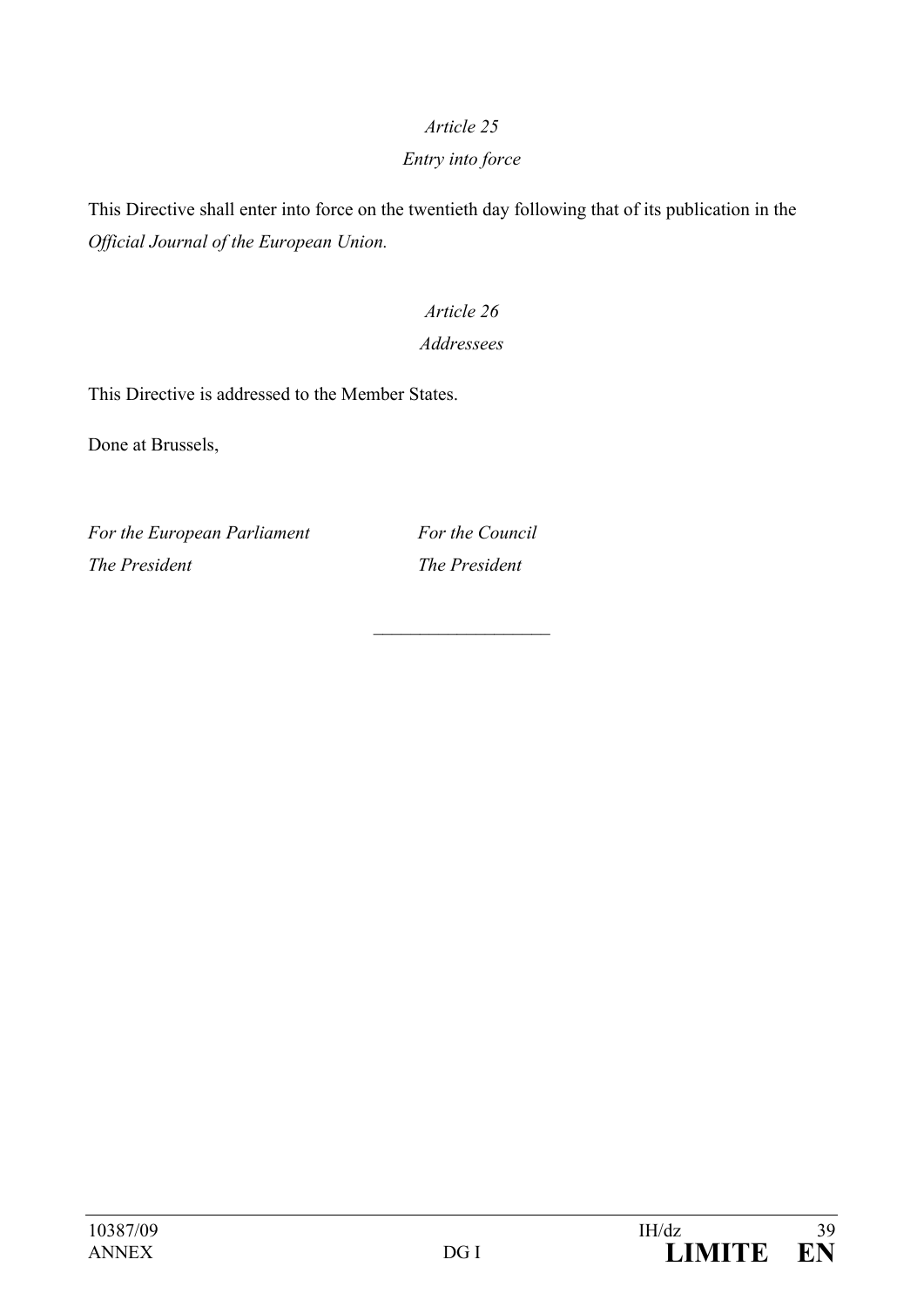### INDICATIVE ELEMENTS FOR THE IDENTIFICATION OF AREAS REQUIRING SPECIAL PROTECTION FROM EROSION

Soil type (Soil Typological Unit (STU) level)

Soil texture (STU level): sand, silt and clay content

Topography: slope gradient and slope length

Land cover and land cover change (e.g. following Corine Land Cover nomenclature)

Climate: precipitation (amount, duration, frequency, intensity and wind characteristics)

Soil density properties (STU level): bulk density and packing density (can be measured or derived)

Soil hydraulic properties (STU level): infiltration rate, permeability and water retention capacity

(can be measured or derived)

Total soil organic carbon (g C/kg dry matter) (STU level) (can be measured or derived)

Land use, including land management, farming systems and forestry

Hydrological conditions

Agro-ecological zone

<span id="page-39-0"></span>**<sup>83</sup>** Some of the elements contained in this Annex can be measured or derived, for instance through modelling or the use of pedo-transfer functions, on the basis of known information and measured data.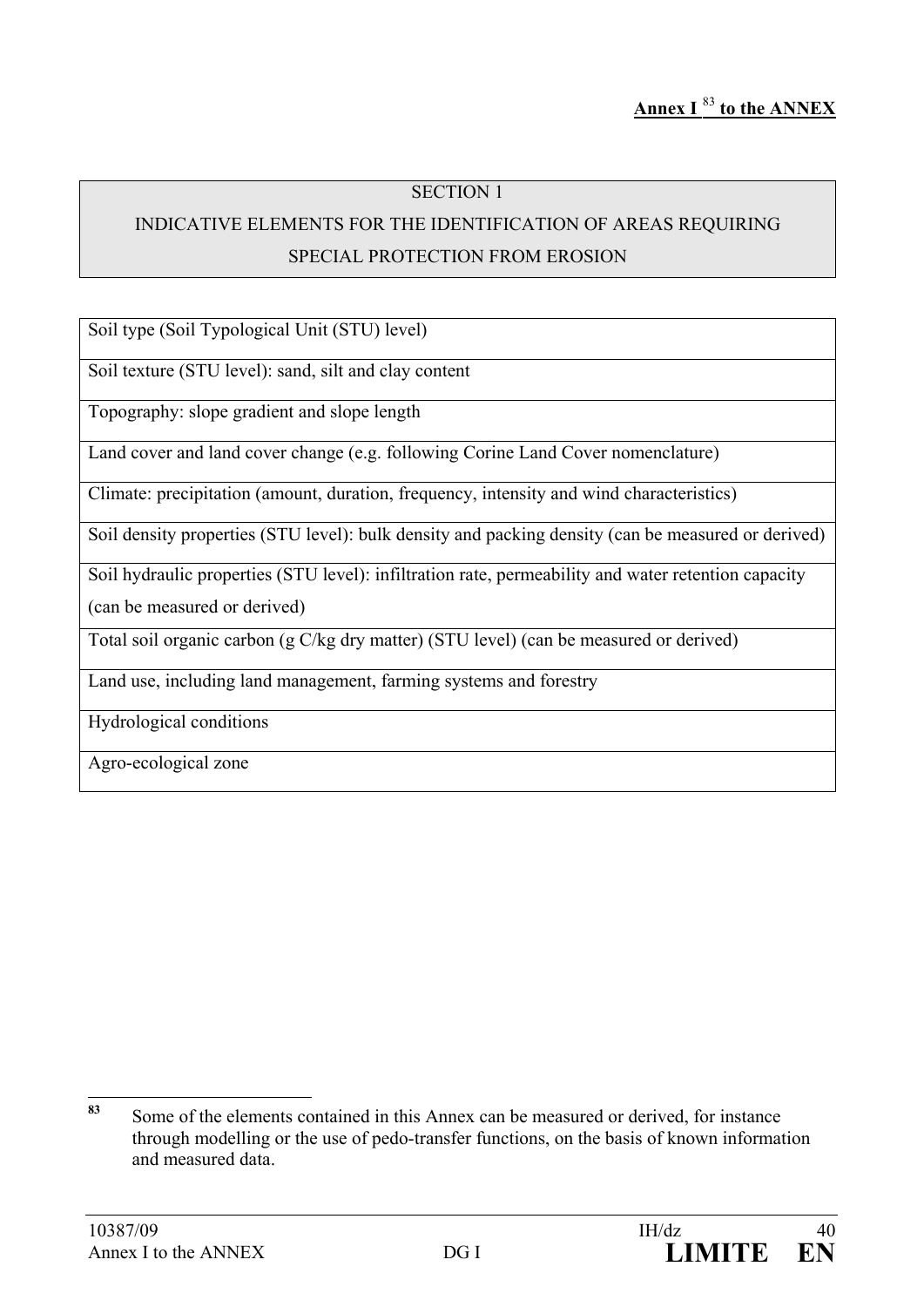# INDICATIVE ELEMENTS FOR THE IDENTIFICATION OF AREAS REQUIRING SPECIAL PROTECTION FROM SOIL ORGANIC MATTER DECLINE

Soil type (Soil Typological Unit (STU) level)

Total soil organic carbon (g C/kg dry matter) (STU level) (can be measured or derived)

Climate: temperature and precipitation (amount)

Land cover and land cover change (e.g. following Corine Land Cover nomenclature)

Soil texture (STU level): clay content

Stock of soil organic carbon (t C/ha) (STU level) (can be measured or derived)

Topography: slope, exposure and elevation

Land use, including land management, farming systems and forestry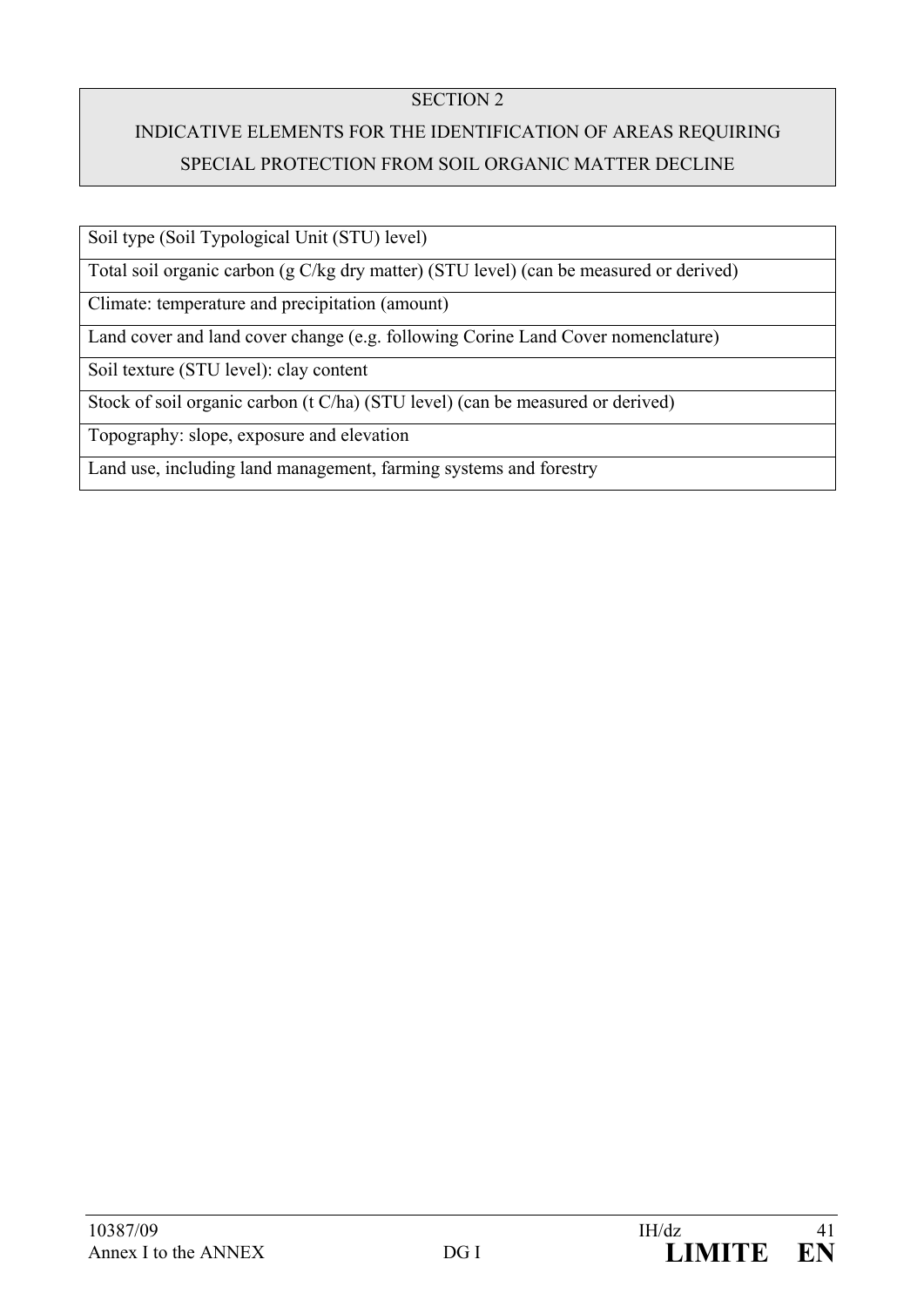# INDICATIVE ELEMENTS FOR THE IDENTIFICATION OF AREAS REQUIRING SPECIAL PROTECTION FROM COMPACTION

Soil type (Soil Typological Unit (STU) level)

Topsoil (30 cm or plough layer in arable land) and subsoil texture (STU level)

Climate: temperature, precipitation (distribution) and evapotranspiration

Land cover and land cover change (e.g. following Corine Land Cover nomenclature)

Total soil organic carbon (STU level) (can be measured or derived)

Topsoil and subsoil bulk density (STU level) (can be measured or derived)

Topography: slope and land form

Land use, including land management, farming systems and forestry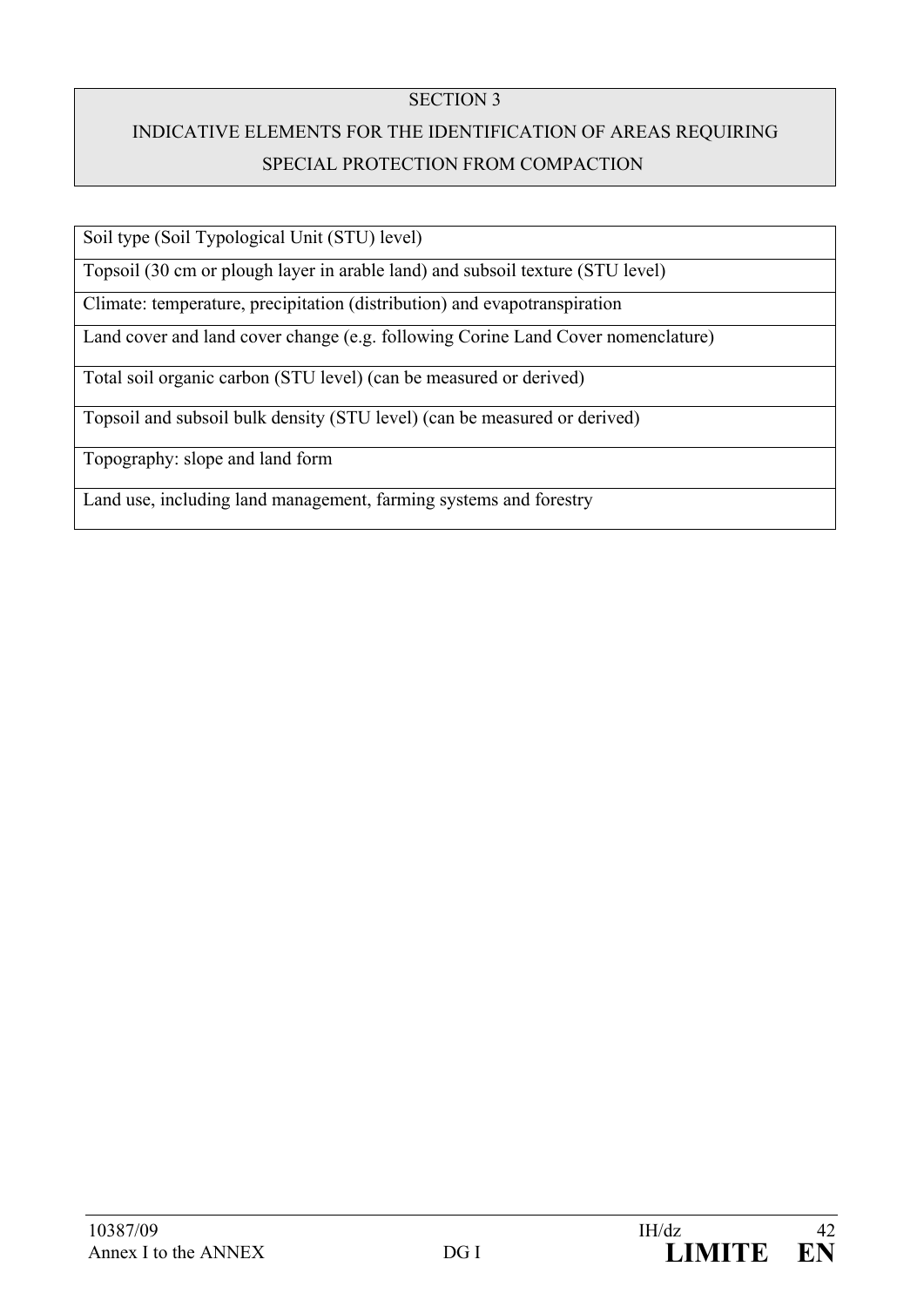## INDICATIVE ELEMENTS FOR THE IDENTIFICATION OF AREAS REQUIRING SPECIAL PROTECTION FROM SALINISATION

Soil type (Soil Typological Unit (STU) level)

Soil texture (STU level): sand, silt and clay content

Irrigation areas, chemical properties (pH, nature and content of salts) of irrigated water and type of irrigation techniques

Climate: temperature, precipitation (amount) and evaporation

Soil chemical properties (STU level): pH, electric conductivity and exchangeable sodium

percentage

Soil hydraulic properties (STU level): infiltration rate, hydraulic conductivity, water retention and

vertical and horizontal drainage characteristics (can be measured or derived)

Groundwater information: chemical properties (pH, nature and content of salts) and depth variation

Parent material: nature and chemical composition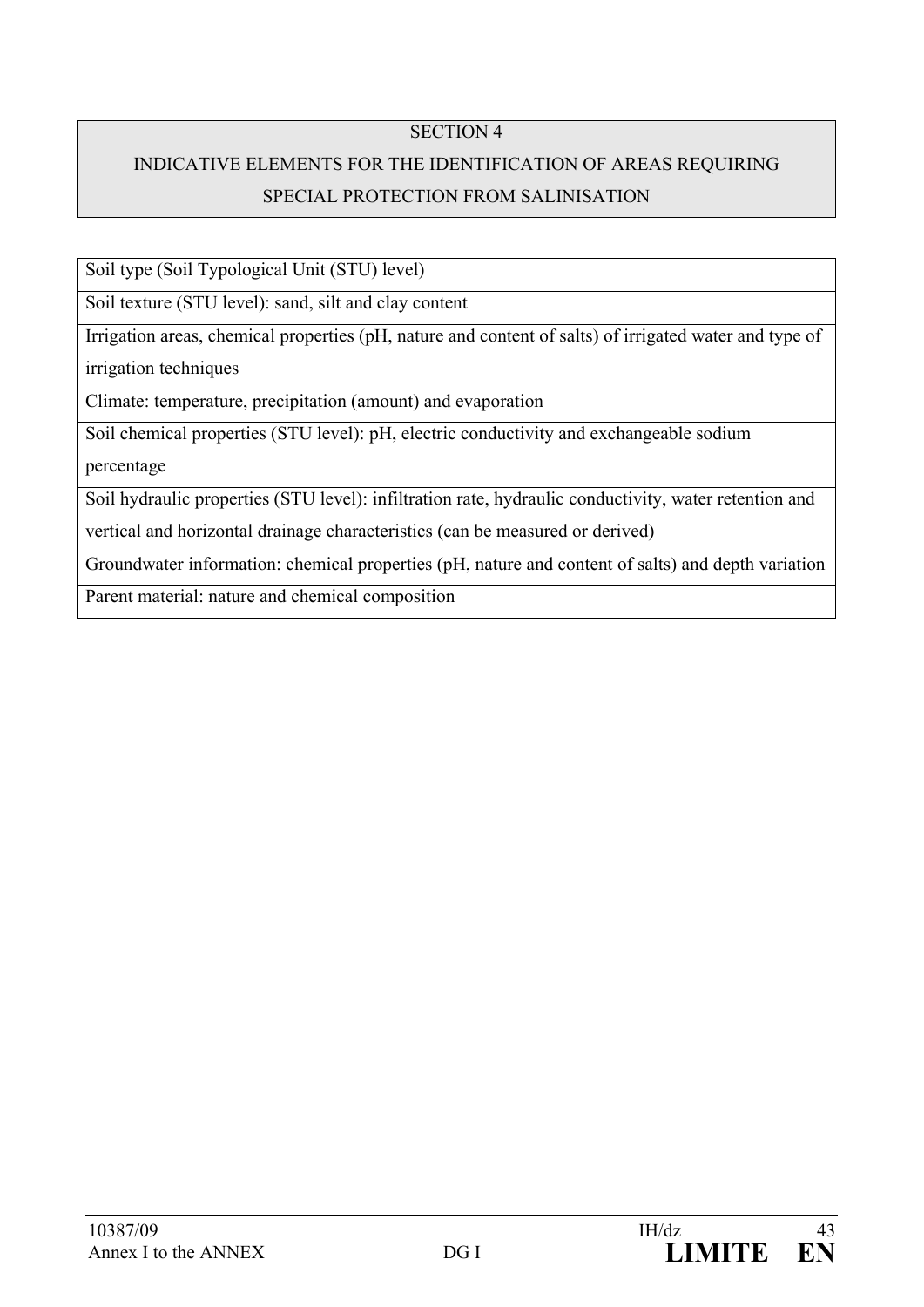# INDICATIVE ELEMENTS FOR THE IDENTIFICATION OF AREAS REQUIRING SPECIAL PROTECTION FROM LANDSLIDES

Soil properties (STU level): texture and permeability (permeability can be measured or derived)

Occurrence/density of existing landslides

Topography: slope length, breaks of slope, nature of slope

Land cover and land cover change (e.g. following Corine Land Cover nomenclature)

Climate: precipitation (amount, duration, frequency and intensity)

Soil type (Soil Typological Unit (STU) level)

Bedrock and overlaying deposits (lithology, geotechnical and hydrogeological characteristics,

nature of soil parent material) (STU level) (can be measured or derived)

Land use, including land management, farming systems and forestry

Seismic risk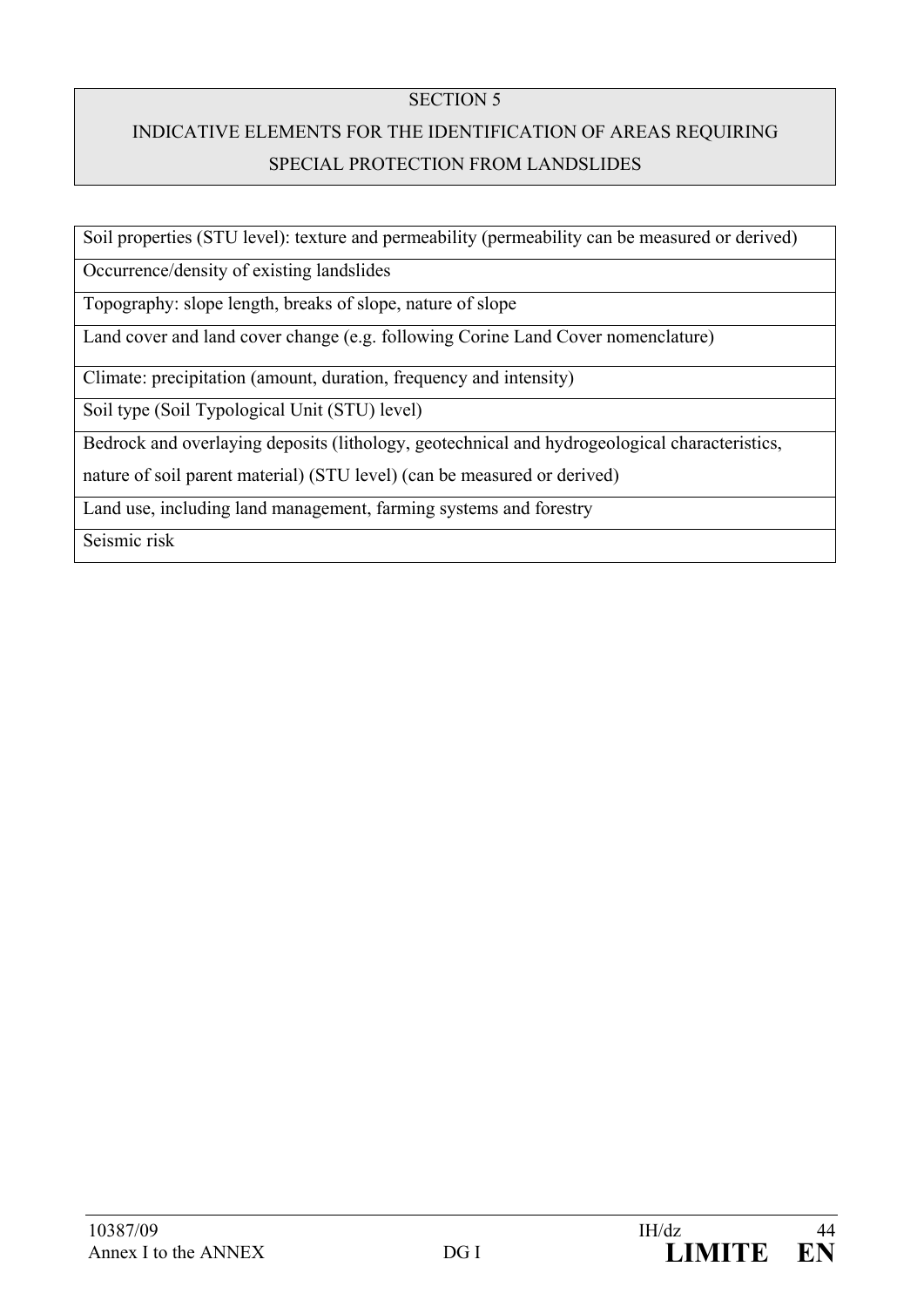## INDICATIVE ELEMENTS FOR THE IDENTIFICATION OF AREAS REQUIRING SPECIAL PROTECTION FROM ACIDIFICATION

Soil type (Soil Typological Unit (STU) level)

Soil texture (STU level): sand, silt and clay content

Parent material: nature and chemical composition

Soil chemical properties (STU level): pH and Base saturation (can be measured or derived)

 $\mathcal{L}$  , we have the set of the set of the set of the set of the set of the set of the set of the set of the set of the set of the set of the set of the set of the set of the set of the set of the set of the set of the

Total soil organic carbon (STU level) (can be measured or derived)

Land cover and land cover change (e.g. following Corine Land Cover nomenclature)

Land use, including land management, farming systems and forestry

Climate: temperature, precipitation (amount) and evapotranspiration

Air deposition of acidifying substances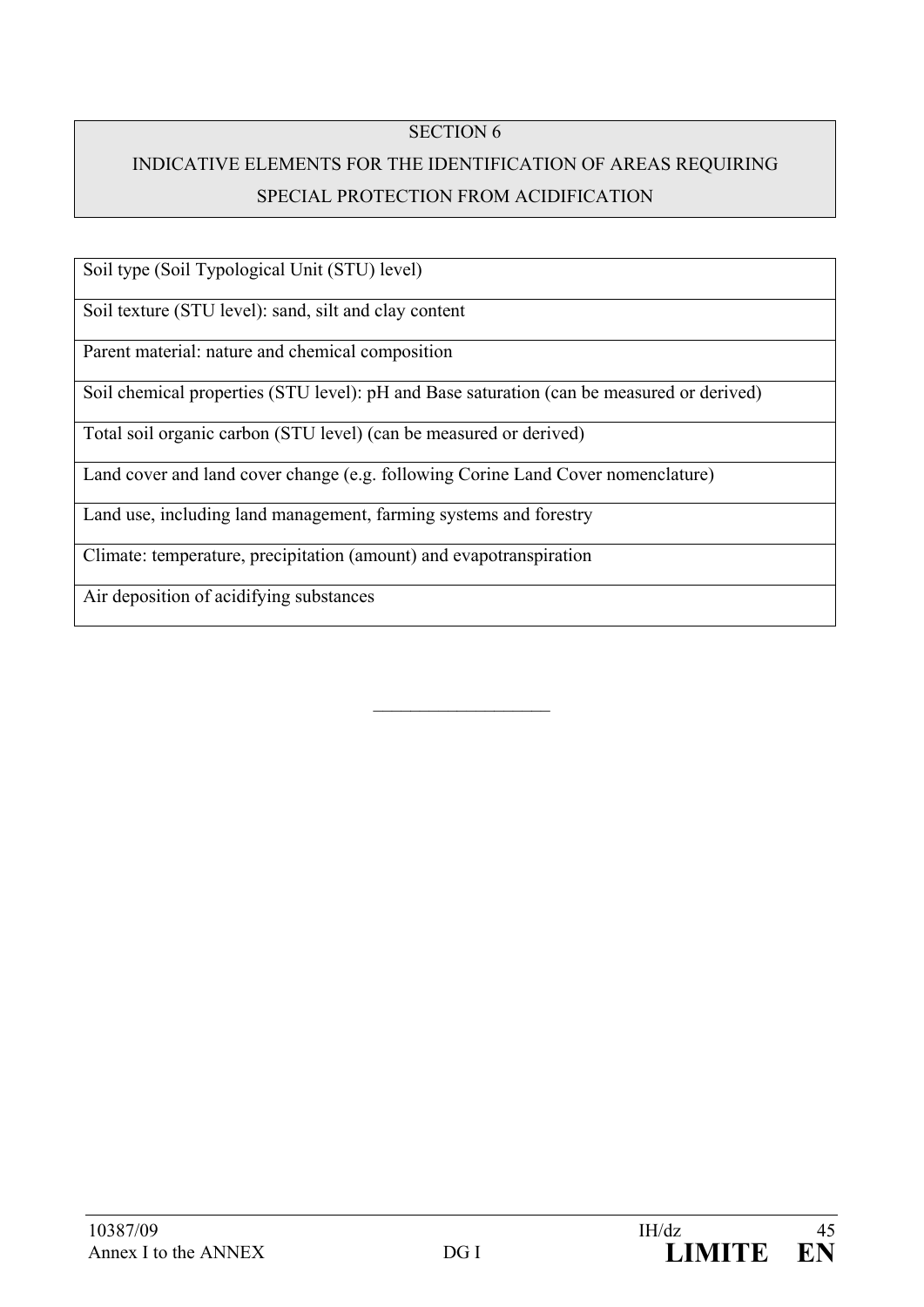### **Annex II to the ANNEX**

# **Indicative[84](#page-45-0) list of activities which have a significant potential to cause soil contamination referred to in Articles 10 and 12**

- 1. Establishments where relevant hazardous substances are or were present in quantities equal to or in excess of the amounts indicated in Parts 1 and 2, column 2 of Annex I to Council Directive 96/82/EC (Seveso) **[\\*](#page-45-1)** . **[85](#page-45-2)**
- 2. Sites where activities listed in Annex I to Council Directive 2008/01/EC, independently of the thresholds specified therein, except for the activities carried out by micro-enterprises, as defined in point 3 of Article 2 in the Annex to Commission Recommendation 2003/361/EC **[\\*\\*](#page-45-3)** and except for the activities relative to the rearing of livestock<sup>[86](#page-45-4)</sup>, take or have taken place.
- 3. Areas in airports where use, handling and storage of significant amounts of relevant hazardous substances occurs or has occurred.
- 4. Land-based areas in ports where use, handling and storage of significant amounts of relevant hazardous substances occurs or has occurred.
- 5. Areas in former military sites where use, handling and storage of significant amounts of relevant hazardous substances has occurred.
- 6. Petrol and filling stations.
- 7. Dry cleaners.**[87](#page-45-5)**

- <span id="page-45-3"></span>Regulation (EC) No 1907/2006".<br>
<u><sup>\*\*</sup> OJ L 124, 20.5.2003</u>, p. 36.
- <span id="page-45-4"></span>**86 DELETED** requests to add an exemption for the activities related to food industries.
- <span id="page-45-5"></span>**DELETED** prefer to refer to "industrial" dry cleaners.

<span id="page-45-0"></span>**<sup>84</sup> DELETED** /Cion oppose "indicative".<br> **85 DELETED** / Cion oppose "indicative".

<span id="page-45-1"></span>

<span id="page-45-2"></span>**DELETED** requests to add "having as a priority the substances referred to in Article 57 of